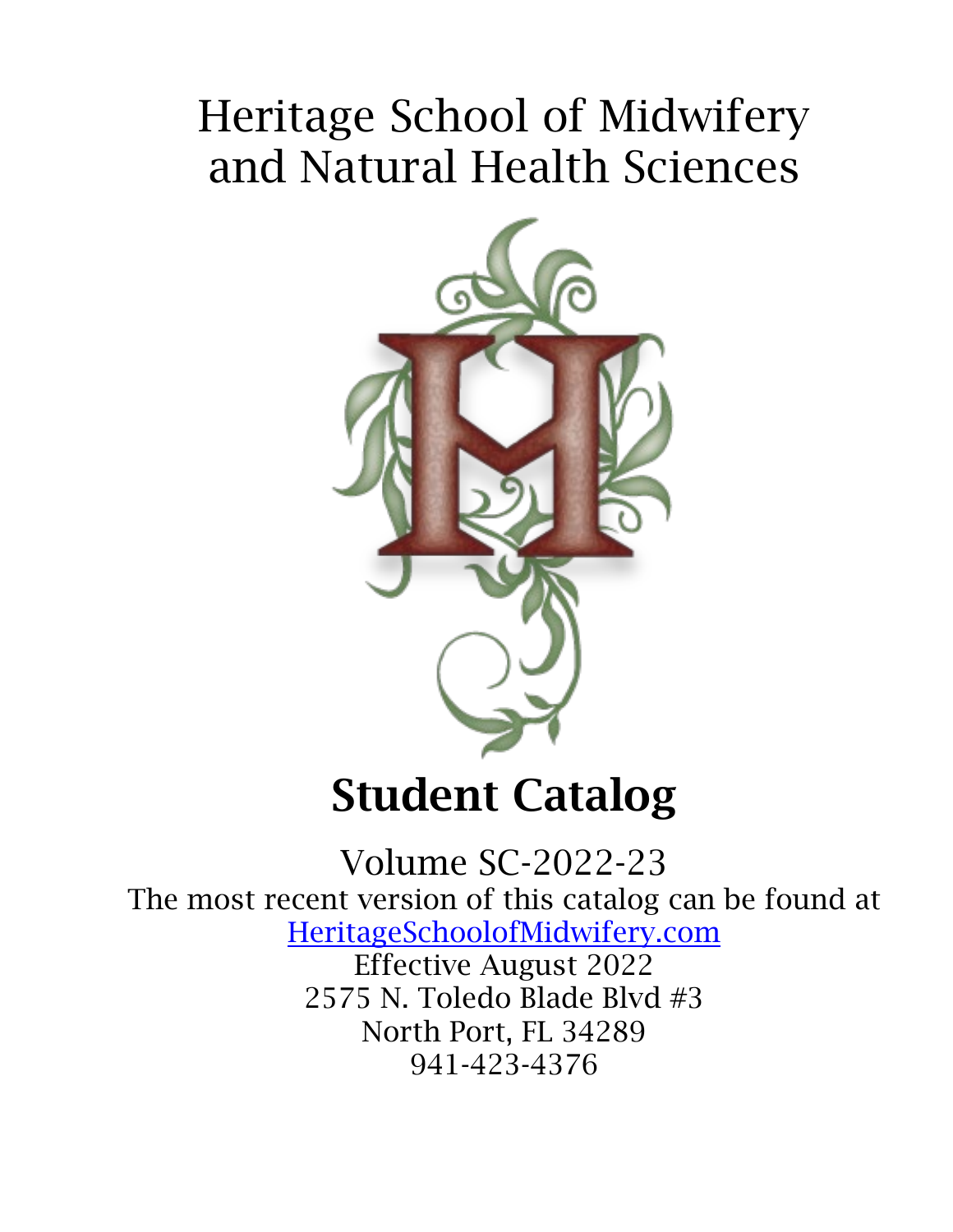This page intentionally left blank.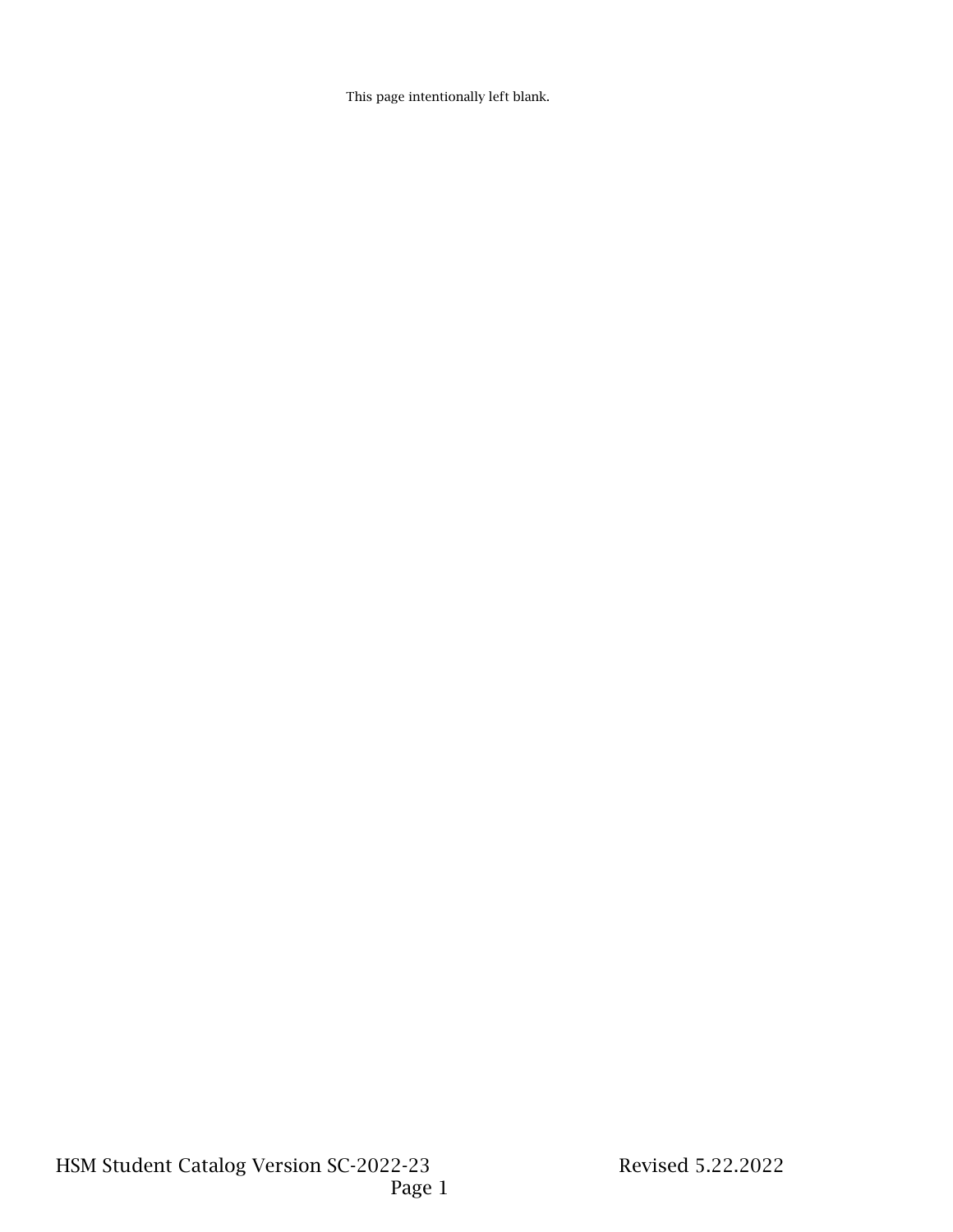| $HOM(G, 1, G, 1, V, 1, GQ, 0.000, 0.2, P, 1, FQ, 0.000, 0.000, P, 1, FQ, 0.000, 0.000, P, 1, FQ, 0.000, 0.000, 0.000, 0.000, 0.000, 0.000, 0.000, 0.000, 0.000, 0.000, 0.000, 0.000, 0.000, 0.000, 0.000, 0.000, 0.000, 0.000, 0.000, 0.$ |  |
|-------------------------------------------------------------------------------------------------------------------------------------------------------------------------------------------------------------------------------------------|--|

## **Contents**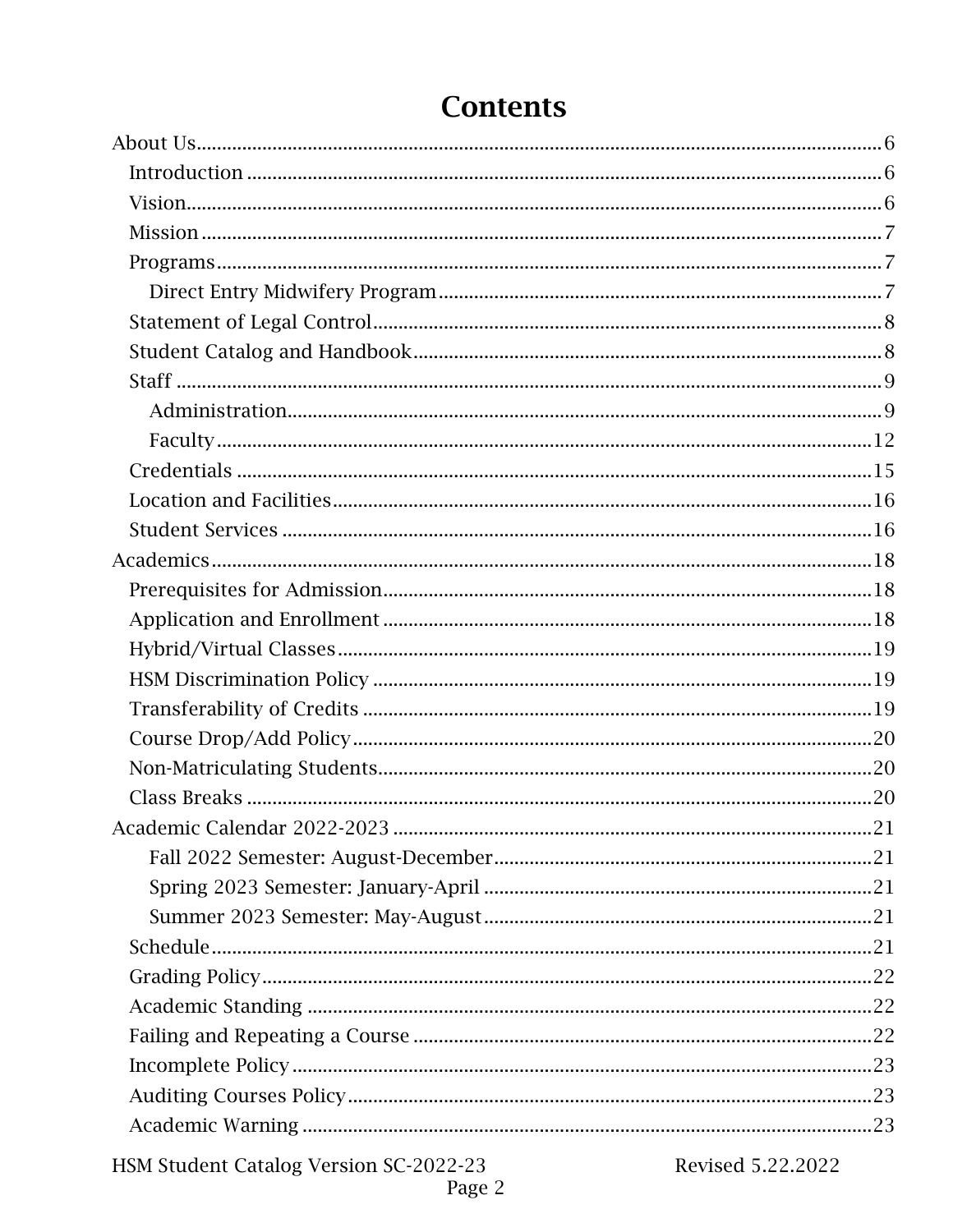| Notification of Rights under FERPA for Postsecondary Institutions 26 |  |
|----------------------------------------------------------------------|--|
|                                                                      |  |
|                                                                      |  |
|                                                                      |  |
|                                                                      |  |
|                                                                      |  |
|                                                                      |  |
|                                                                      |  |
|                                                                      |  |
|                                                                      |  |
|                                                                      |  |
|                                                                      |  |
|                                                                      |  |
|                                                                      |  |
|                                                                      |  |
|                                                                      |  |
|                                                                      |  |
|                                                                      |  |
|                                                                      |  |
|                                                                      |  |
|                                                                      |  |
|                                                                      |  |
|                                                                      |  |
|                                                                      |  |
|                                                                      |  |
|                                                                      |  |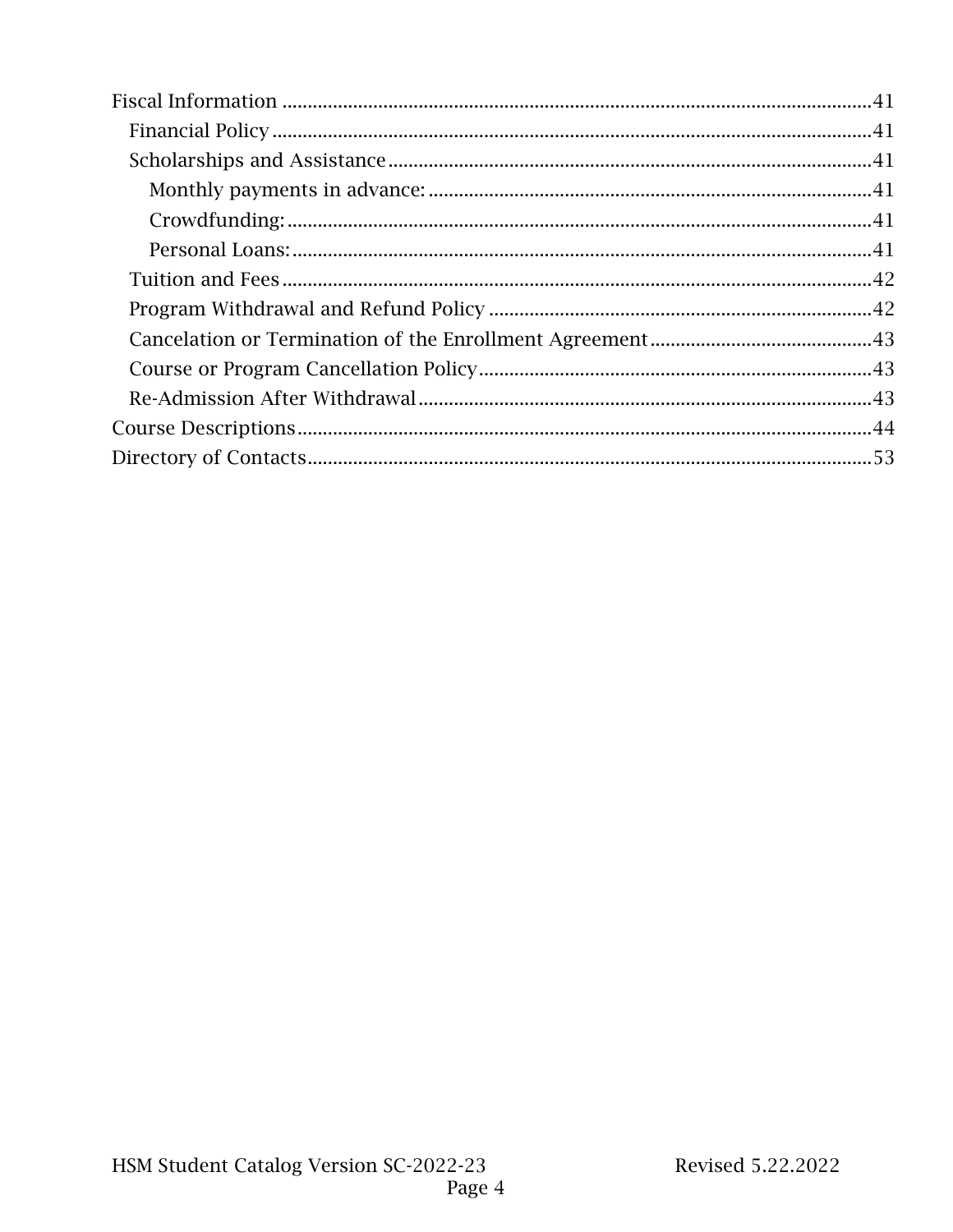This page intentionally left blank.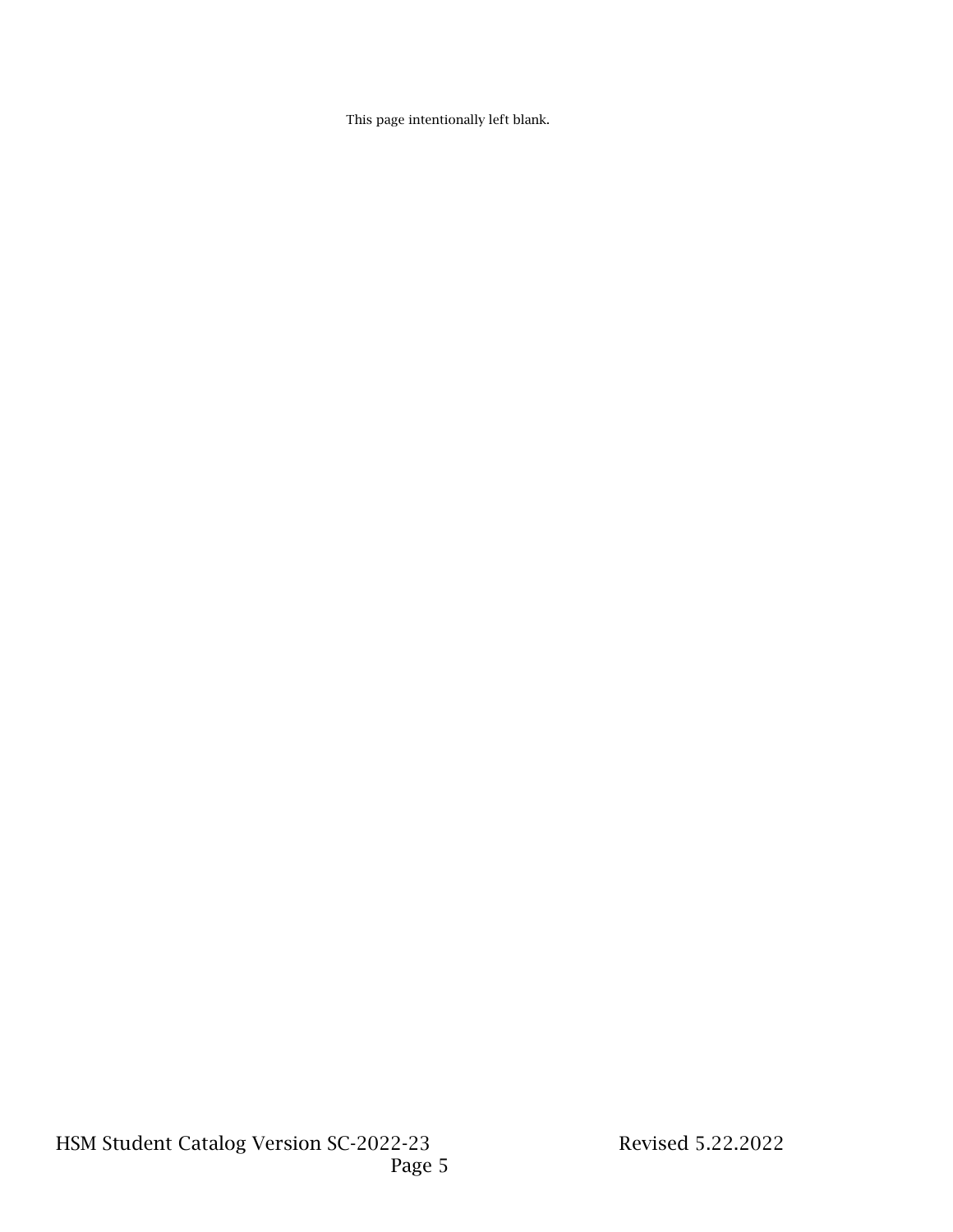## About Us

## <span id="page-6-1"></span><span id="page-6-0"></span>**Introduction**

Welcome to the Heritage School of Midwifery and Natural Health Sciences (HSM). We are passionate about ensuring that the rich heritage of midwifery continues to be passed on to the next generation. Midwifery is so much more than a job or career. It is a calling, a culture, a labor of love. We invite those who share our passion for childbirth to come learn the art of midwifery.

HSM's robust 3-year midwifery program includes traditional classes and hands-on experience. Students observe and eventually assist a licensed midwife with prenatal, intrapartum, and postpartum care. Upon completing the midwifery program, students will receive a diploma, and are qualified to become a Florida Licensed Midwife (LM) or Certified Professional Midwife (CPM) by taking and passing an exam administered by the North American Registry of Midwives (NARM).

At HSM, we teach our students to use the Midwives Model of  $Care<sup>TM1</sup>$  $Care<sup>TM1</sup>$  $Care<sup>TM1</sup>$  with their clients. The Midwives Model of Care™ is all about nurturing, holistic care of pregnant women. The Midwives Model of Care $M$  includes:

- Monitoring the physical, psychological and social well-being of the mother throughout the childbearing cycle
- Providing the mother with individualized education, counseling, and prenatal care, continuous hands-on assistance during labor and delivery, and postpartum support
- Minimizing interventions and
- Identifying and referring women who require obstetrical attention.

We believe that the same nurturing, holistic environment is optimal for learning how to be a midwife, so we extend this practice to our students. We ensure individualized education through small class sizes, focus on hands-on learning, and offer referrals to counseling and tutoring services. Just as a midwife is with her client every step of the journey from prenatal to postpartum, HSM vows to be there to help our students, from the day they submit their application to when they start their careers as midwives.

## <span id="page-6-2"></span>Vision

Drawing from the wisdom of those who have gone before us and utilizing the vast body of current knowledge and skill, HSM provides the highest quality of midwifery education. We thoroughly equip aspiring midwives to serve their communities with excellence. We are creating a legacy and rich heritage, ensuring continued access to maternity care providers who follow the Midwives Model of Care ™.

<span id="page-6-3"></span>HSM Student Catalog Version SC-2022-23 Revised 5.22.2022 1 Copyright © 1996-2015, Midwifery Task Force, Inc., All Rights Reserved. Used with permission. HSM is not affiliated with Midwifery Task Force, Inc.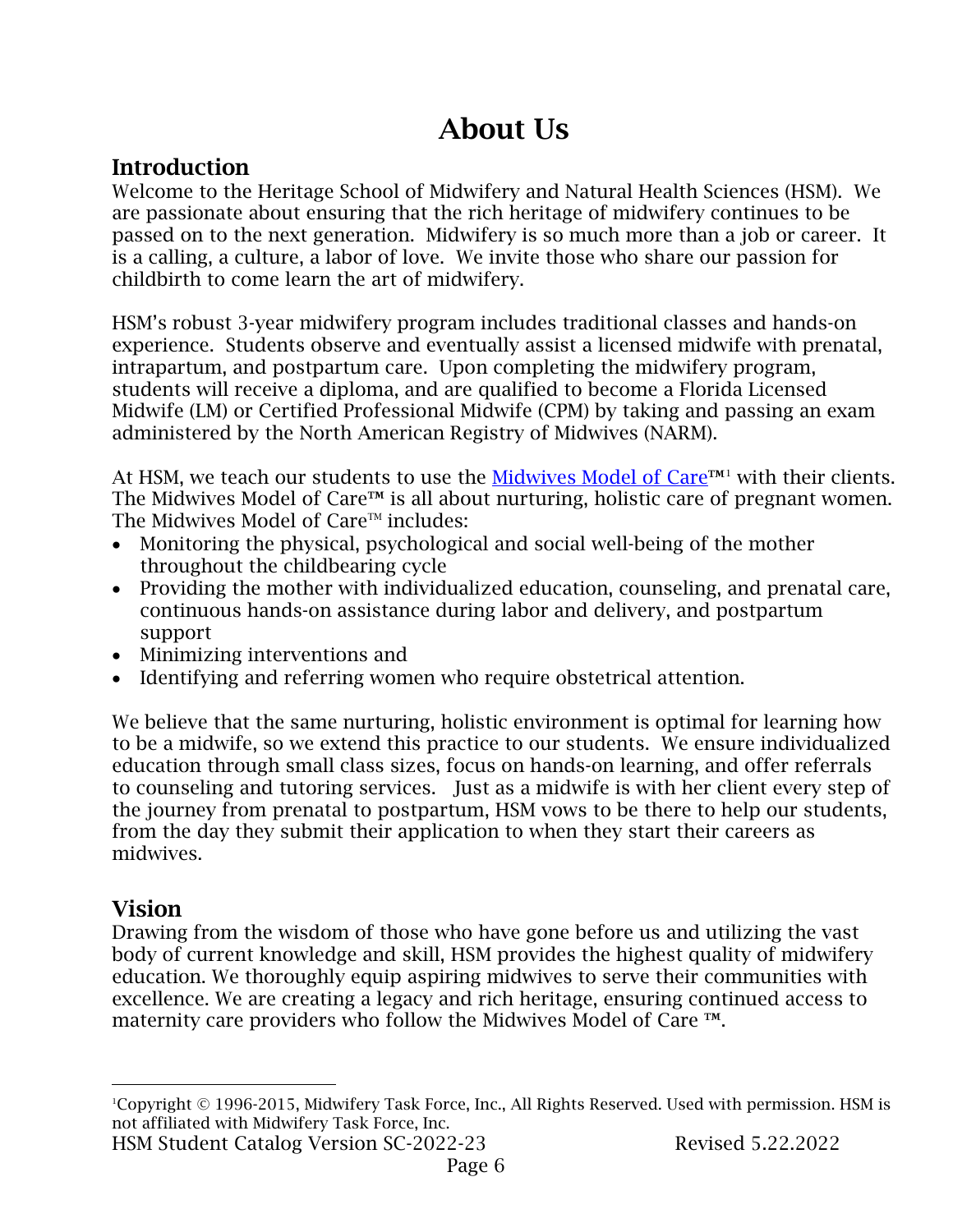## <span id="page-7-0"></span>Mission

HSM will preserve the art and science of quality midwifery care and secure ongoing access to excellent maternity care by educating future midwives and cast the vision for passing along this wealth of wisdom from generation to generation. Our success will be measured by seeing the number of midwives in Florida grow as our students reach their full potential, graduate, and become licensed.

## <span id="page-7-1"></span>Programs

## <span id="page-7-2"></span>*Direct Entry Midwifery Program*

Our Direct Entry<sup>[2](#page-7-3)</sup> Midwifery program trains students in midwifery. Graduates receive a certificate of completion and will be eligible to take the NARM exam. Students who pass the NARM exam may apply to become a Certified Professional Midwife (CPM, recognized in most [states\)](http://narm.org/pdffiles/Statechart.pdf) and/or a Licensed Midwife (LM, Florida-specific).

The curriculum consists of 93 semester credits, which equals 2535 clock hours. We have three semesters each year; Fall, Spring, and Summer. All courses are offered in lock step with the other courses that semester, which means that each course is only offered once a year. If a student fails a course, s/he will have to wait until the next year to retake it, which may prevent enrollment in a subsequent course.

This program is designed to take 3 years, depending on how quickly the student meets the clinical requirements. Please refer to the Clinical Lab Policies section for complete clinical requirements.

#### *Program Goals*

Graduates of HSM's direct-entry midwifery program should:

- Earn a Diploma in Midwifery
- Pass the comprehensive midwifery board exam administered by the North American Registry of Midwives in order to earn the credentials of Florida Licensed Midwife (LM) and/or Certified Professional Midwife (CPM)
- Start a midwifery practice or join an existing midwifery practice in their communities
- Practice the art and science of midwifery according to the laws and rules set forth by the state of Florida, the MANA Core Competencies, and the Midwives Model of Care (TM), upholding the professional standards of the CPM credential
- Promote the advancement of midwifery and work toward increased access to midwifery care for all through community, state, and/or global involvement

<span id="page-7-3"></span><sup>&</sup>lt;sup>2</sup> "Direct Entry" Midwifery refers to specialized midwifery training with minimal college level prerequisites as opposed to a Certified Nurse Midwife (CNM) who must first have a degree in nursing before taking midwifery training.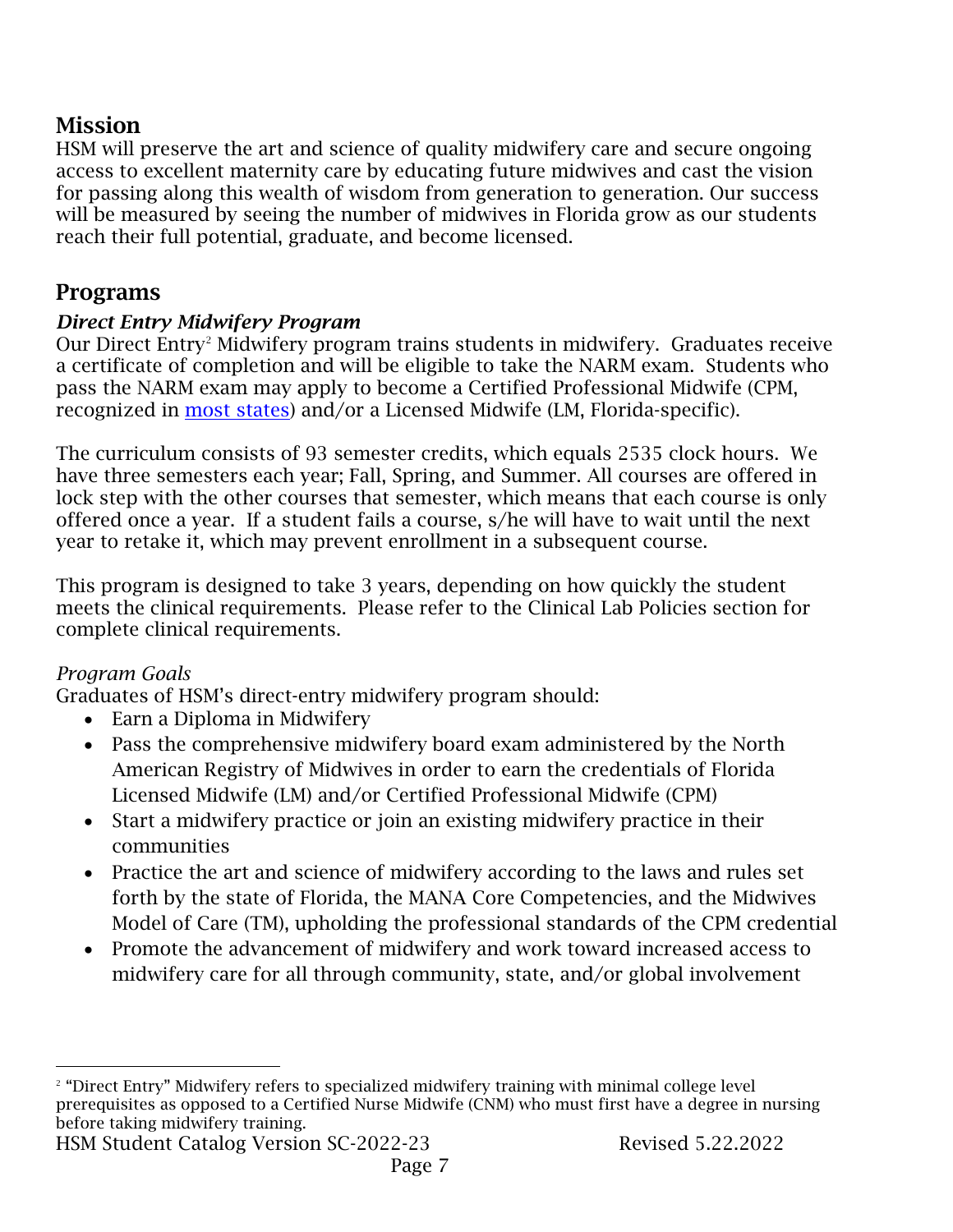## <span id="page-8-0"></span>Statement of Legal Control

Todd and Kristin Schuchmann maintain full legal control of Heritage School of Midwifery (HSM). LifeSong Midwifery is HSM's parent company and is also owned by the Schuchmanns.

## <span id="page-8-1"></span>Student Catalog and Handbook

All students will receive both the Student Handbook and the Student Catalog at the mandatory orientation before courses begin. The most current version of both these publications will be posted to ThinkWave when they are revised. It is the student's responsibility to read, understand, and abide by the policies found in the current versions of these publications.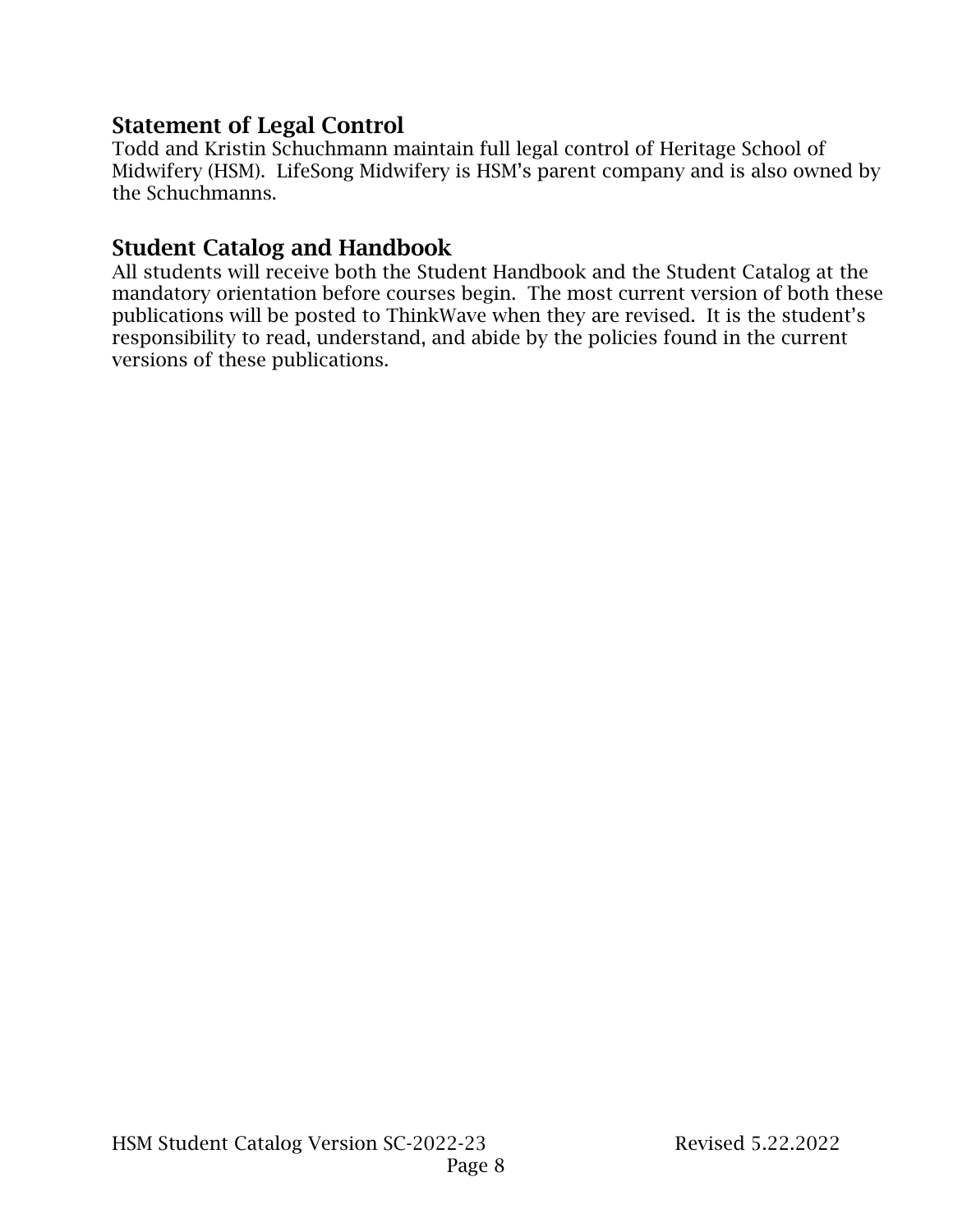## <span id="page-9-1"></span><span id="page-9-0"></span>**Staff** *Administration*

*President/Executive Director/Academic Director/Instructor/Preceptor*



Kristin Schuchmann, CPM, LM, a second-generation midwife, graduate of Commonsense Childbirth School of Midwifery, and a practicing home birth midwife in southwest Florida, is the founder of Heritage School of Midwifery and Natural Health Sciences. Kristin is also fulfilling a dream to see maternity care and birth outcomes improve globally as the founder and executive director of Charis Childbirth, Inc., an international school that trains childbirth professionals. Having benefitted from close relationships with respected, skilled midwives,

including her own mother, Kristin finds great satisfaction in mentoring and passing along the knowledge, skill, and wisdom she has attained over the years. When she is not working, Kristin enjoys sitting on the beach, hiking in the mountains, singing, gardening, and preparing gourmet healthy meals. Kristin's greatest passion and love are for her family and she is thoroughly enjoying grandmother-hood.

*[Kristin@HeritageSchoolOfMidwifery.com](mailto:Kristin@HeritageSchoolOfMidwifery.com)*

#### *Vice President/Website Admin*



Todd Schuchmann, BS, son of a chiropractor and great-great-grandson of a midwife, graduate of Thomas Edison State College, and successful sales professional, has spent decades being the wind beneath Kristin Schuchmann's wings. He has provided immeasurable support and behind-the-scenes help as the operations manager of Charis Childbirth, Inc., and LifeSong Midwifery, Inc. His skill and experience in business and finances, coupled with his natural ability to encourage people and

his passion for seeing people succeed, make him the perfect fit for this role. In his spare time, Todd enjoys doing kung fu and tai chi, reading, golfing, singing, playing guitar, and taking on whatever new projects his wife envisions. Todd considers his greatest accomplishments to be in his family life as a loving husband, father, and grandfather.

*[ToddS@HeritageSchoolOfMidwifery.com](mailto:ToddS@HeritageSchoolOfMidwifery.com)*

#### *Secretary/Administrative Director*



Christy Hicks, BA, graduated from the University of South Florida in 2012. She first became interested in natural birth when she was pregnant with her oldest daughter in 2011. Since then, she has worked in an administrative capacity for LifeSong Midwifery and Charis Childbirth. She has been instrumental in the founding and administration of HSM. In her free time, Christy enjoys reading and playing with her two adorable daughters. *[Christy@HeritageSchoolOfMidwifery.com](mailto:Christy@HeritageSchoolOfMidwifery.com)*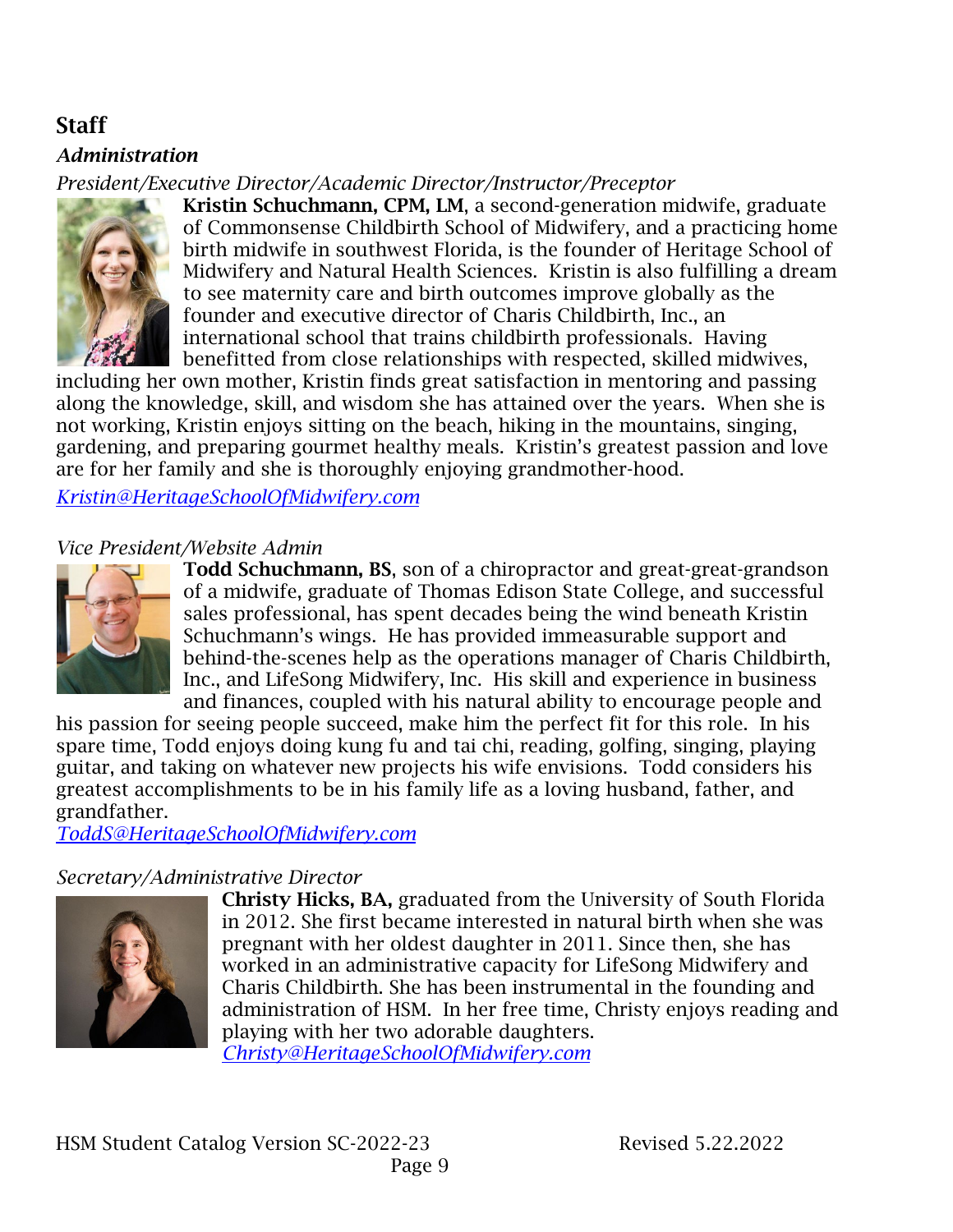Chairwoman/Assistant Administrative Director



Tessa Nobles has 12 years of experience working for a Fortune 500 company where she served in a customer service/administrative role and climbed her way up the ladder to one of the top management positions at the retail level. She loves people and her passion is leading and supporting others. In 2013, Tessa was introduced to midwifery care when she had the privilege of being present at the home birth of her nephew. She then chose to birth her children with the assistance of loving and skilled midwives. Since then, she has felt

a calling to support this community. In her free time, Tessa enjoys walking on nature trails with her family, singing, crafting, and going on adventures with her three boys. *[admindirector@Heritageschoolofmidwifery.com](mailto:admindirector@Heritageschoolofmidwifery.com)*

#### *Treasurer*



Johnathan Edwards, DC is a pregnancy and pediatric chiropractor who serves Cape Coral and the surrounding communities in FL. Dr. Edwards wanted to be a chiropractor since the time he was a teenager in Omaha, Nebraska. He graduated Magna Cum Laude from Truman State University in Kirksville, Missouri with his Bachelors in Exercise Science. He was so determined to learn more about the human body

that he moved to be a block away from the Kirksville College of Osteopathic Medicine (now known as A.T. Still University) so he could attend the open cadaver lab! Dr. Edwards began his studies at Palmer College of Chiropractic in Davenport, Iowa in 2000. While at Palmer, he served as his class treasurer, lobbied the US Congress as a representative to the student chapter of the American Chiropractic Association, and worked at the NIH's Center for Chiropractic Research. The most transformative experience of his time at Palmer was serving the Labasa and Savu Savu Fijian communities as part of the clinic abroad program.

#### *Academic Director*



Tabitha Rushmore, B.S., M.S, C.A.S., graduated from Elmira College, University of Michigan-Dearborn, and SUNY Brockport. She holds Florida licenses in Educational Leadership, Elementary Education, Exceptional Student Education, Reading, and English for Speaker of Other Languages. Tabitha has been an educator since 2000, in the classroom and as an administrator. Her passion includes teaching research-based practices to other educators to assist students in reaching their full potential. Tabitha loves encouraging others and is

excited to support the instructors and students at Heritage. When she finds a little free time, Tabitha enjoys reading and making memories with her husband and three children.

[academicdirector@heritageschoolofmidwifery.com](mailto:academicdirector@heritageschoolofmidwifery.com)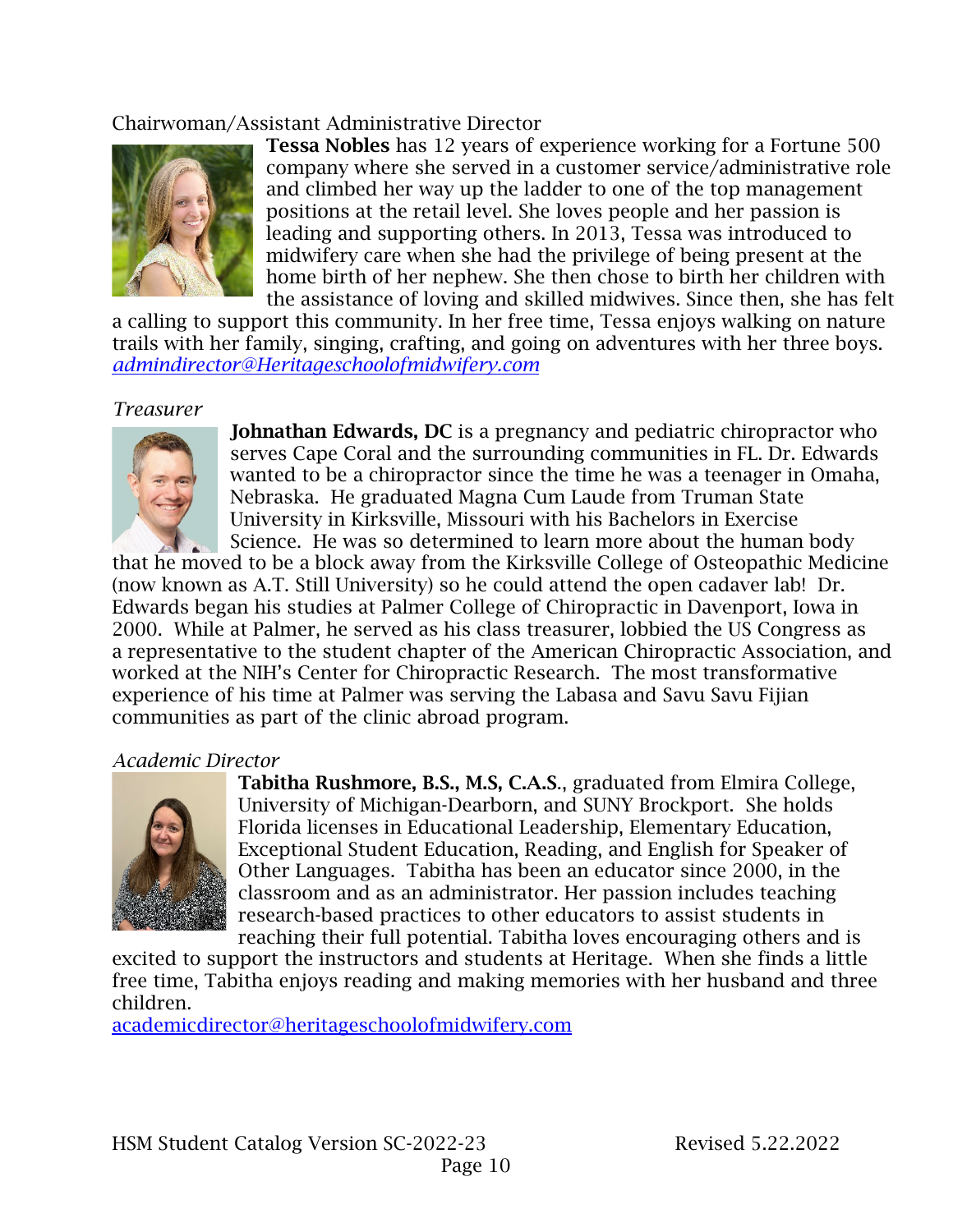#### *Clinical Director*



Susan Oshel, CPM, LM, is a Virginia licensed CPM who began attending births as a doula and midwife's assistant in 1977, and in 1981 attended her first birth as a primary midwife. She grew up in Virginia Beach, VA and spent most of her adult life in Floyd County, VA, where she served the beautiful, rural, diverse mountain community as a traditional midwife. Along with a committed group of sister midwives,

professionals, and consumers, Susan successfully worked toward legalization of Certified Professional Midwives in Virginia. In 1999, Susan developed and launched her first midwifery academics course with great results. In addition to her expertise in women's health, reproduction, birth, lactation, infants and children, she has extensive education in herbs and nutrition. She maintains membership in Midwives Alliance of North America (MANA) and the Virginia Midwives Alliance (VMA) where she is the director of professional accountability. Susan has assisted over 1,000 births and continues serving families in SW Virginia. As the Director of Midwifery Studies for Charis Childbirth, an international school for midwives, Susan has provided education and consultation for midwives all over the world since 2006. Susan is also currently involved in analyzing midwifery statistics as a Midwives Alliance of North America (MANA) data reviewer and has reviewed over 25,000 birth forms to-date. Susan and David, her husband and high school sweetheart, currently live in Roanoke, VA. They have 5 grown children and many grandchildren and great-grandchildren. In her free time, she enjoys gardening, sewing, and graphic art.

*[Susan@HeritageSchoolOfMidwifery.com](mailto:Susan@HeritageSchoolOfMidwifery.com)*

#### *Clinical Coordinator*



Amy Swagger is a doula student at Charis Childbirth. She is passionate about caring for women and their families throughout pregnancy and postpartum. She has experience serving in the role of Clinical Coordinator at Midwest Sleep and Neurodiagnostic Institute in Illinois and continued her career in the field of sleep medicine here in Florida; she has much appreciation for the Sunshine State. Amy is a homeschooling mom of 4 kids. She loves to spend her free time with her family and friends at the beach, in the mountains, or anywhere

surrounded by nature. *[clinicals@HeritageSchoolOfMidwifery.com](mailto:clinicals@HeritageSchoolOfMidwifery.com)*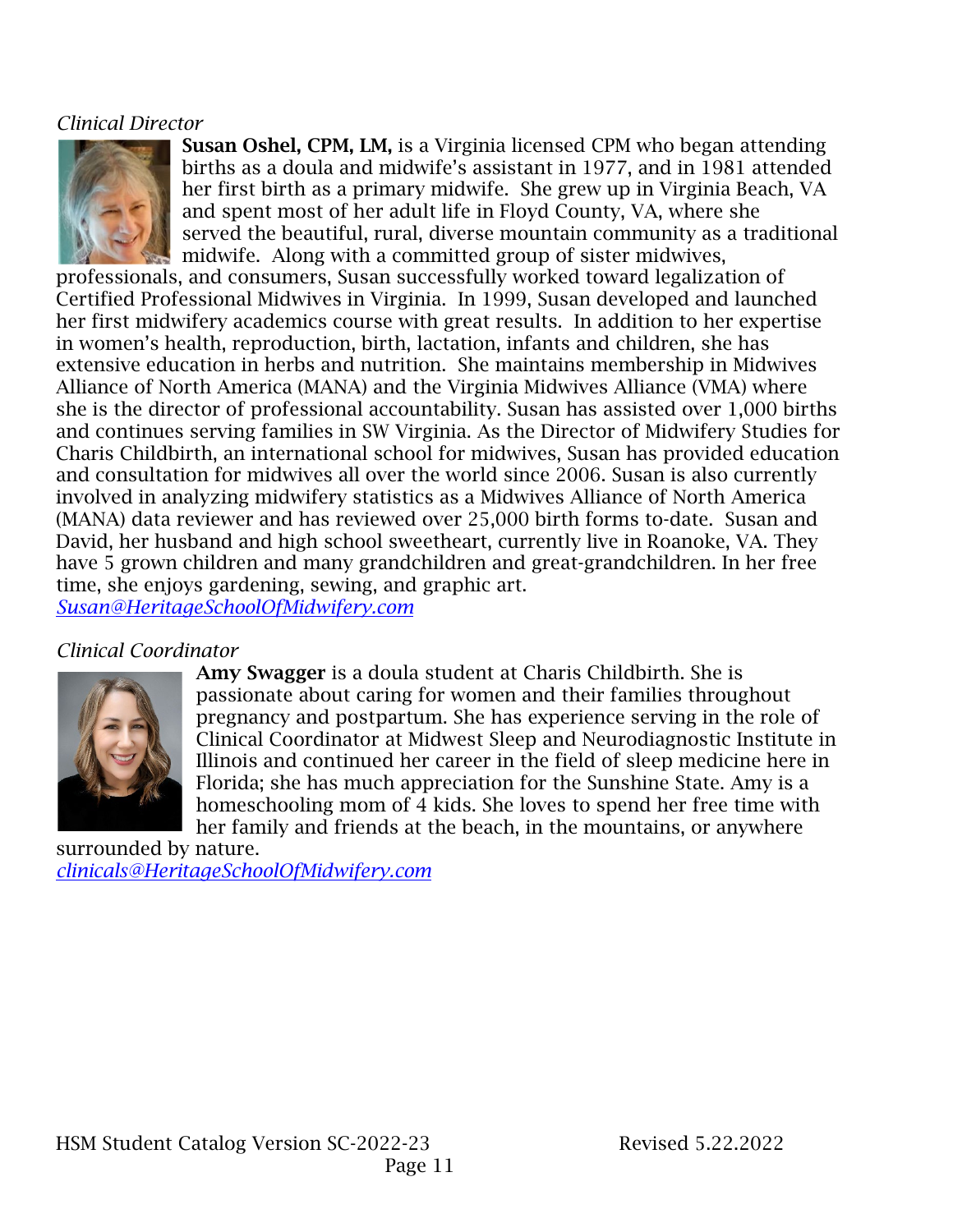#### <span id="page-12-0"></span>*Faculty*



Connie Mullen, CPM, LM, has been childbirth professional for over 34 years, including having a very successful private midwifery practice since 1995. For many years she was the only practicing home birth midwife in Palm Beach County. After graduating the South Florida School of Midwifery in 1990, Connie became a Florida Licensed Midwife, Certified Professional Midwife, Certified Childbirth Educator and an American Heart Association Basic Life Support Instructor. In addition,

she holds certificates as a childbirth assistant, bereavement doula, breastfeeding specialist, and fitness instructor. She is a Regional Coordinator and teacher trainer with the Florida Outreach Childbirth Education Program, serves as a midwife preceptor for the Traditional School of Midwifery and served as a midwife preceptor for the Miami-Dade Community College Midwifery program. Connie has also given many presentations, lectures and has written or appeared in several magazine and newspaper articles and on television.

*[Connie@HeritageSchoolOfMidwifery.com](mailto:Connie@HeritageSchoolOfMidwifery.com)*



Brandi Wood, BSM, CPM, CDEM, has been a practicing midwife since 2001. She has a Bachelor of Science degree in Midwifery from National College of Midwifery. She was the 2nd licensed midwife in the state of Indiana. Brandi holds her CPM and Bridge Certificate through NARM.

She is a Certified Lactation Specialist. She has been a certified childbirth educator since 1995 and now teaches for Birth Boot Camp. Brandi's greatest privilege has been parenting three amazing humans and now a daughter-in-love. In off hours she can probably be found enjoying family, friends, laughter, and board games. *[Brandi@HeritageSchoolOfMidwifery.com](mailto:Brandi@HeritageSchoolOfMidwifery.com)*



Susan Connell, MS, CNM, APRN, has over 20 years of experience as a midwife. She graduated from the University of Philadelphia in 2010 and works now as a CNM at Lakeland Regional center. She is married with four children, two biological grandchildren and a gang of stepgrandchildren, all of whom she loves dearly. They came to the United States from south England in 2000 and love Florida. *[SusanC@HeritageSchoolofMidwifery.com](mailto:SusanC@HeritageSchoolofMidwifery.com)*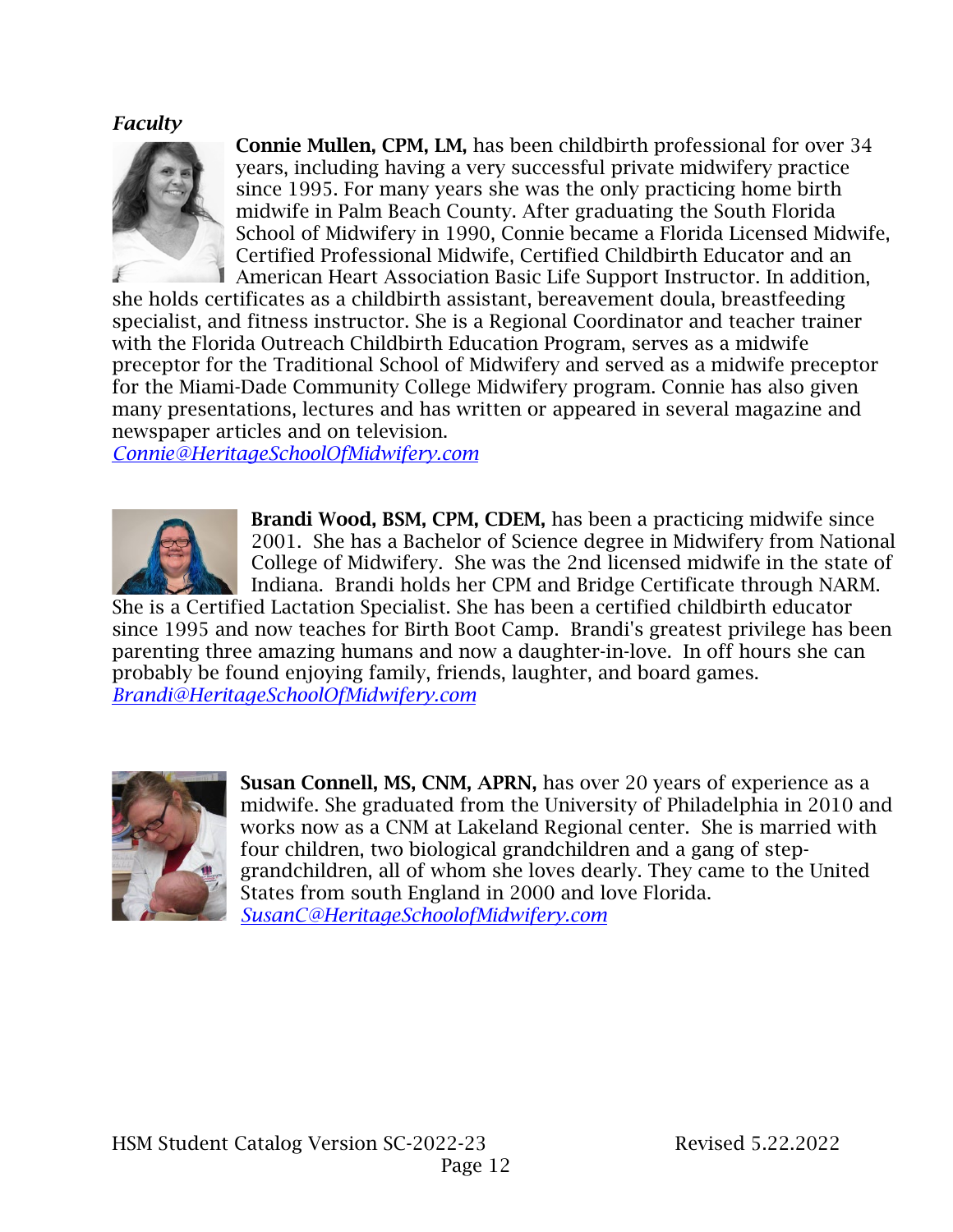

Deborah Fuentes, LM, CPM, graduated from The Florida School of Traditional Midwifery (MEAC accredited) in January of 2016. She is a Licensed Midwife in both Florida and New Jersey. In 2008, she graduated nursing school and worked as a nurse prior to midwifery school. She is also a Certified Lactation Counselor (CLC) and has worked with breastfeeding women in her community since 2010. Deborah has worked internationally with Mama Baby Haiti in Cap-

Haitien and served a family in San Pedro Pinula, Guatemala. She has continued her education and is currently a post graduate student with a focus in International Maternal and Fetal Health.

*[Deborah@HeritageSchoolofMidwifery.com](mailto:Deborah@HeritageSchoolofMidwifery.com)*



Andrea McCain, BS, received her bachelor's degree in clinical laboratory science in 2018 from Florida Gulf Coast University. Since then, she has worked at Lee Health as a Medical Laboratory Scientist. She also is an artist and performer in her own band and enjoys costume designing and acro-balance. She loves to travel and tour when she is not teaching. *[Andrea@HeritageSchoolOfMidwiery.com](mailto:Andrea@HeritageSchoolOfMidwiery.com)*



Rebecca Moore, AP, has been a practicing acupuncture physician since 2010. She originally worked in private practice, having an office in Sarasota, FL, but has since transitioned to community acupuncture and runs a non-profit clinic in North Port, FL. She is fascinated by the contrast between eastern and western medicine and enjoys the challenge of bridging the differences, both in treatment and patient

education. Her previous work as a massage therapist and her bachelor's in psychology also inform her practice of Chinese Medicine. Rebecca taught Anatomy and Physiology at State College of Florida as well as Sarasota School of Massage Therapy between 2010 and 2019. Her interest in how the body works led her to participate in two seminars of cadaver dissection. This experience has given her a greater understanding of the human body and its interconnectedness. [Rebecca@heritageschoolofmidwifery.com](mailto:Rebecca@heritageschoolofmidwifery.com)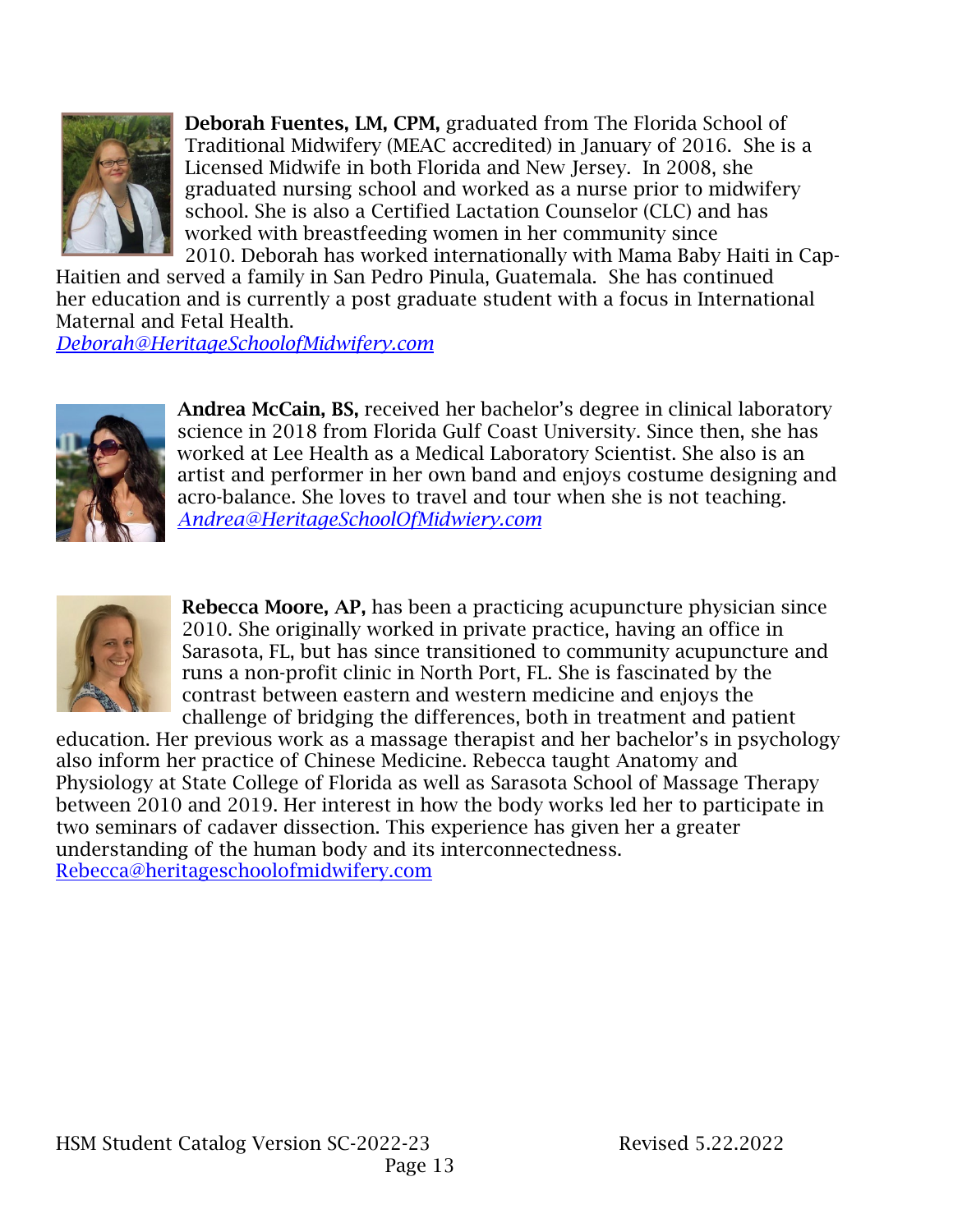

Jenny Louwsma BSN, RN, Jenny was born and raised in southwest Florida. She grew up in the small town of Everglades City where she spent a lot of time outdoors. She graduated with 13 other students before going to Florida Gulf Coast University to get her Bachelor's in Science of Nursing. Upon graduating Jenny worked as a registered nurse at Naples Community Hospital for 11 years in various roles, last role was as a Director of a cardiothoracic unit. Jenny is currently

a case manager for Lee Health in Ft Myers, FL. Jenny lives in Estero with her husband, Jason, and their 3 children: Cypress, Moses, and Atlas. They also have 7 chickens, 2 rabbits, and a dog, Cooper. In her spare time, she enjoys spending time with her family, being outside gardening, boating, going to the beach, and exploring the outdoors. Jenny was able to have her first home birth 2 years ago with the Lifesong family and instantly fell in love with Kristin and the Lifesong team. It is an honor to be able to teach prospective midwives the skills necessary to provide new mothers with a homebirth.

*[Jennylouwsma@Heritageschoolofmidwifery.com](mailto:Jennylouwsma@Heritageschoolofmidwifery.com)*



Jamie Bodily, MS, BS, LPC, is a licensed therapist. She specializes in perinatal mood disorders, birth trauma and sexual abuse trauma. After receiving her provisional license in 2013, she began a private practice. She has a BS Family Sciences --BYU, MS Human Services--Capella University, MS Mental Health Counseling--Capella University, Certificate in Addictions Counseling--Capella University, and she is currently enrolled at Institute of Integrative Nutrition. After assisting only a few clients as a birth doula, she quickly recognized the absence of mental

health services and support, as well as limited information for survivors of sexual abuse. Listening to her clients about their history and feeling like she had no practical ways to help or support, motivated her to continue her education and become a Licensed Professional Counselor. She wanted clients to feel comfortable with receiving the care they need without hesitation.

*[JamieB@heritageschoolofmidwifery.com](mailto:JamieB@heritageschoolofmidwifery.com)*



Glenda Datsko, CPM, LM, CCBE Glenda received her midwifery training in Florida, attending Florida School of Traditional Midwifery and Commonsense Childbirth School of Midwifery and clinical training in birth centers. In 2010 following the earthquake in Haiti she travelled there to support relief efforts in a hospital maternity ward and street clinics. In 2011 she returned to Haiti with Mother Health International as a clinical midwife and trainer to Haitian midwifery students. She practiced as a home birth midwife in western Massachusetts for six

years and currently works at Sweet Child O'Mine birth center. She has extensive training and experience in community work. She has served on the Springfield Maternal Child Health Commission and partnered there to organize a communitybased doula initiative and recently served on the Pinellas County Fetal Infant Mortality Review Board (2018-2020). She has given birth to five children out of hospital and has four grandchildren, all born with midwives.

HSM Student Catalog Version SC-2022-23 Revised 5.22.2022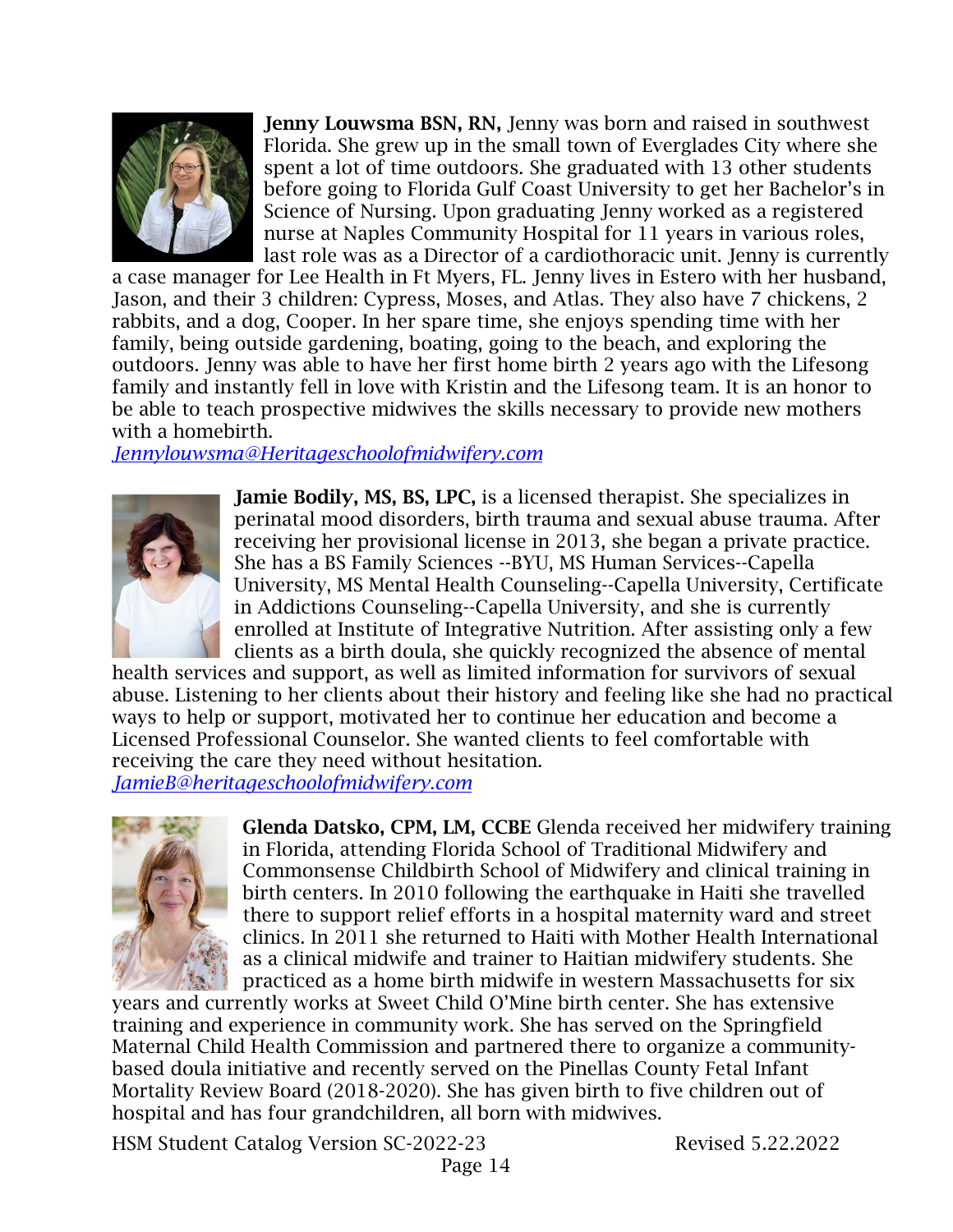## <span id="page-15-0"></span>**Credentials**

Heritage School of Midwifery is licensed by the Florida Commission for Independent Education, License No. 5610. Additional information regarding this institution may be obtained by contacting the commission at:

325 West Gaines St., Suite 1414 Tallahassee, FL 32399-0400 Toll free: (888) 224 – 6684 <http://www.fldoe.org/cie/>



Midwives are regulated by the Florida Department of Health, Council of Licensed Midwifery.

Licensed Midwives (LM) are licensed by the Florida Council of Licensed Midwifery LMs provide maternity care within Florida. The Department of Health can be contacted at:

4052 Bald Cypress Way, Bin #C06 Tallahassee, FL 32399-3256 [www.floridahealth.gov/](http://www.floridahealth.gov/)



Certified Professional Midwives (CPM) are certified by the North American Registry of Midwives. CPMs can practice midwifery in other states that recognize CPM certification. State regulations vary, and it is up to the midwife to determine the state's requirements and regulations before practicing. NARM can be contacted at:

5257 Rosestone Dr. Lilburn, GA 30047 [www.NARM.org](http://www.narm.org/)"

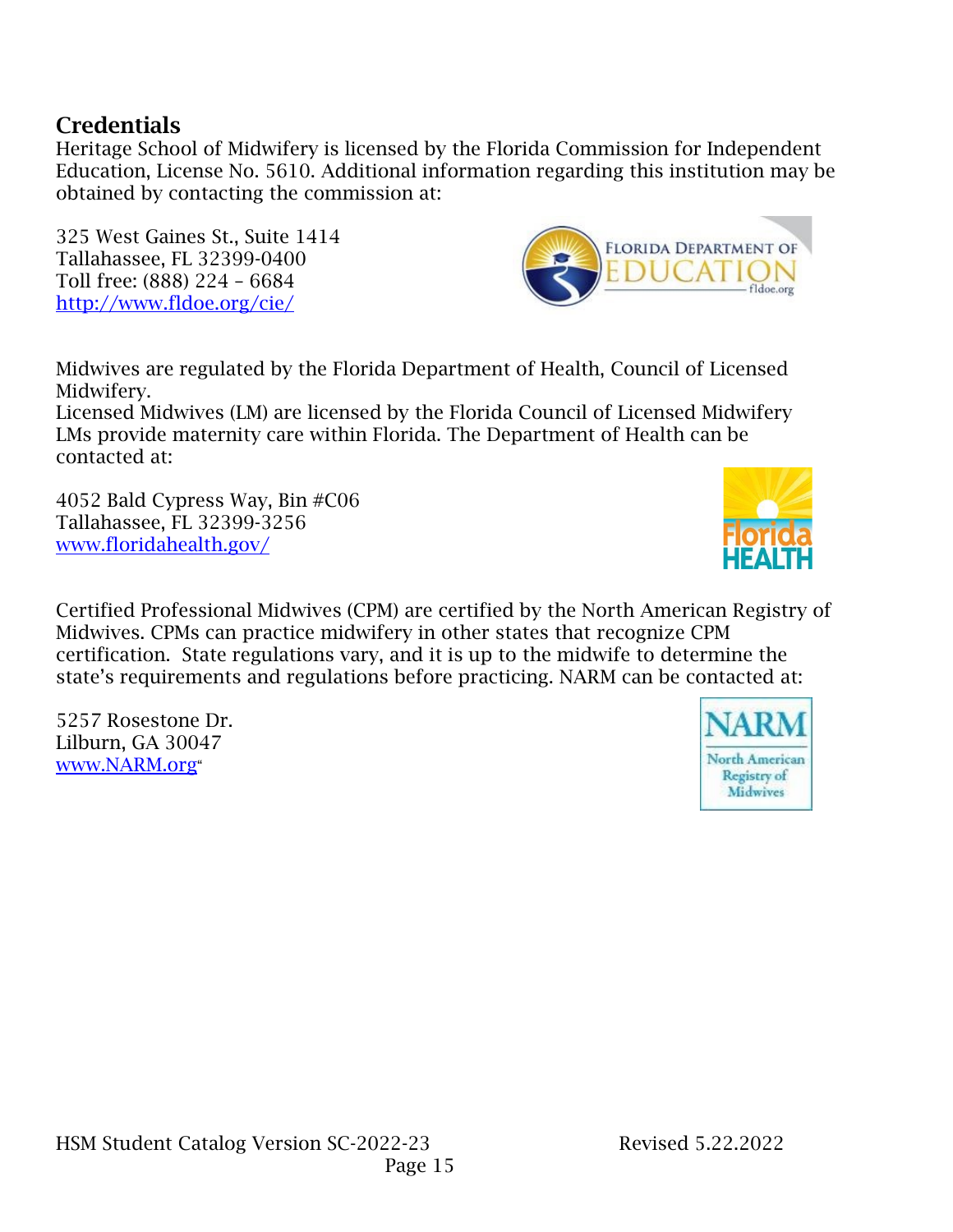## <span id="page-16-0"></span>Location and Facilities

2575 N. Toledo Blade Blvd. #3 Phone#: 941-423-4376 North Port, FL 34289 Office hours: Fridays & Saturdays 9:00 AM to 4:00 PM

HSM is in North Port on Toledo Blade, just a couple minutes away from the interstate. The facilities at HSM are uniquely designed to provide an optimized educational environment. We have two classrooms that are structured for active learning. Students will receive hands-on instruction with anatomical models and up-to-date medical equipment. There is a cozy library for studying, and a small kitchen for students who wish to bring their lunch. The 2000 sq. ft. building is shared with LifeSong Midwifery, where students may practice in either of the two exam rooms. The facility meets all local health and safety standards. Proof of compliance can be viewed upon request at the administrative office.

Some classes will be taught via classroom teleconference. Students will attend together in the classroom, and the teacher or guest speaker will be teleconferenced in through a projector. This allows us to work with wonderful teachers from all over the US.

#### <span id="page-16-1"></span>Student Services

HSM provides ongoing support to ensure our students' success. Please contact the appropriate staff member for assistance with the following:

#### *Assistant Administrative Director*

- Mediation If a dispute arises between students, preceptors, instructors, and/or staff, mediation will be held to help resolve the dispute to everyone's satisfaction.
- Registration Assistance with the application process, enrollment, and registering for classes.
- Financial Counseling Tips for how to budget wisely and secure financial support.
- General Questions Information about the school, classes, requirements, etc.
- Academic Advisement Assistance with enrollment, choosing classes, transferring credits, understanding grade requirements, etc.
- Tutor Location When students are struggling in a subject, a list of available qualified tutors is available.
- Student Counseling Referrals If a student needs counseling we will provide a list of available counseling options.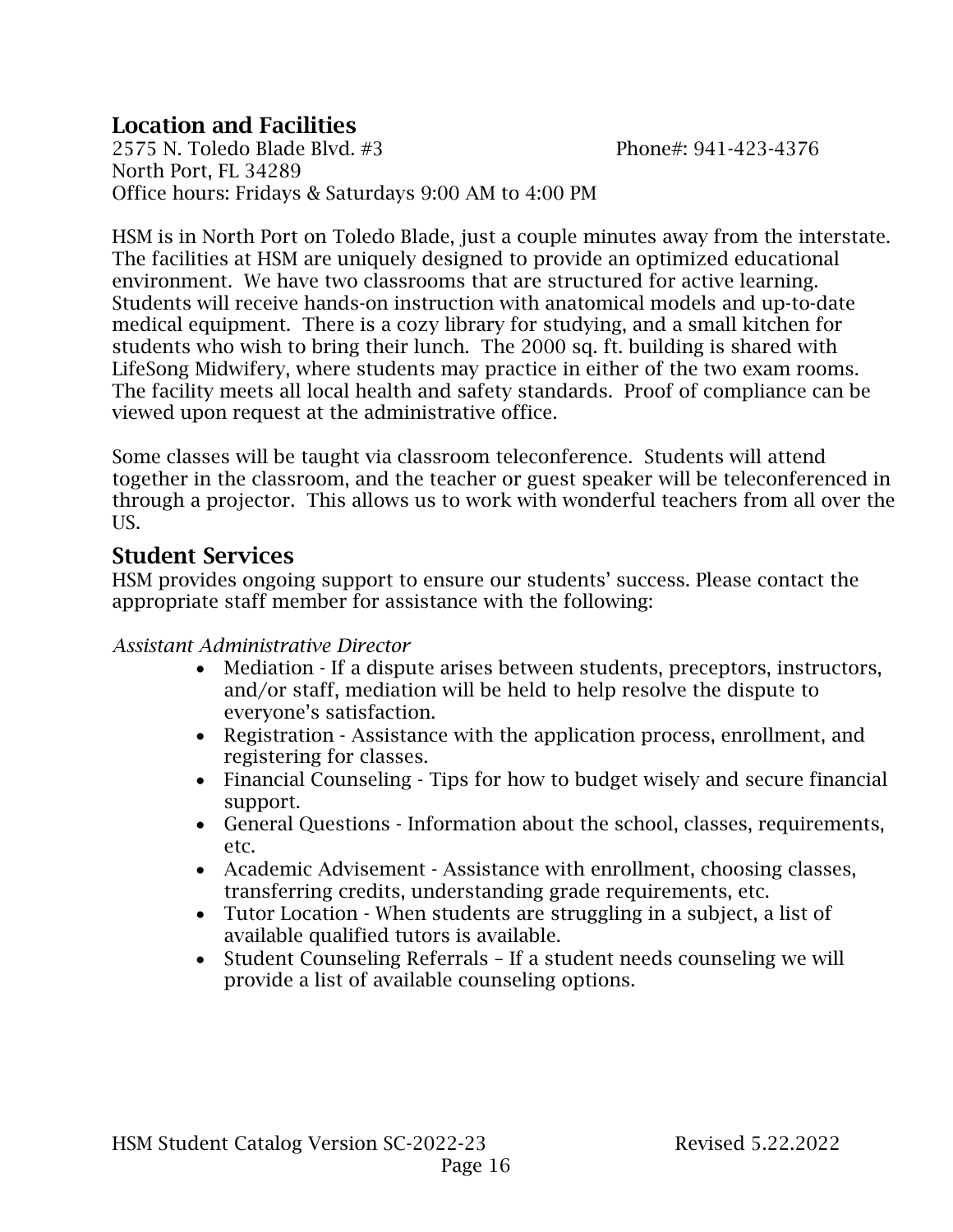#### *Clinical Director*

- Clinical Placement Upon enrollment, students will be guided through the process of finding, interviewing, and choosing preceptors for their clinical training.
- Student Preceptor Relations Students may be counseled on how to interact with their preceptors to foster an optimal working relationship.
- Annual Performance Review A detailed review of the student's progress designed to keep the student on track for success.
- Preparation for NARM Exam/Application includes advice on the process and timing of submitting NARM requirements, the costs involved, and studying for the exam.
- Job Placement Assistance<sup>[3](#page-17-0)</sup> Once a student has graduated, HSM will help the student find local birth centers, or give advice on starting their own practice.
- Personal Counseling If a student needs help coping with personal or clinical experiences related to midwifery/childbirth.

#### *Clinical Coordinator*

- Clinical Placement Upon enrollment, students will be guided through the process of finding, interviewing, and choosing preceptors for their clinical training.
- Preparation for NARM Exam/Application includes advice on the process and timing of submitting NARM requirements, the costs involved, and studying for the exam.
- Job Placement Assistance<sup>[4](#page-17-1)</sup> Once a student has graduated, HSM will help the student find local birth centers, or give advice on starting their own practice.

<span id="page-17-0"></span><sup>&</sup>lt;sup>3</sup> HSM cannot guarantee employment.

<span id="page-17-1"></span><sup>4</sup> HSM cannot guarantee employment.

HSM Student Catalog Version SC-2022-23 Revised 5.22.2022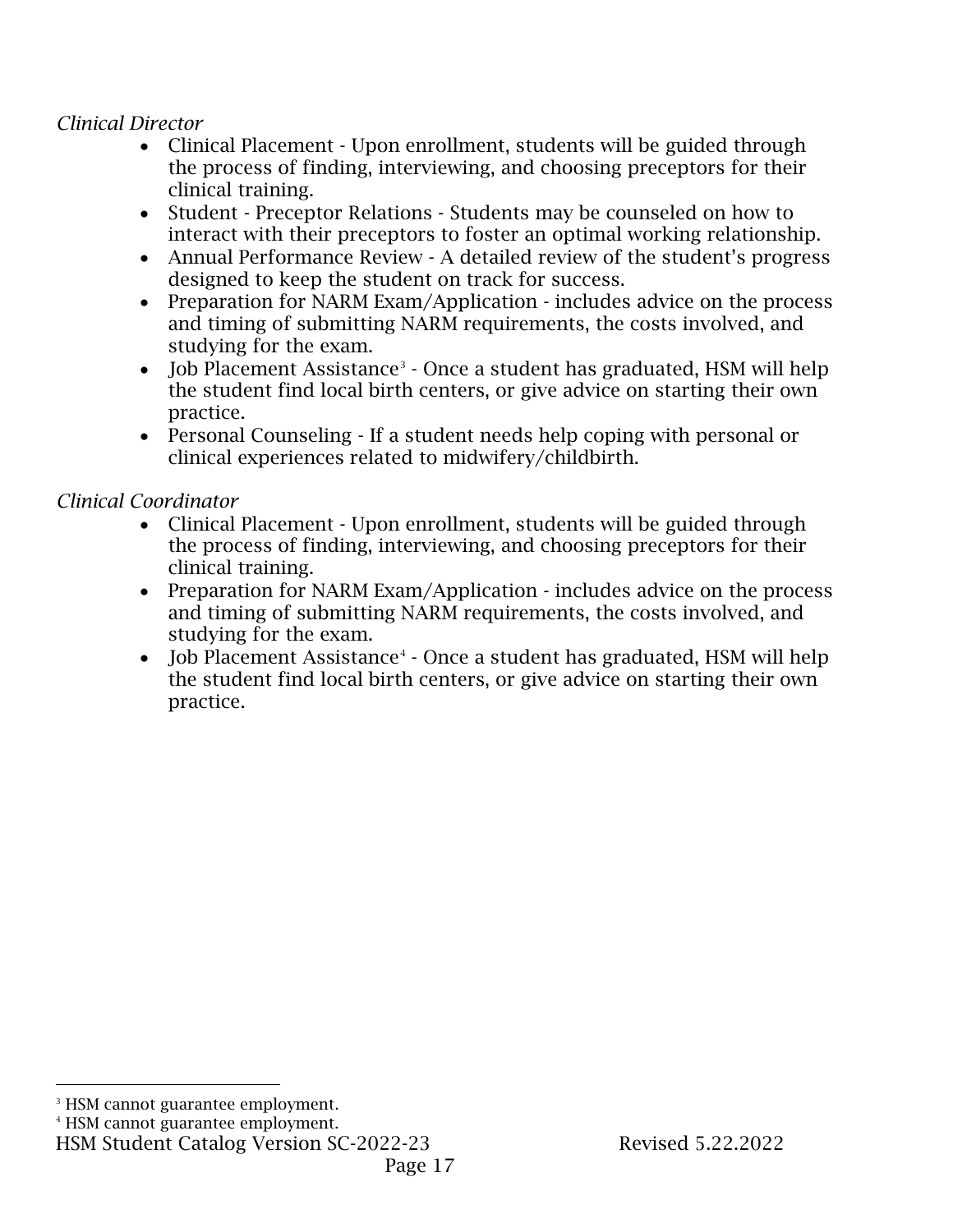## Academics

## <span id="page-18-1"></span><span id="page-18-0"></span>Prerequisites for Admission

In accordance with Florida Statute 467 (F.S.467) & HSM Policies, prior to enrollment, matriculating students<sup> $5$ </sup> need to:

- Be 18 years of age or older on February 1 of the school year
- Hold a high school diploma or GED
- Have taken and received a passing grade in a college-level Math class worth 3 credits AND a college-level English class worth 3 credits OR Demonstrate competency by passing the College Level Equivalent Proficiency (CLEP). A minimum score of 50 is required for both the Math and English sections
- Obtain CPR for healthcare professionals' certification. This must be a hands-on course. Online-only courses will not count. Must be through either the American Heart Association or the Red Cross.
- Obtain NRP (Neonatal Resuscitation) certification. This must be a hands-on course. Online-only courses will not count. Must be through the American Academy of Pediatrics.

## <span id="page-18-2"></span>Application and Enrollment

Prospective students must:

- Submit a completed application including the following:
	- o Birth Certificate or Driver's License
	- o High School Diploma or transcripts
	- o College transcripts
	- o Current (as of first day of school) NRP and CPR certifications.
	- o Immunization records and/or signed immunization waiver
	- o Current physical health form (including request for any disability accommodations)
	- o Typed 600-700-word essay titled "Why I Want to be a Midwife"
	- o Submit 1 professional and 2 personal references
- Submit a \$150 application fee (non-refundable)
- Complete an interview with our admissions committee

## *Application Review*

The practice of midwifery is very rewarding, but also rigorous and time intensive. The application process is designed to help prospective students evaluate their own ability and dedication to becoming a midwife. HSM treats all applicants and students fairly. During the application and interview process applicants are evaluated on the following and are met with reasonable accommodations:

- Strong verbal and written communication skills
- Capability of performing the physical requirements necessary to practice midwifery which include adequate sensory and motor systems
- Reliable transportation and willingness to travel to clinical sites

<span id="page-18-3"></span>HSM Student Catalog Version SC-2022-23 Revised 5.22.2022 <sup>5</sup> Some of the pre-requisites and/or essay may be waived for audit or non-matriculating students on a case-by-case basis. Not all classes are available to audit and non-matriculating students.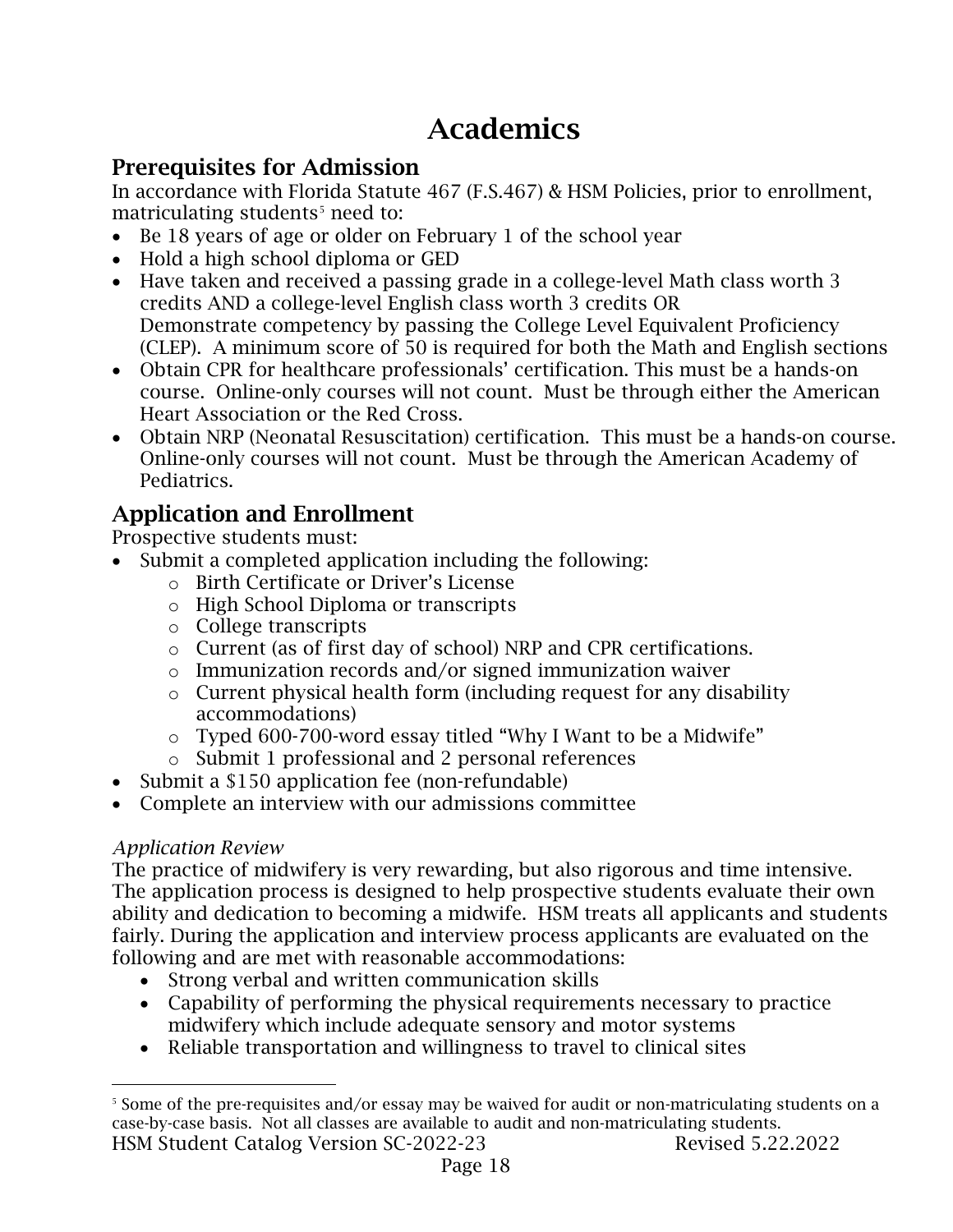- Prepared to devote the time and energy required on a clinical site, including the willingness to be on call to attend births
- Fluency in English, currently classes are only offered in the English language
- Has knowledge of or experience in birth or health care setting
- The ability to handle stressful situations, make quick informed decisions, and remain professional
- Solid plan to cover the cost of midwifery school

Space is limited and priority will be given to full-time matriculating students.

Upon acceptance, students must submit a \$100 enrollment fee. New students will meet with the Clinical Coordinator to start the clinical placement process. Before classes begin, there will be a mandatory orientation.

## <span id="page-19-0"></span>Hybrid/Virtual Classes

HSM offers a hybrid distance option for didactic courses. These courses will not only be available in person at HSM, but students may attend virtually via Microsoft Teams. All classes will be taught synchronously with the teacher and the students attending in person. For students to qualify to attend remotely they must meet the following requirements:

- Have access to a computer, laptop preferably, with audio and a webcam
- Internet access minimum speed of 3mbps DSL Preferably 50mbps high speed internet
- Minimum technology skills to navigate Microsoft 365, email, word processing program, and the willingness to learn new computer programs used by the school

## <span id="page-19-1"></span>HSM Discrimination Policy

HSM does not discriminate based on age, color, disability, gender, marital status, national and ethnic origin, race, religion, or sexual orientation; HSM grants to all the activities, privileges, programs, and rights generally accorded or made available to any members of the organization.

## <span id="page-19-2"></span>Transferability of Credits

Students who have already earned credits at another institution may request a credit transfer review at least 4 weeks prior to registering for courses. The student will need to submit a Credit Transfer Review form, syllabi and official transcripts showing the credits earned to the Academic Director. The course descriptions and syllabi will be evaluated to determine whether the credits are similar enough to be transferred. Some courses may be required to be completed within the last 3-5 years to qualify. Students must have a grade of C or higher to qualify for transferred credit. Students will be notified of credit transferability at least one week prior to the beginning of classes. HSM does not grant credit for other types of prior learning.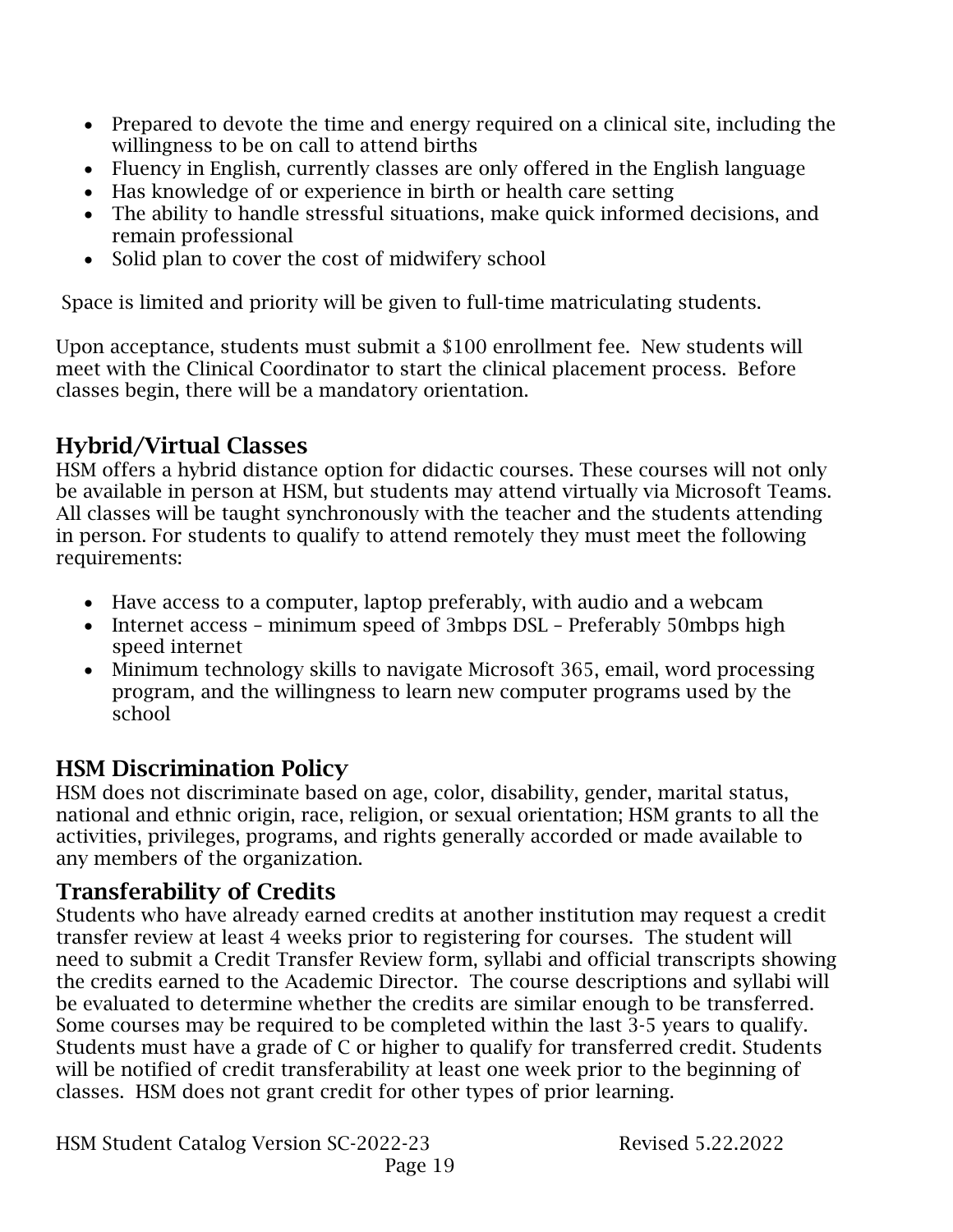As per Florida law, transferred credit cannot shorten the time at HSM to less than 2 years. The maximum number of credits that can be transferred is 30. Students transferring from HSM to another institution must check with that institution to determine credit transferability.

## <span id="page-20-0"></span>Course Drop/Add Policy

A current schedule of classroom hours for each semester will be available on ThinkWave $\epsilon$  prior to the beginning of classes. Students must pay their tuition in full by the start of their first class or pay a \$50 late payment fee per course. Students have until the end of the second week of the semester to drop classes without a financial penalty. Withdrawing from a class after the add/drop date, but before the last day to withdraw will receive a grade of "W", but not a refund. Withdrawing after the last day to withdraw will result in a grade of "WF", and no refund.

To add or drop a course after the first week has started; students must fill out the appropriate form, have it signed by the Administrative Director, and submit it (plus applicable late fees) to the office. New students are strongly encouraged to apply early to allow time for clinical placement. Scheduling at clinical sites will be done in collaboration with our Clinical Coordinator, the student, and the preceptors.

Students may not attend classes at HSM unless they have registered and paid for those courses. Students who do not attend at least one of the first two meetings of a class or clinical experience may be dropped from the course with refund. Refer to the Fiscal Information section for more information on tuition and refunds.

Students must purchase their own supplies and textbooks. Before class starts, instructors will publish syllabi containing the textbooks and supplies required for each class. See the Tuition and Fees section for more information about books and supplies.

## <span id="page-20-1"></span>Non-Matriculating Students

If space permits, non-matriculating students can register for classes the week before class starts. They will be billed full tuition for all classes taken, plus equipment and technology fees. Not all courses are open to non-matriculating students. Contact the Administrative Director before registering.

## <span id="page-20-2"></span>Class Breaks

Students will be given 10 minutes of break time for each 50 minutes of instruction. Instructors will choose when the students take their allotted breaks.

<span id="page-20-3"></span><sup>6</sup> ThinkWave is our online student management system. Students will be taught the basics of using ThinkWave during orientation.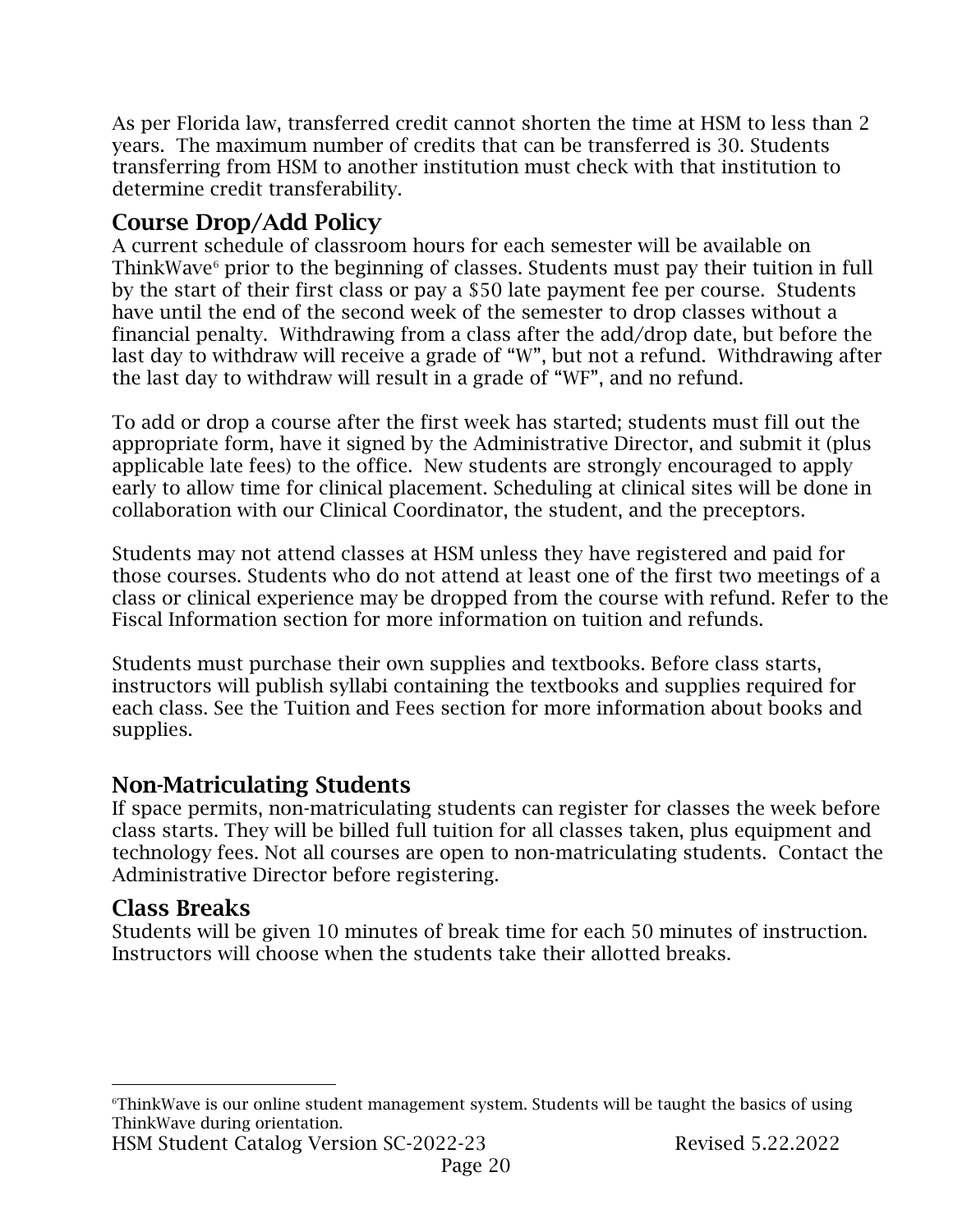## Academic Calendar 2022-2023

#### <span id="page-21-1"></span><span id="page-21-0"></span>*Fall 2022 Semester: August-December*

| February 11 - July 8 | <b>Application Period</b>              |
|----------------------|----------------------------------------|
| July 29-August 12    | Enrollment                             |
| August 19            | Orientation                            |
| August 26            | Classes Begin                          |
| September 3          | Drop/Add Ends                          |
| October 15           | Last Day to Withdraw and receive a "W" |
| November 20-26       | <b>Fall Break</b>                      |
| December 10          | Last Day of Fall Semester              |
|                      |                                        |

#### <span id="page-21-2"></span>*Spring 2023 Semester: January-April*

| January 6   | Classes Begin                          |
|-------------|----------------------------------------|
|             |                                        |
| January 14  | Drop/Add Ends                          |
| February 25 | Last Day to Withdraw and receive a "W" |
| April 2-8   | Spring Break                           |
| April 22    | Last Day of Spring Semester            |

#### <span id="page-21-3"></span>*Summer 2023 Semester: May-August*

| May 5               | Classes Begin                          |
|---------------------|----------------------------------------|
| May $13$            | Drop/Add Ends                          |
| June $23$           | Last Day to Withdraw and receive a "W" |
| August 12           | Last Day of Summer Semester            |
| <b>August 13-19</b> | Summer Break                           |

There are 3 semesters every year, and each semester is 16 weeks long (15 weeks of class plus one week of break).

## <span id="page-21-4"></span>Schedule

Classes are on Fridays & Saturdays. Class times will vary, but you can generally expect to be in class from 9am-5pm. Clinical time will be on a schedule you negotiate with your preceptor. Most students will be at the Clinical site 1-3 days per week the first year, gradually increasing to 3-5 days per week by the end of the program.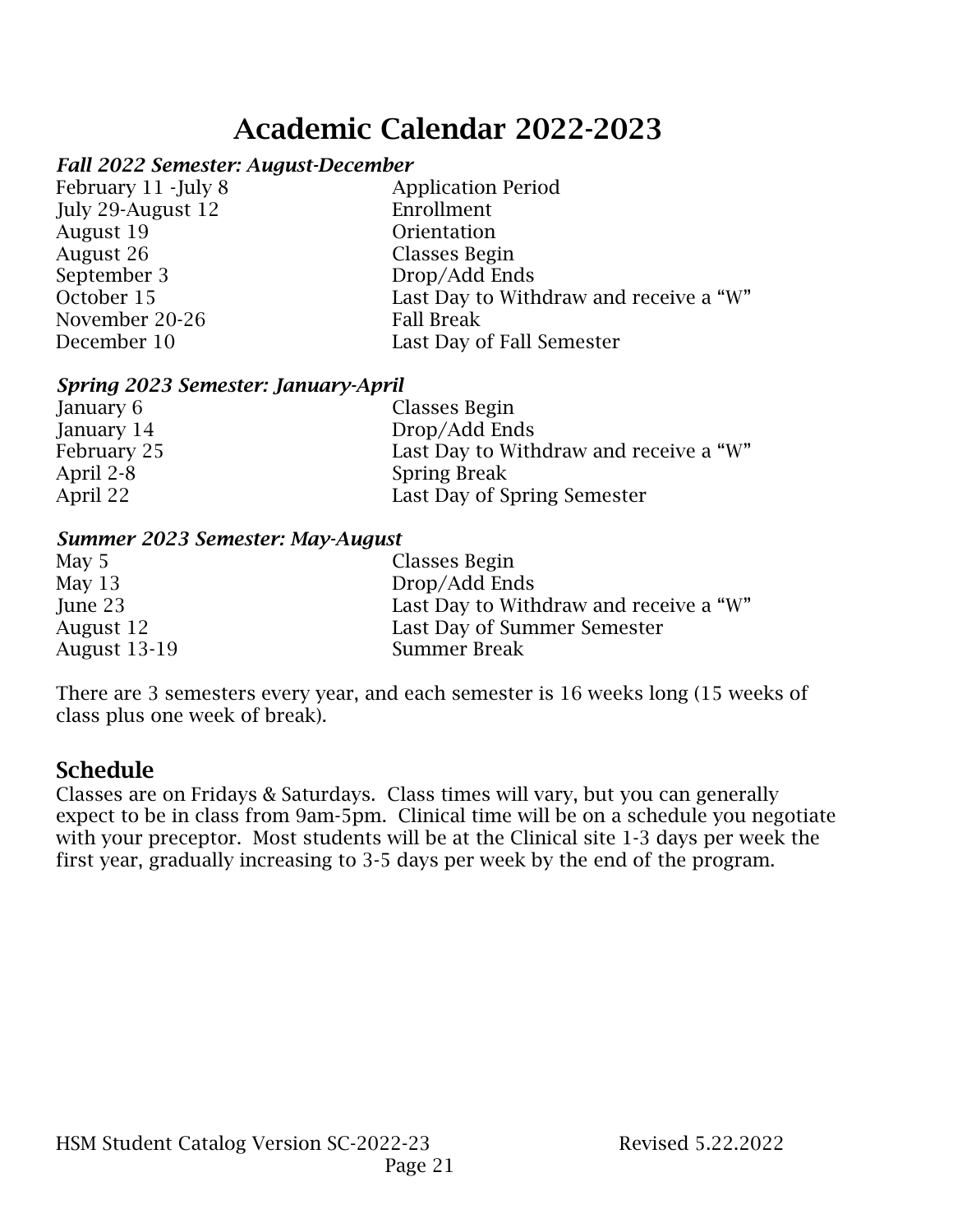## <span id="page-22-0"></span>Grading Policy

Academic performance will be graded on the following scale:

- $A = 91-100\%$
- $B = 81-90%$
- $C = 71-80%$  $D = 61 - 70%$
- $F = 0.60\%$
- I = Incomplete
- $IP = In progress (Clinical Labs)$
- W = Withdrawn
- WF = Withdrew after withdrawal date or failed due to academic dishonesty
- $X =$  Audited Class

#### GPA is calculated using a point per credit system.

- $A = 4$  points
- $B = 3$  points
- $C = 2$  points
- $D = 1$  point
- $F = 0$  points

The total number of points earned is divided by the number of credits attempted, and the result is the GPA.

## <span id="page-22-1"></span>Academic Standing

| Honor Roll:                | Student has earned all A's                               |
|----------------------------|----------------------------------------------------------|
| In Good Standing:          | Student has earned C's or better                         |
| <b>Academic Warning</b>    | Student earned D's or F's the previous semester.         |
| <b>Academic Probation:</b> | Student not making Satisfactory Academic Progress.       |
|                            | Students must maintain a cumulative GPA of 2.5 or higher |
|                            | and successfully complete at least 67% of the attempted  |
|                            | credits.                                                 |

## <span id="page-22-2"></span>Failing and Repeating a Course

If a student feels that s/he is not doing well in a course, s/he should immediately make an appointment with the instructor or Academic Director, who will attempt to assist the student in finding a tutor. A grade of a "D" or an "F" is considered failing a course. If a student fails a course, s/he will have to repeat it next time it is available the following year. After the student successfully completes the course, his/her GPA will include both the failed grade and the passing grade. Failing a course will result in Academic Warning. If the course is a prerequisite for a subsequent course, the student may not register for the subsequent course until the prerequisite course has a passing grade. This may result in the student attending only part time, or more than full time. The extra time needed to make up failed and subsequent courses is counted towards the maximum time frame. Failing a class more than once or failing more than two classes may result in dismissal.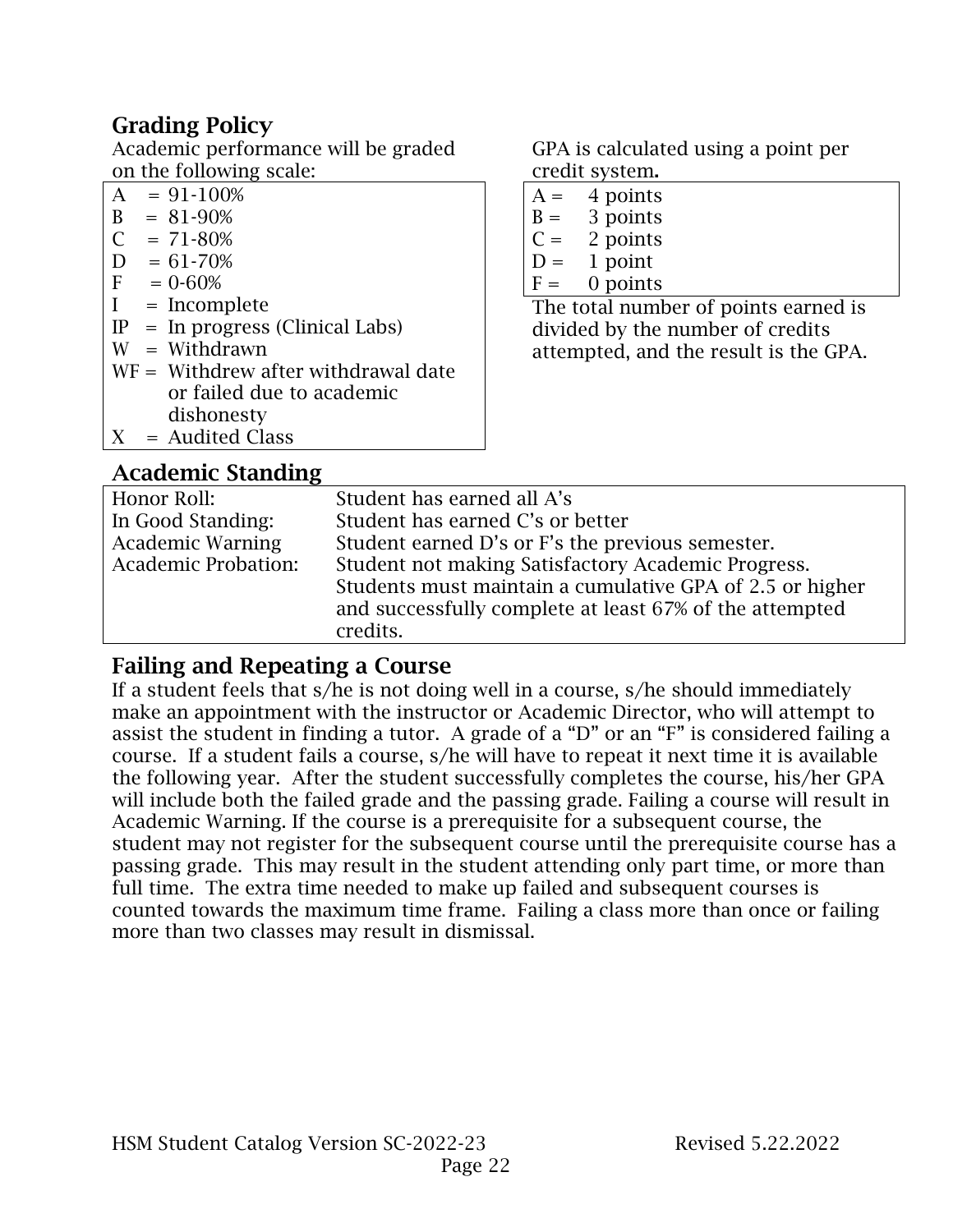## <span id="page-23-0"></span>Incomplete Policy

If a student has completed at least 80% of a course and needs an extension at the end of a semester, s/he may request an "Incomplete" grade from the instructor. The instructor will decide if the student's reasons are compelling enough to grant the request. If a request is approved, the student will receive an "I" grade and no credit until the work is completed. Student and Instructor will decide on a plan for completing the coursework, not to exceed one semester. If coursework is not completed by the end of the next semester, or within the agreed upon time frame, the student may receive an "F" for the course. If an incomplete course is a prerequisite for a subsequent course, the student may not register for the subsequent course until the prerequisite course has a passing grade.

## <span id="page-23-1"></span>Auditing Courses Policy

If space is available after matriculating students enroll, students may request to audit a course. Auditing a course allows a student to take a course for no credit, without affecting GPA ("X" grade). The student is still expected to participate in class, except for tests. Prerequisites must still be met, and approval is needed from both the Administrative Director and instructor. Audited classes cost the same as a credit course, and if the course is repeated for credit, full price will still apply. However, if a student has taken and passed a course for credit, s/he may audit the course in the future for free. If a student wishes to change the audit/credit status of a course, s/he must do so before the add/drop date.

### <span id="page-23-2"></span>Academic Warning

Students who receive a "D" or "F" will be put on Academic Warning. These students will be required to meet with the Academic Director for counseling before the following semester and again halfway through the next semester. They will be encouraged to seek tutoring. Tutoring services may have an additional cost, to be determined by the tutor.

## <span id="page-23-3"></span>Academic Probation

Any student who has a GPA below 2.5 or does not complete 67% of the cumulative attempted credits will be placed on academic probation for failing to make satisfactory academic progress. Students on academic probation will be required to have a performance review with the Academic Director before the start of the next semester. Students remain on probation until their GPA has risen to at least 2.5 and they are completing more than 67% of attempted credits. Students who are on Academic Probation for more than two semesters may be considered for dismissal.

## <span id="page-23-4"></span>Maximum Timeframe

The maximum timeframe for finishing the Midwifery Program is 6 years. If a student is unable to meet academic requirements for graduation within that time, the student will not be making satisfactory academic progress and may be expelled from the program. Courses that are failed, incomplete, or withdrawn from still count toward the maximum timeframe. A leave of absence counts toward the maximum time frame unless it is for military active duty. Students must pass at least 67% of attempted credits to graduate within the maximum timeframe.

HSM Student Catalog Version SC-2022-23 Revised 5.22.2022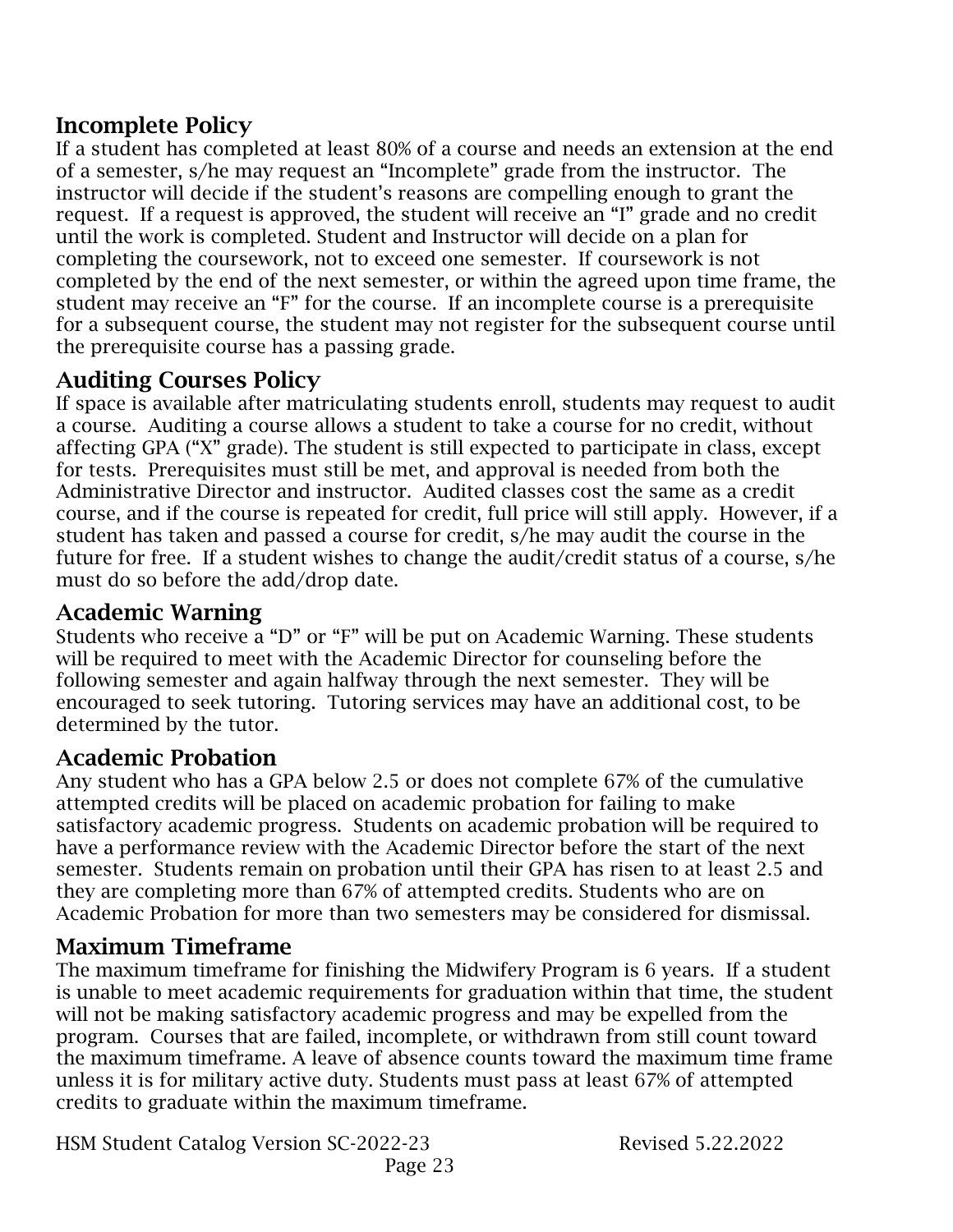## <span id="page-24-0"></span>Absences

#### <span id="page-24-1"></span>*General Policy*

Students are permitted to be absent for a total of 2 clock hours for each credit hour of a course. For example, in a two-credit course, a student may be absent for a total of four clock-hours. Absences must be excused, and arrangements must be made with instructors to make up assignments or tests. An absence will be excused for:

- Student or student's dependent is sick
- Death in the student's immediate family
- Religious holidays, with notice provided to HSM and the student's instructor(s)
- Birth-related absence (see below)

The student may be required to submit written, verifiable documentation of the reason for the absence at the discretion of HSM administration or faculty. If documentation is requested by HSM administration or instructor, but not provided by the student, there may be grade penalties, or the student may not be allowed to make up a quiz/test, at the instructor's discretion.

Some courses are less than a semester long. See the instructor's syllabus for details on their absence policy.

#### <span id="page-24-2"></span>*Birth-Related Absences*

Birth-related absences happen when a student who is enrolled in Clinical Lab is oncall when a client's labor begins and is unable to attend class due to being with the client for an extended period. For example, if a student is on-call Thursday, and is called to support a mother in labor at 4pm that day but is still with the mother until 6pm on Friday, that student's absence from Friday's classes would qualify as a "birthrelated absence". Students are required to be off call for ALL classes.

To qualify as a birth-related absence:

- Students must be enrolled in Clinical Lab.
- The birth mother must be the assigned Preceptor's client.
- Students will be allowed up to 2 clock hours for each credit hour of the course missed for birth-related absences each semester. Any additional birth-related absences will be considered unexcused absences.
- It is the student's responsibility to inform each instructor of a birth-related absence before the start of class when possible. If the student is unable to reach the instructor, the student must contact the Administrative Director.
- All missed assignments are expected to be made up quickly. Some assignments, such as quizzes, may not be possible to make up, at the instructor's discretion. Check the syllabus for the instructor's missed assignment policy.
- The student is responsible for submitting to each instructor of a missed class documentation via a "Birth-Related Absence Form", including the Preceptor's signature, the date and time of the birth, and the date and times the student attended the birth.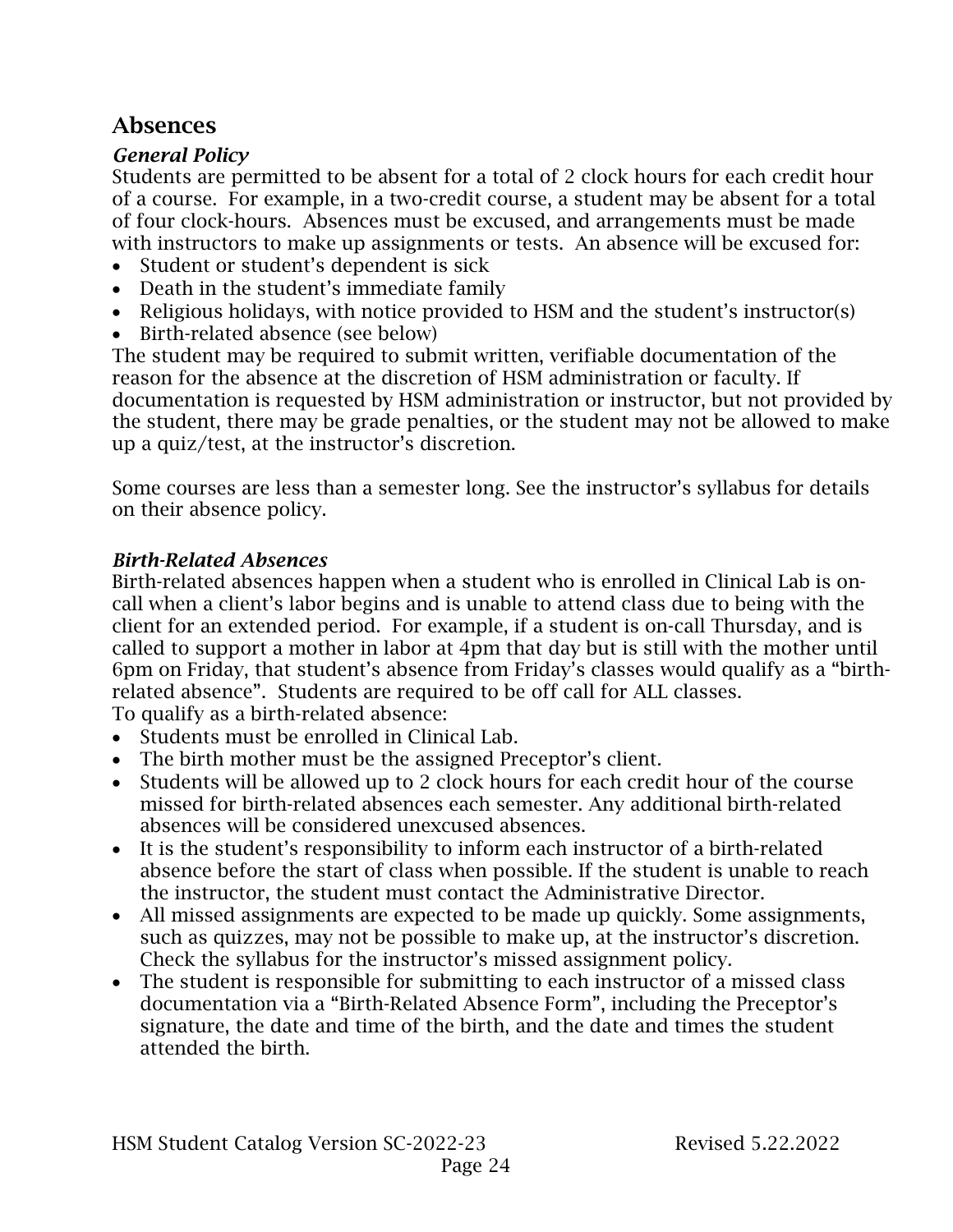Unexcused absences are:

- More than 2 clock hours for each credit hour of a course, even if for excused reasons
- Absences requiring but not receiving adequate documentation

Unexcused absences may have grade penalties, or student may be unable to make up missed work, at the discretion of the instructor. Excessive unexcused absences may result in failing the course(s).

#### <span id="page-25-0"></span>*Leave of Absence*

A request must be submitted in writing to the Administrative Director describing the reasons for the request and an estimated date of return. All tests, assignments and clinical work must be made up on a schedule approved by the faculty. A leave of absence may be requested for no more than one year. To be considered for an approved leave of absence a student must be in good academic standing with no "Incompletes" pending and be current in all financial obligations to the school. To ensure continuity and logical progression, it may be necessary for students returning from a leave of absence to wait a semester or two until the courses they need are available. This time is still counted toward the maximum time frame allowed to complete the program.

#### <span id="page-25-1"></span>*Military Service Members*

HSM values our armed forces. We will grant an extended leave of absence to all military students who are leaving for active duty. Upon return, the students will be readmitted as soon as in-sequence courses are available to pick up where he or she left off. The student will be readmitted to the same program, at the same enrollment status, with the same number of completed credits, and the same academic standing. HSM will make every effort to help the student to prepare for returning to school. If more than 2 years have elapsed since the student left the program, the student will be tested to see if there is a need to repeat any core classes or other course material deemed necessary to successful continuation in the program. In this case, the student will be required to attend the class but will not be charged tuition or fees. Course material or clinical experience that needs to be reviewed or repeated will be assessed on a case-by-case basis.

Notice of intent to return must be submitted not later than 3 years after completion of service, and not later than 2 years after recovery from service-related illness or injury. If more than 5 years have elapsed since the student left the program, s/he may need to reapply.

## <span id="page-25-2"></span>Students with Disabilities

Academic accommodation will be made for students with physical, emotional, or learning disabilities. Students with disabilities must provide written documentation of their disability from a licensed health care provider and a written request for academic accommodations. Requests and documentation should be given to the Administrative Director before the first week of class. Academic accommodations will be established on an individual basis.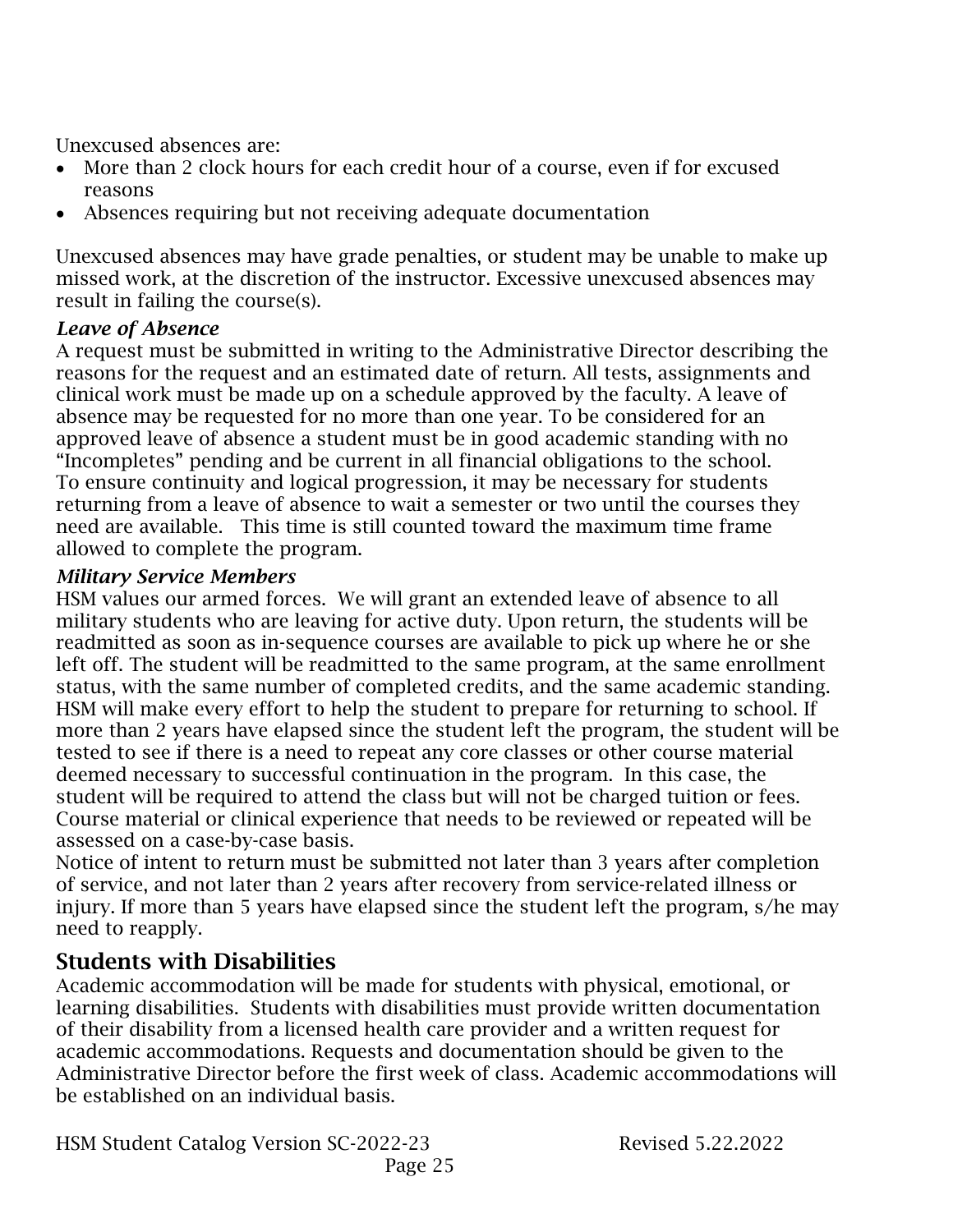## <span id="page-26-0"></span>Graduation Requirements<sup>[7](#page-26-3)</sup>

- Complete all classes listed in the program curriculum with a grade of "C" or better, and a cumulative GPA of 2.5 or higher.
- Finish and submit documentation for all clinical requirements, including hours, experiences, and skills.
- Meet all financial obligations.

## <span id="page-26-1"></span>Student Records

Student records are kept on file at HSM. Students may see their grades by accessing their ThinkWave account. Official transcripts may be ordered by filling out a Transcript Release form and submitting it to the office. The student will be charged \$12 per copy. Students will receive 3 copies of their official transcripts upon graduation. Transcripts are kept on record for as long as the school exists. Clinical and other academic records will be kept for 5 years after graduation or withdrawal/dismissal before being purged.

## <span id="page-26-2"></span>Notification of Rights under FERPA for Postsecondary Institutions

The Family Educational Rights and Privacy Act (FERPA) affords eligible students certain rights with respect to their education records. (An "eligible student" under FERPA is a student who is 18 years of age or older or who attends a postsecondary institution.) These rights include:

1. The right to inspect and review the student's education records within 45 days after the day Heritage School of Midwifery and Natural Health Sciences ("HSM") receives a request for access. A student should submit to the Administrative Director a written request that identifies the record(s) the student wishes to inspect. The Administrative Director will plan for access and notify the student of the time and place where the records may be inspected

2. The right to request the amendment of the student's education record that the student believes is inaccurate, misleading, or otherwise in violation of the student's privacy rights under FERPA. A student who wishes to ask the school to amend a record should write the Administrative Director, clearly identify the part of the record the student wants changed and specify why it should be changed.

If the school decides not to amend the record as requested, the school will notify the student in writing of the decision and the student's right to a hearing regarding the request for amendment. Additional information regarding the hearing procedures will be provided to the student when notified of the right to a hearing.

<span id="page-26-3"></span>HSM Student Catalog Version SC-2022-23 Revised 5.22.2022  $<sup>7</sup>$  See Clinical section for the requirements to get a CPM or LM after graduation.</sup>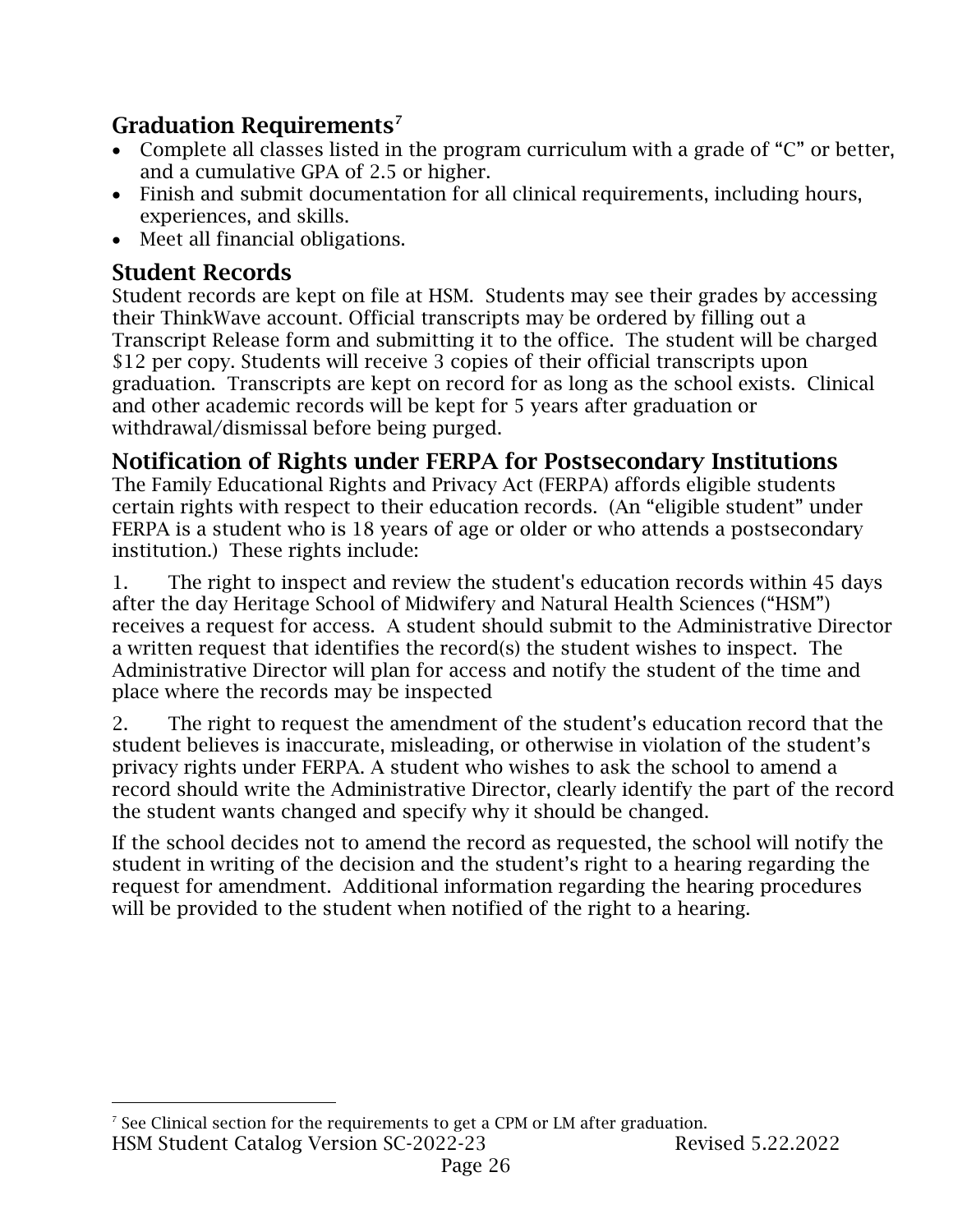3. The right to provide written consent before the university discloses personally identifiable information (PII) from the student's education records, except to the extent that FERPA authorizes disclosure without consent.

The school discloses education records without a student's prior written consent under the FERPA exception for disclosure to school officials with legitimate educational interests. A school official is a person employed by HSM in an administrative, supervisory, academic, research, or support staff position (including law enforcement unit personnel and health staff); a person serving on the board of trustees; or a student serving on an official committee, such as a disciplinary or grievance committee. A school official also may include a volunteer or contractor outside of HSM who performs an institutional service of function for which the school would otherwise use its own employees and who is under the direct control of the school with respect to the use and maintenance of PII from education records, such as an attorney, auditor, or collection agent or a student volunteering to assist another school official in performing his or her tasks. A school official has a legitimate educational interest if the official needs to review an education record to fulfill his or her professional responsibilities for HSM.

4. The right to file a complaint with the U.S. Department of Education concerning alleged failures by the HSM to comply with the requirements of FERPA. The name and address of the Office that administers FERPA is:

Family Policy Compliance Office U.S. Department of Education 400 Maryland Avenue, SW Washington, DC 20202

FERPA permits the disclosure of PII from students' education records, without consent of the student, if the disclosure meets certain conditions found in §99.31 of the FERPA regulations. Except for disclosures to school officials, disclosures related to some judicial orders or lawfully issued subpoenas, disclosures of directory information, and disclosures to the student, §99.32 of FERPA regulations requires the institution to record the disclosure. Eligible students have a right to inspect and review the record of disclosures. A postsecondary institution may disclose PII from the education records without obtaining prior written consent of the student:

• To other school officials, including teachers, within HSM whom the school has determined to have legitimate educational interests. This includes contractors, consultants, volunteers, or other parties to whom the school has outsourced institutional services or functions, provided that the conditions listed in  $\S 99.31(a)(1)(i)(B)(1) - (a)(1)(i)(B)(2)$  are met.  $(S 99.31(a)(1))$ 

HSM Student Catalog Version SC-2022-23 Revised 5.22.2022 • To officials of another school where the student seeks or intends to enroll, or where the student is already enrolled if the disclosure is for purposes related to the student's enrollment or transfer, subject to the requirements of §99.34. (§99.31(a)(2))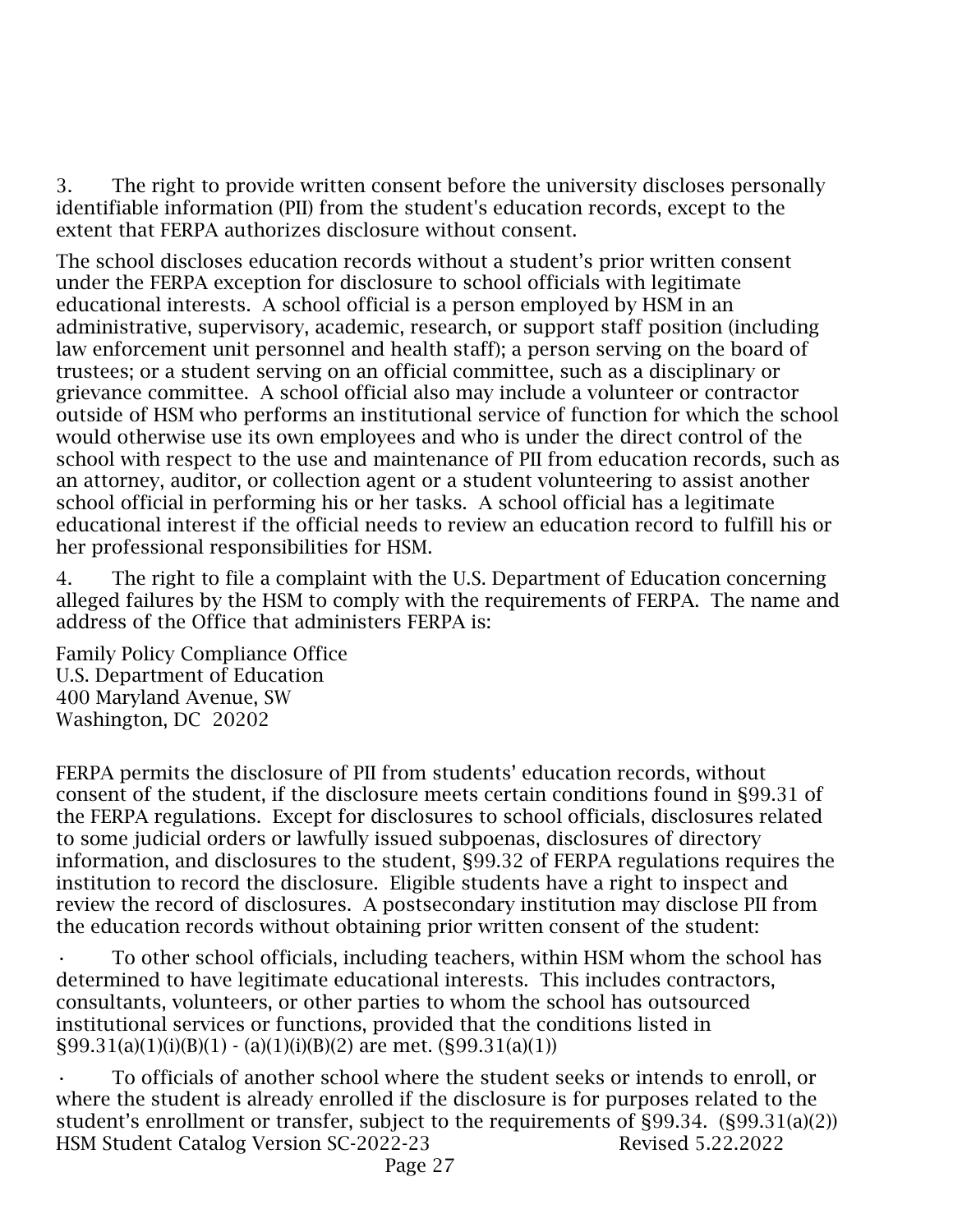• To authorized representatives of the U. S. Comptroller General, the U. S. Attorney General, the U.S. Secretary of Education, or State and local educational authorities, such as a State postsecondary authority that is responsible for supervising the university's State-supported education programs. Disclosures under this provision may be made, subject to the requirements of §99.35, in connection with an audit or evaluation of Federal- or State-supported education programs, or for the enforcement of or compliance with Federal legal requirements that relate to those programs. These entities may make further disclosures of PII to outside entities that are designated by them as their authorized representatives to conduct any audit, evaluation, or enforcement or compliance activity on their behalf. (§§99.31(a)(3) and 99.35)

In connection with financial aid for which the student has applied or which the student has received, if the information is necessary to determine eligibility for the aid, determine the amount of the aid, determine the conditions of the aid, or enforce the terms and conditions of the aid.  $(S99.31(a)(4))$ 

• To organizations conducting studies for, or on behalf of, the school, to: (a) develop, validate, or administer predictive tests; (b) administer student aid programs; or (c) improve instruction. (§99.31(a)(6))

• To accrediting organizations to carry out their accrediting functions.  $((\S 99.31(a)(7)))$ 

• To parents of an eligible student if the student is a dependent for IRS tax purposes. (§99.31(a)(8))

• To comply with a judicial order or lawfully issued subpoena. (§99.31(a)(9))

• To appropriate officials in connection with a health or safety emergency, subject to §99.36. (§99.31(a)(10))

Information the school has designated as "directory information" under §99.37.  $(S99.31(a)(11))$ 

• To a victim of an alleged perpetrator of a crime of violence or a non-forcible sex offense, subject to the requirements of §99.39. The disclosure may only include the results of the disciplinary proceeding with respect to that alleged crime or offense, regardless of the finding.  $(S99.31(a)(13))$ 

• To the public, the results of a disciplinary proceeding, subject to the requirements of §99.39, if the school determines the student is an alleged perpetrator of a crime of violence or non-forcible sex offense and the student has committed a violation of the school's rules or policies with respect to the allegation made against him or her.  $(\$99.31(a)(14))$ 

• To parents of a student regarding the student's violation of any Federal, State, or local law, or of any rule or policy of the school, governing the use or possession of alcohol or a controlled substance if the school determines the student committed a disciplinary violation and the student is under the age of  $21. (§99.31(a)(15))$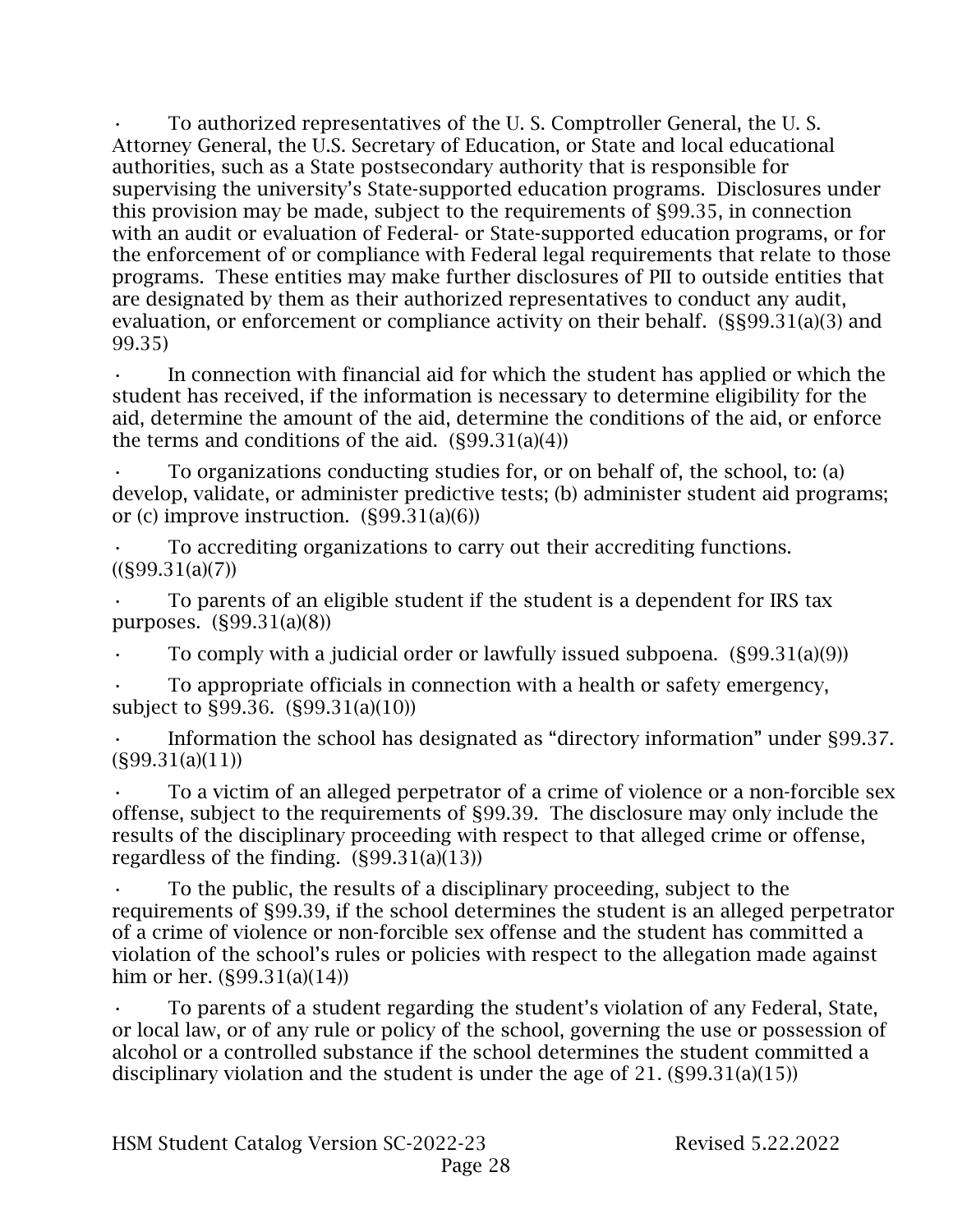#### <span id="page-29-0"></span>*Directory Information*

The Family Educational Rights and Privacy Act (FERPA), a Federal law, requires that HSM, with certain exceptions, obtain your written consent prior to the disclosure of personally identifiable information from your education records. However, HSM may disclose appropriately designated "directory information" without written consent, unless you have advised HSM to the contrary in accordance with HSM procedures. The primary purpose of directory information is to allow HSM to include this type of information from your education records in certain school publications. Examples include:

- A playbill, showing the student's role in a drama production;
- The annual vearbook:
- Honor roll or other recognition lists;
- Graduation programs; and
- Sports activity sheets, such as for wrestling, showing weight and height of team members.

Directory information, which is information that is generally not considered harmful or an invasion of privacy if released, can also be disclosed to outside organizations without a student's prior written consent. Outside organizations include, but are not limited to, companies that manufacture class rings or publish yearbooks. In addition, two federal laws require local educational agencies (LEAs) receiving assistance under the Elementary and Secondary Education Act of 1965 (ESEA) to provide military recruiters, upon request, with the following information – names, addresses and telephone listings – unless students have advised the LEA that they do not want their information disclosed without their prior written consent.<sup>[8](#page-29-1)</sup>

If you do not want HSM to disclose directory information from your education records without your prior written consent, you must notify HSM in writing before the first day of classes. HSM has designated the following information as directory information:

- -Student's name
- -Address
- -Telephone listing
- -Electronic mail address
- -The most recent educational agency or institution attended
- -Degrees, honors, and awards received
- -Student ID number used to communicate in electronic systems that cannot be used to access education records without a password
- -Photograph
- -Date and place of birth
- -Major field of study
- -Dates of attendance
- -Grade level

HSM Student Catalog Version SC-2022-23 Revised 5.22.2022

<span id="page-29-1"></span><sup>8</sup> These laws are: Section 9528 of the Elementary and Secondary Education Act (20 U.S.C. § 7908) and 10 U.S.C. § 503(c).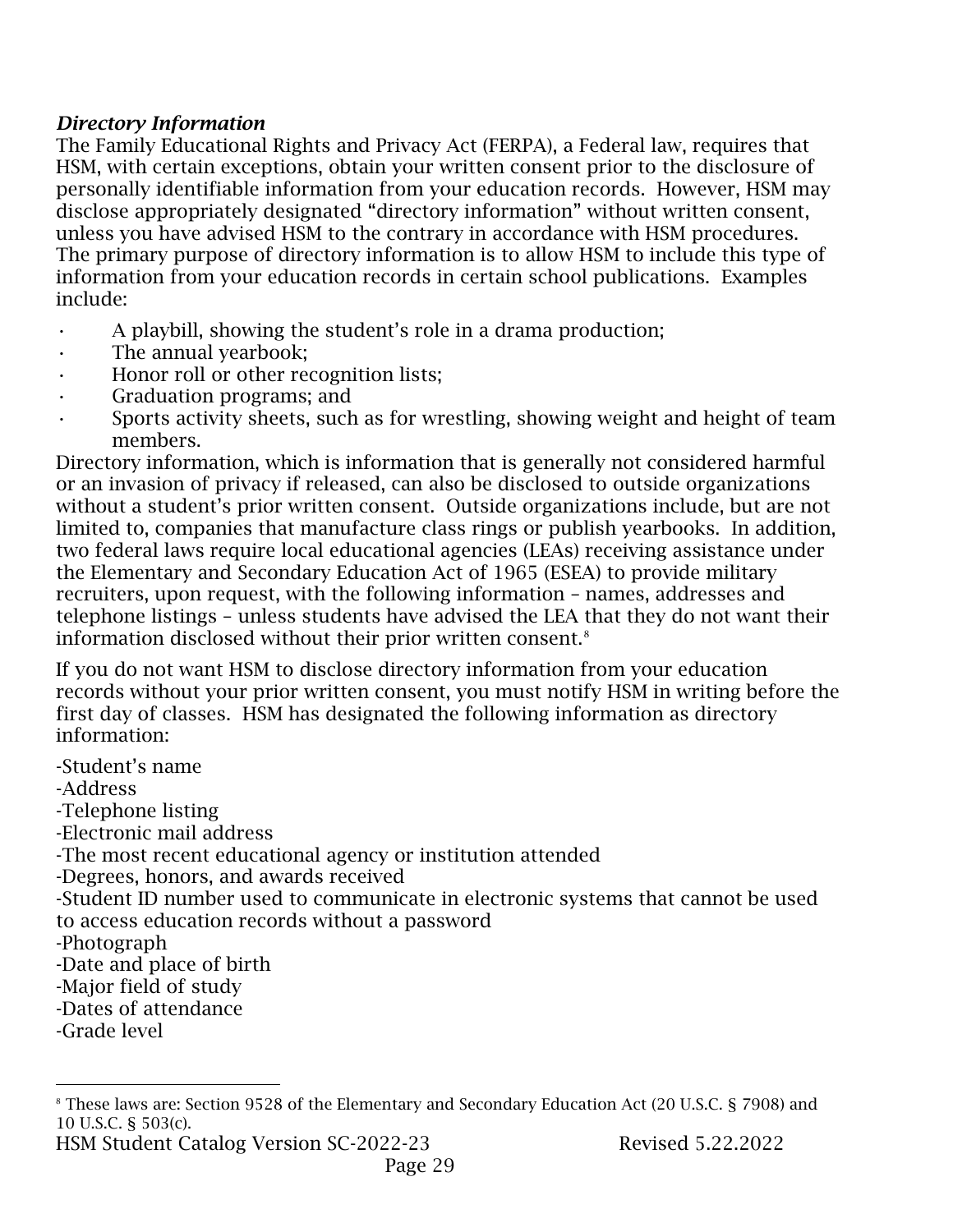## <span id="page-30-0"></span>Midwifery Program Requirements

|                                                                                                              |                                      | belliestel Credit Conversion Formula |                                |                |
|--------------------------------------------------------------------------------------------------------------|--------------------------------------|--------------------------------------|--------------------------------|----------------|
|                                                                                                              | Class Type Clock Hours per Credit    |                                      | <b>Clinical Requirements**</b> |                |
| Theory                                                                                                       | <b>Total Clinical Credits:</b><br>15 |                                      |                                | 24***          |
| Practical Lab                                                                                                | 30                                   |                                      | Prenatal Exams:                | 100            |
| Clinical Lab                                                                                                 | 60                                   |                                      | <b>Initial Prenatal Exams:</b> | 23             |
|                                                                                                              |                                      |                                      | <b>Birth Observations:</b>     | 10             |
| <b>Credits</b>                                                                                               | Type                                 | <b>Clock Hours</b>                   | <b>Birth Assists:</b>          | 20             |
| 65                                                                                                           | Theory                               | 975                                  | <b>Birth Managements:</b>      | 50             |
| $\overline{4}$                                                                                               | Practical Lab                        | 120                                  | Newborn Exams:                 | 50             |
| $\overline{24}$                                                                                              | Clinical Lab                         | 1,440                                | Postpartum Exams:              | 50             |
| 93                                                                                                           | <b>Total</b>                         | 2,535                                | Continuity of Care:            | 15             |
|                                                                                                              |                                      |                                      | Required Home Births:          | 5              |
| Cost per Credit Hour:                                                                                        |                                      | \$335*                               | Required Hospital Births:      | $\overline{2}$ |
| (See Page 35 for a detailed breakdown of<br><b>Total Tuition Cost:</b><br>\$31,155<br>clinical requirements) |                                      |                                      |                                |                |

#### Semester Credit Conversion Formula

\*All program credits, clock hours, tuition, and fees are subject to change.

\*\*These requirements meet or exceed all mandates as defined by the Chapter 467 Florida Statutes and the North American Registry of Midwives (NARM) and are subject to change at any time. See Clinical Requirements section for a complete breakdown of the required clinical experiences.

\*\*\*Students who have completed their academic requirements but have not finished their clinical requirements must continue to register for Clinical Lab using course codes CLI401, CLI402, and CLI403 until all clinical requirements have been met. It is possible for some students to complete their clinical requirements before the  $9<sup>th</sup>$  semester, in which case they would be exempt from CLI303, bringing the total of clinical credits down to 20.

#### Definitions:

Semester credit: A single unit of credit earned over the course of a 15-week semester.

Part time: 9 credits or less

Full time: 10 credits or more credits per semester

Clock hours: The number of hours the student spends in contact with HSM staff, whether in a classroom or clinical setting. Students get a 10-minute break each hour, so a clock hour is 50 minutes long.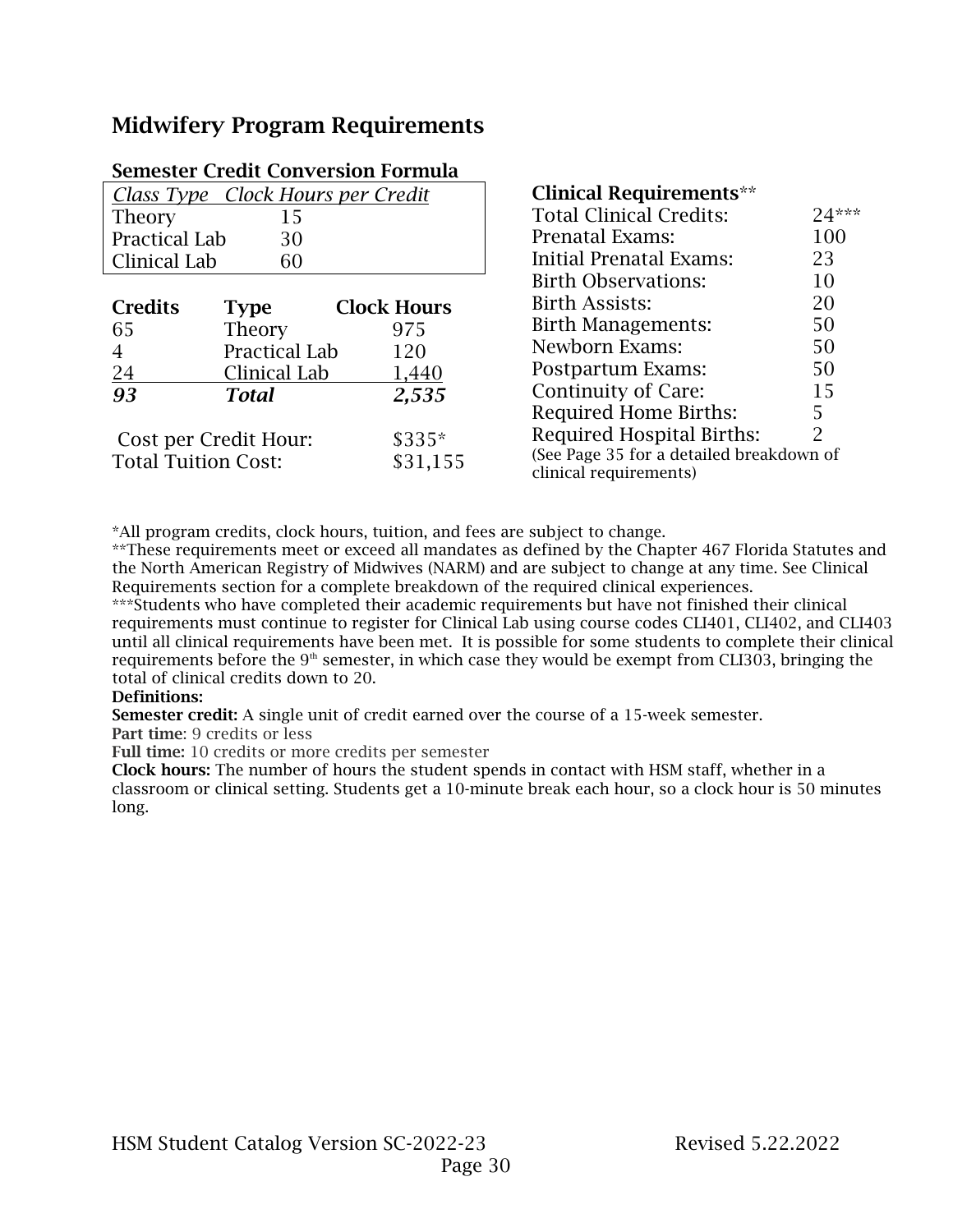## Midwifery Curriculum

#### <span id="page-31-0"></span>Year 1, Semester 1

| <b>Course Number   Course Name</b> |                               | <b>Credits</b> | Clock |
|------------------------------------|-------------------------------|----------------|-------|
|                                    |                               |                | Hrs.  |
| <b>BIO101</b>                      | Anatomy & Physiology I        | 3              | 45    |
| BIO101L                            | Anatomy & Physiology I Lab    |                | 30    |
| <b>LAW101</b>                      | Florida Law and Rule          |                | 15    |
| <b>HIS101</b>                      | <b>History of Midwifery</b>   |                | 15    |
| MID101                             | Midwifery Skills I            |                | 15    |
| <b>ETH101</b>                      | Ethics                        |                | 15    |
| <b>COM101</b>                      | Communication                 |                | 15    |
| <b>DOU101</b>                      | Labor Support                 |                | 15    |
| <b>STR101</b>                      | <b>Strategies for Success</b> |                | 15    |
| <b>CLI101</b>                      | Clinical Lab                  |                | 60    |
| <b>Total</b>                       |                               | 12             | 240   |

#### Year 1, Semester 2

| <b>Course Number   Course Name</b> |                                           | Credits | Clock |
|------------------------------------|-------------------------------------------|---------|-------|
|                                    |                                           |         | Hrs.  |
| <b>BIO102</b>                      | Anatomy and Physiology II                 |         | 45    |
| BIO102L                            | Anatomy and Physiology II Lab             |         | 30    |
| <b>PSY102</b>                      | <b>Psychology for Midwives</b>            |         | 15    |
| <b>MID 102</b>                     | Midwifery Skills II                       |         | 15    |
| <b>MED102</b>                      | <b>Medical Terms &amp; Charting</b>       |         | 15    |
| <b>BIO112</b>                      | Genetics, Embryology, & Fetal Development | っ       | 30    |
| <b>NUT102</b>                      | Nutrition I                               | റ       | 30    |
| <b>CLI102</b>                      | Clinical Lab                              |         | 60    |
| <b>Total</b>                       |                                           | 12      | 240   |

#### Year 1, Semester 3

| <b>Course Number</b> | <b>Course Name</b>          | <b>Credits</b> | <b>Clock</b> |
|----------------------|-----------------------------|----------------|--------------|
|                      |                             |                | Hrs.         |
| <b>BIO103</b>        | Microbiology & Epidemiology | 3              | 45           |
| BIO103L              | Microbiology Lab            |                | 30           |
| <b>MID103</b>        | Midwifery Skills III        |                | 15           |
| <b>RES103</b>        | <b>Research Analysis</b>    |                | 15           |
| LAC103               | <b>Breastfeeding</b>        |                | 45           |
| <b>NUT103</b>        | Nutrition II                |                | 30           |
| <b>CLI103</b>        | Clinical Lab                |                | 60           |
| <b>Total</b>         |                             | 12             | 240          |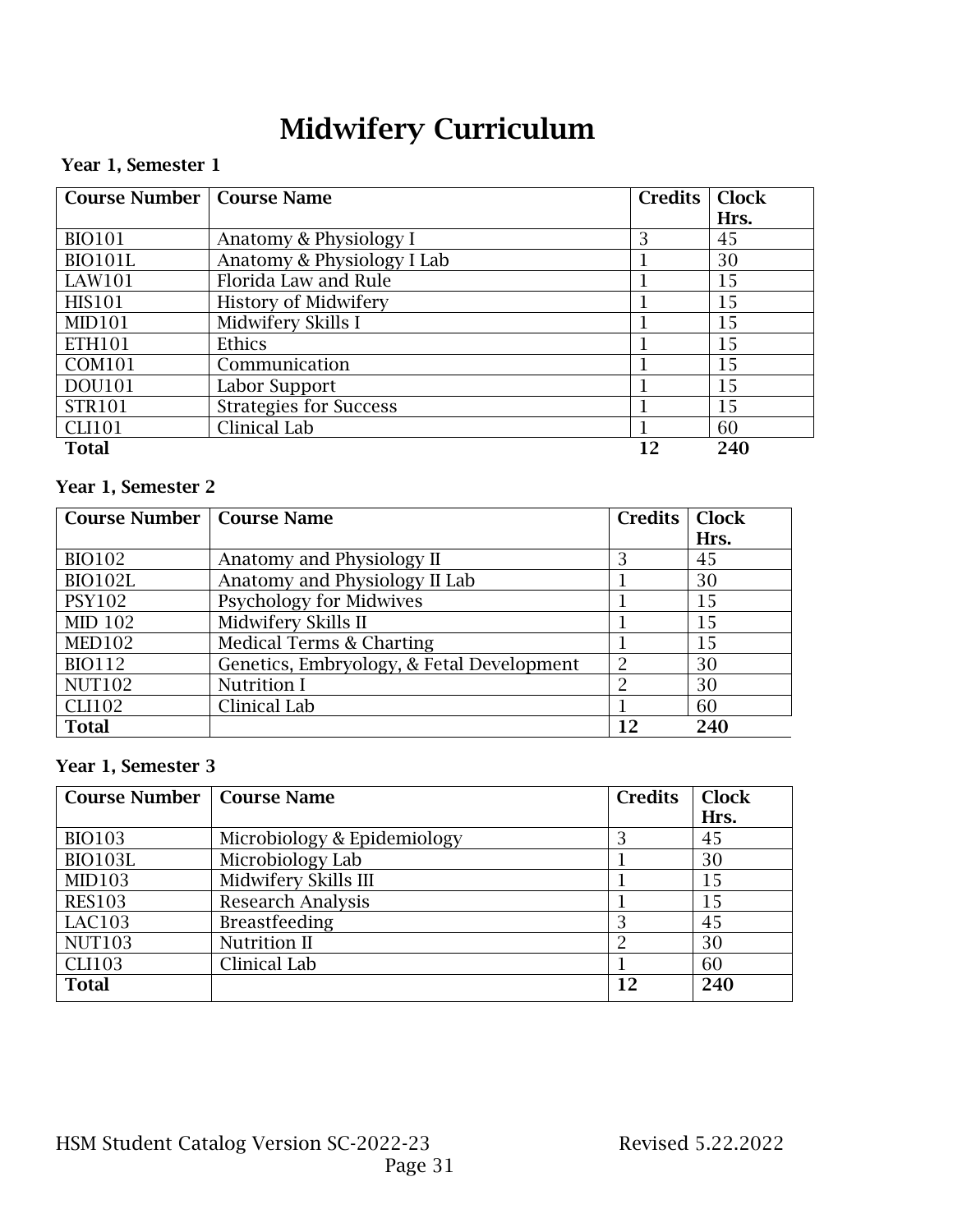#### Year 2, Semester 1

| <b>Course Number   Course Name</b> |                                         |    | <b>Credits</b>   Clock Hrs |
|------------------------------------|-----------------------------------------|----|----------------------------|
| <b>BIO201</b>                      | Reproductive Anatomy and Physiology     |    | 30                         |
| BIO201L                            | Reproductive Anatomy and Physiology Lab |    | 30                         |
| <b>MID201</b>                      | Antepartum                              |    | 45                         |
| <b>DIA201</b>                      | Screening and Diagnostic Tests          |    | 30                         |
| MID211                             | Midwifery Skills IV                     |    | 15                         |
| <b>CLI201</b>                      | Clinical Lab                            |    | 180                        |
| <b>Total</b>                       |                                         | 12 | 330                        |

#### Year 2, Semester 2

| Course Number   Course Name |                                 | <b>Credits   Clock Hrs</b> |
|-----------------------------|---------------------------------|----------------------------|
| <b>MID202</b>               | Intrapartum                     | 45                         |
| MID212                      | Midwifery Skills V              | 15                         |
| <b>WEL202</b>               | <b>Alternative Modalities I</b> | 30                         |
| <b>PHA202</b>               | Pharmacology                    | 30                         |
| <b>CLI202</b>               | Clinical Lab                    | 180                        |
| <b>Total</b>                |                                 | 300                        |

#### Year 2, Semester 3

| <b>Course Number   Course Name</b> |                                  | <b>Credits   Clock Hrs</b> |
|------------------------------------|----------------------------------|----------------------------|
| MID203                             | Postpartum                       | 45                         |
| <b>PED203</b>                      | <b>Newborn</b>                   | 45                         |
| <b>WEL203</b>                      | <b>Alternative Modalities II</b> | 15                         |
| MID213                             | Midwifery Skills VI              | 15                         |
| <b>CLI203</b>                      | Clinical Lab                     | 180                        |
| <b>Total</b>                       |                                  | 300                        |

#### Year 3, Semester 1

| <b>Course Number   Course Name</b> |                                 |    | <b>Credits   Clock Hrs</b> |
|------------------------------------|---------------------------------|----|----------------------------|
| <b>MID301</b>                      | Gynecology and Women's Health   |    | 30                         |
| MID311                             | <b>Protocol Development</b>     |    | 45                         |
| <b>MID321</b>                      | <b>Collaborative Management</b> |    | 15                         |
| <b>CLI301</b>                      | Clinical Lab                    |    | 240                        |
| <b>Total</b>                       |                                 | 10 | 330                        |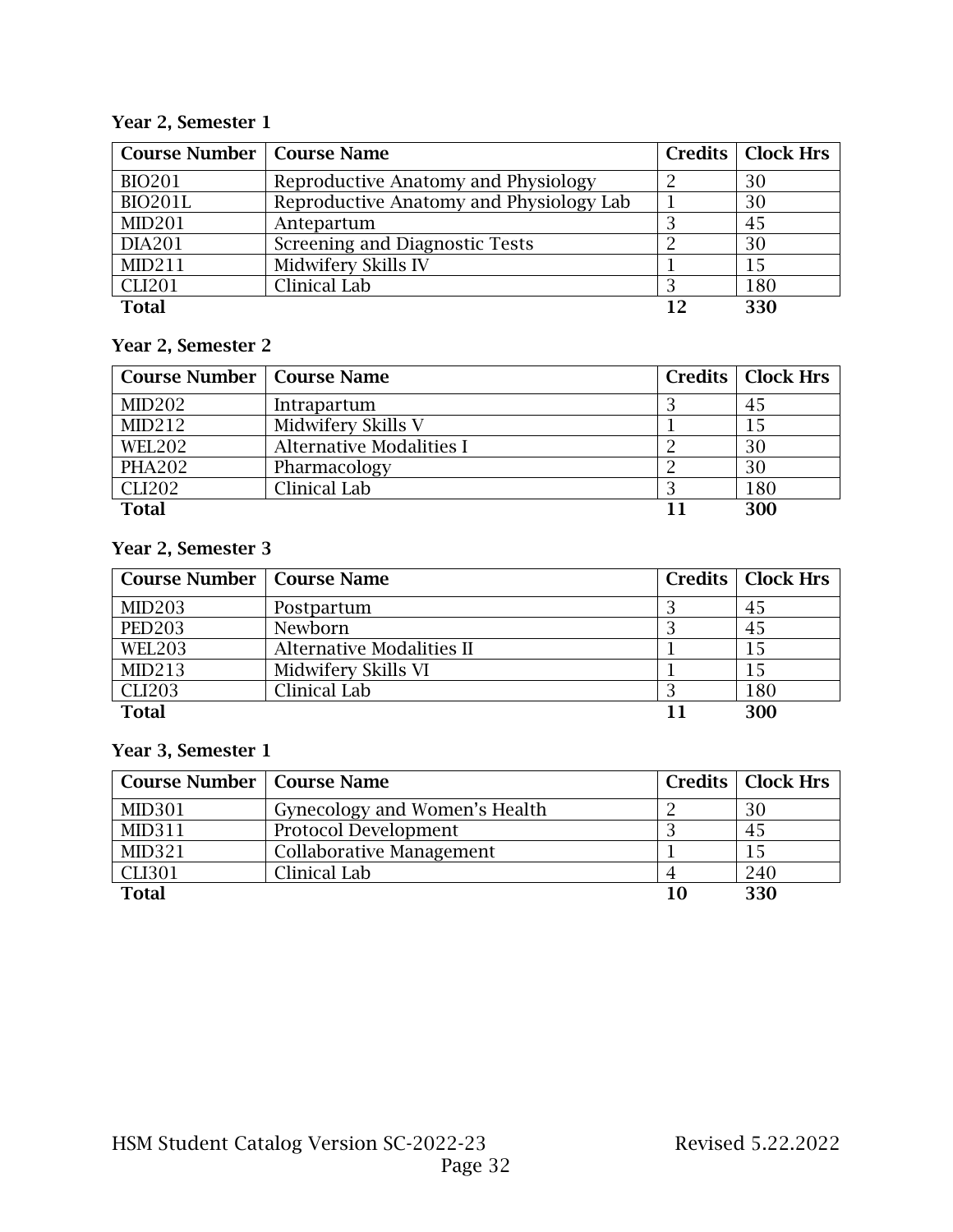Year 3, Semester 2

| Course Number   Course Name |                                         | <b>Credits</b>   Clock Hrs |
|-----------------------------|-----------------------------------------|----------------------------|
| <b>MID302</b>               | Establishing a Practice                 | 30                         |
| MID312                      | <b>Issues in Professional Midwifery</b> | 15                         |
| <b>MID332</b>               | NARM Exam Prep                          | 15                         |
| <b>CUL302</b>               | <b>Religions and Cultures</b>           | 15                         |
| <b>CLI302</b>               | Clinical Lab                            | 240                        |
| <b>Total</b>                |                                         | 315                        |

Year 3, Semester 3

| Course Number   Course Name |              | <b>Credits</b>   Clock Hrs |
|-----------------------------|--------------|----------------------------|
| <b>CLI303</b>               | Clinical Lab | 240                        |
| <b>Total</b>                |              | 240                        |

Course numbers are based on the abbreviated subject name, the year, a random number, and the semester. For example, BIO 201 is a Biology course taught in the second year, first semester. The letter L denotes Practical Lab. Please see full course descriptions with clock hour requirements at the end of this catalog.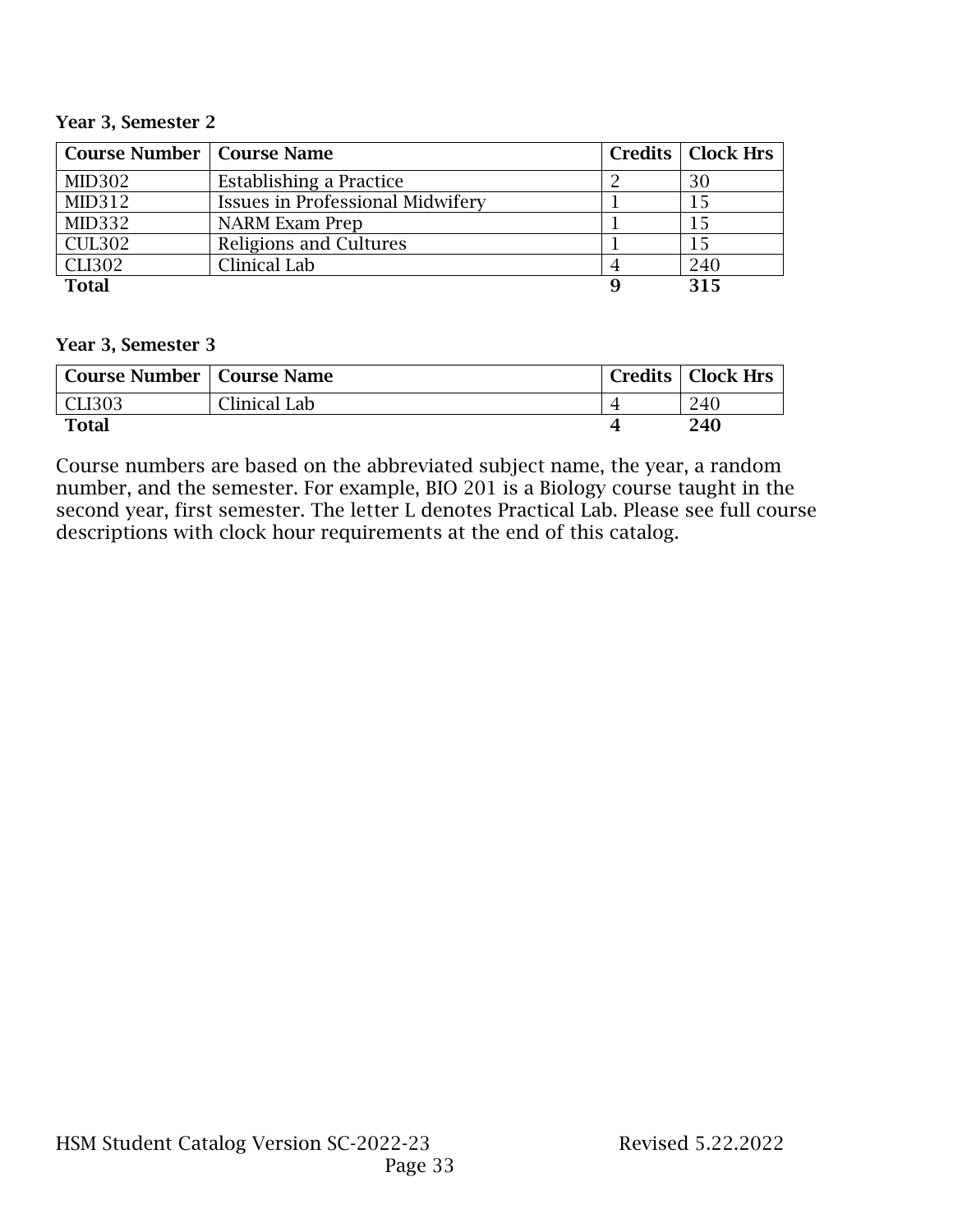## Clinical Lab Policies

## <span id="page-34-1"></span><span id="page-34-0"></span>Overview<sup>[9](#page-34-3)</sup>

Every semester, students will enroll in clinical labs to gain real world experience. Throughout these labs, each student will work closely with a preceptor to learn midwifery. Students start by observing, and as they gain skills and experience, they become supervised assistants, and eventually act as a supervised primary.

## <span id="page-34-2"></span>Student's Clinical Responsibilities: [10](#page-34-4)

At the beginning of the preceptor relationship, the student and preceptor will meet to determine their mutual expectations and responsibilities. The preceptor may require the student to complete office duties or other tasks as part of the training. Students are responsible for all travel costs related to clinical duties, including room and board, when necessary.

Students will:

- Keep their CPR and NRP certifications up to date
- Follow the rules and policies set by their preceptor
- Wear their student ID whenever they are working in a clinical capacity
- Have a reliable means of communication (preferably cell phone)
- Have reliable transportation
- Abide by HIPAA regulations (see below)
- Obey Florida midwifery statutes
- Be professional
	- o Punctual
	- o Appropriately dressed
	- o Positive attitude
	- o Respectful
- Be ethical
- Be honest

Students will not:

- Practice midwifery without a preceptor present, except in an emergency
- Use the title "midwife" before being licensed
- Falsify records
- Practice midwifery when under the influence of drugs or alcohol or when otherwise impaired (debilitating illness, medication, etc.)
- Fail to show up at a birth while on call

If anyone requests that the student perform clinical duties that violate Florida statutes or these policies, the student should decline, discuss the matter privately with the preceptor, and inform the Clinical Coordinator within 24 hours.

HSM Student Catalog Version SC-2022-23 Revised 5.22.2022

<span id="page-34-3"></span><sup>9</sup> See the Student Handbook for an in-depth look at the clinical training process.

<span id="page-34-4"></span><sup>&</sup>lt;sup>10</sup> See "Code of Conduct" section on page 33 for more information about expected behavior, and consequences for non-compliance.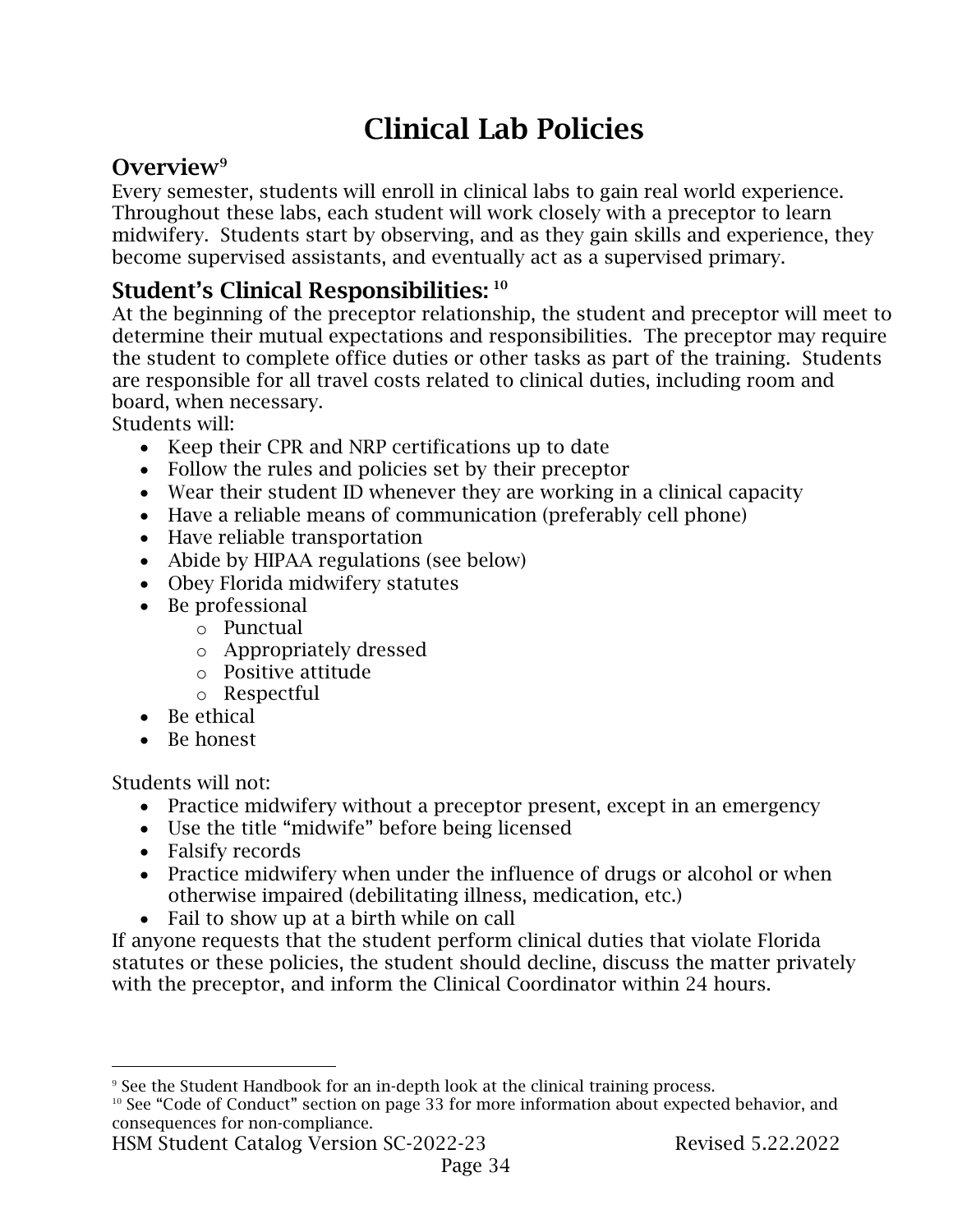## <span id="page-35-0"></span>HIPAA

The student must abide by all HIPAA confidentiality regulations. Students will not use the real names of clients, midwives, or physicians when referring to client cases outside of the clinical site. Students should use client codes or code names instead of real names when submitting clinical experience documentation. Students are encouraged to keep a private log of client names and codes to use as a reference for documentation. When a student submits forms that verify clinical experiences to the school or NARM, all names should be redacted. Client names are not to be included in emails or text messages. If a student violates HIPAA guidelines, s/he will have to attend a performance review with the Clinical Coordinator. The student may be put on clinical probation and removed from clinical lab work for the remainder of the semester. If a formal complaint is issued by either the preceptor or client, the student may be dismissed from the midwifery program.

## <span id="page-35-1"></span>Professional Liability

HSM covers all students with professional medical liability insurance. If a student becomes aware of an incident that may result in a liability claim, the student must contact the Clinical Coordinator within 24 hours.

## <span id="page-35-2"></span>Clinical Requirements

The following is a list of clinical experiences required for graduation:

| <b>Phase</b>          | <b>Initial</b> | Prenatal           | Full                 | <b>Partial</b>       | <b>Vaginal</b> | Births <sup>4</sup> | Newborn      | <b>Postpartum</b> |
|-----------------------|----------------|--------------------|----------------------|----------------------|----------------|---------------------|--------------|-------------------|
|                       | Prenatal       | Exams <sup>1</sup> | <b>Continuity</b>    | Continuity           | <b>Sutures</b> |                     | <b>Exams</b> | <b>Exams</b>      |
|                       | Exams          |                    | of Care <sup>2</sup> | of Care <sup>3</sup> |                |                     |              |                   |
| Phase 1: Observations |                |                    |                      |                      |                | 10                  |              |                   |
| Phase 2: Observations |                |                    |                      |                      |                |                     |              |                   |
| as Supervised         |                | 25                 |                      |                      |                | 20                  | 20           | 10                |
| Assistant             |                |                    |                      |                      |                |                     |              |                   |
| Phase 3: Clinical     |                |                    |                      |                      |                |                     |              |                   |
| Management as         | 20             | 75                 |                      | 10                   |                | 50                  | 30           | 40                |
| Supervised Primary    |                |                    |                      |                      |                |                     |              |                   |
| Total <sup>5</sup>    | 23             | 100                |                      | 10                   |                | 80                  | 50           | 50                |

1. Includes Initial Prenatal Exams and all other Prenatal Exams

2. Includes at least 5 Prenatal Exams over 2 trimesters, 1 Birth, 1 Newborn Exam and 2 Postpartum Exams on the same woman

3. Includes at least 1 Birth and 1 Prenatal Exam on the same woman

4. Includes all Births, whether or not they qualify as Continuity of Care

5. Florida Law requires students to care for at least 50 women in each of the antepartum, intrapartum, and postpartum periods, although the same woman does not need to be seen in all three.

All clinical requirements are in compliance with Florida Statute 467 and NARM. Regulations require:

- A minimum of 5 births must be conducted in the home
- A minimum of 2 births must be planned hospital births, which cannot be during an intrapartum transport, but can be an antepartum transport
- No more than five percent (5%) of the required intrapartal managements shall include TRANSFERS in active labor.
- In all categories, the supervised assistant requirements must be completed before the student midwife can begin as a supervised primary midwife.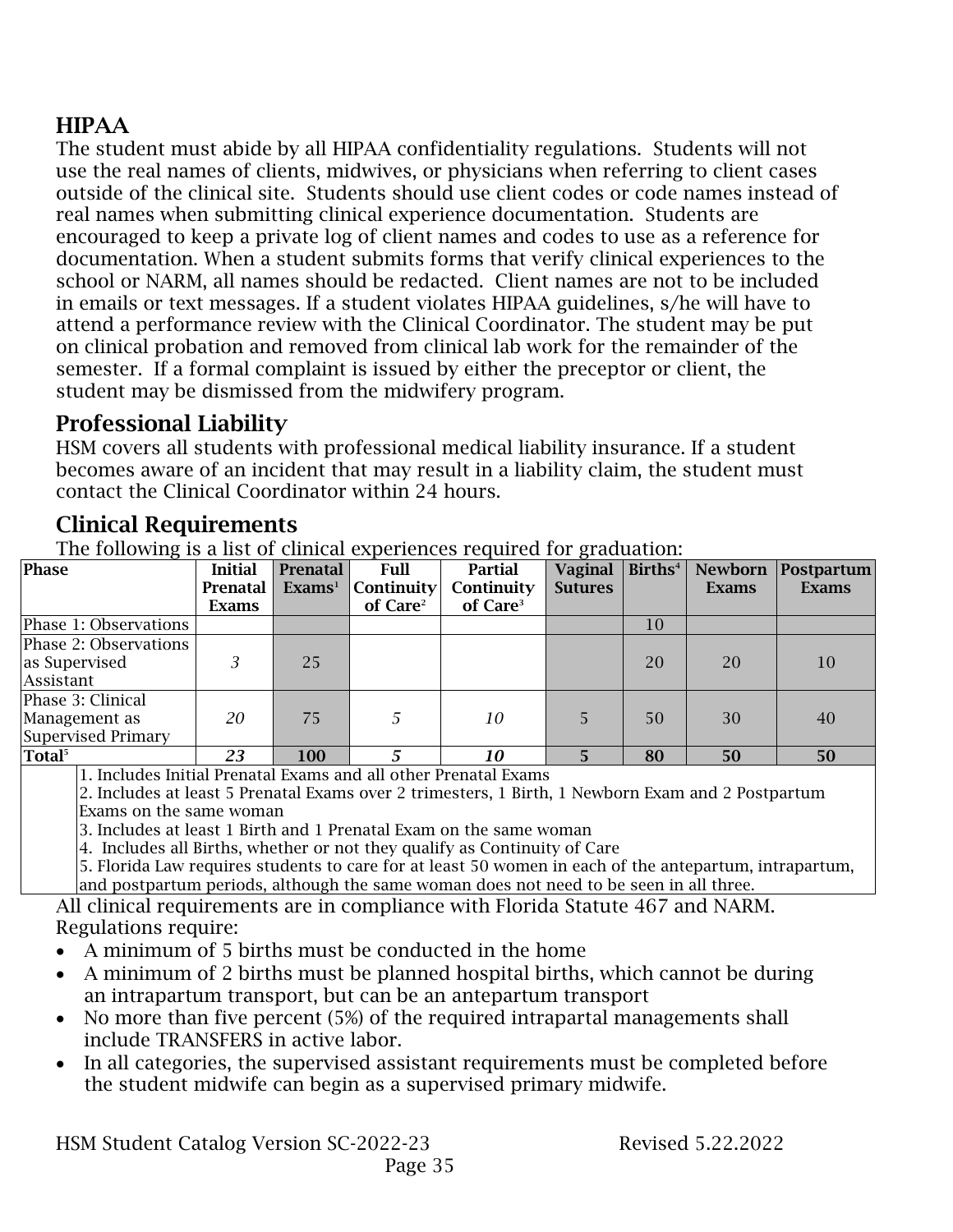## <span id="page-36-0"></span>Clinical Progress Report:

The Clinical Director will speak with each student to review clinical progress at the end of each semester. New students and those on probation may be required to meet with clinical staff more than once per semester if needed.

### <span id="page-36-1"></span>Clinical Documentation

Students will track their clinical experiences using the online platform, Typhon. All clinical case logs need to be entered into Typhon on a weekly basis to allow ample time for preceptors to review. The Clinical Coordinator will review student case logs monthly to monitor student progress.

## <span id="page-36-2"></span>Clinical Hours

Students will record their clinical hours using the online platform, Typhon. All hours need to be recorded in Typhon within one week. Clinical hours do not include time spent driving to the clinic, hospital, or birth site. 60 clinical hours equal one Clinical Lab credit. The student must complete the minimum required hours based on how many Clinical Lab credits s/he is registered for. For example, if the student is registered for 3 credits of Clinical Lab, s/he must complete 180 Clinical Lab clock hours. It is likely that a student will complete more than the required number of clinical hours each semester, based on the arrangements made with the preceptor.

### <span id="page-36-3"></span>Request for Extension

If a student does not complete all of the required Clinical Lab hours, s/he may meet with the Clinical Coordinator to request additional time to complete the remaining hours. The student must provide adequate reason for the request, which will be granted at the Clinical Coordinator's discretion. A grade of IP (In Progress) will be given until the hours are completed. If the hours are not completed by the deadline set by the Clinical Coordinator (1 semester or less), the student will fail the course.

#### <span id="page-36-4"></span>Issues at the Clinical Site

If a problem arises between a preceptor and a student, either can contact the Clinical Coordinator to request mediation. If problems are not resolved by the end of the semester, the student may be withdrawn from that clinical site, and a new preceptor will be secured the following semester.

Preceptors have the right to dismiss students from the site for poor performance or refusal to appear at a birth while on call. If a student is dismissed from the clinical site, that student will have to attend a disciplinary performance review with the Clinical Coordinator. The Clinical Coordinator may decide to dismiss the student from the midwifery program, put the student on clinical probation and give a failing grade for the current Clinical Lab, or require the student to retake relevant coursework. Any further issues while on probation will result in dismissal from the midwifery program.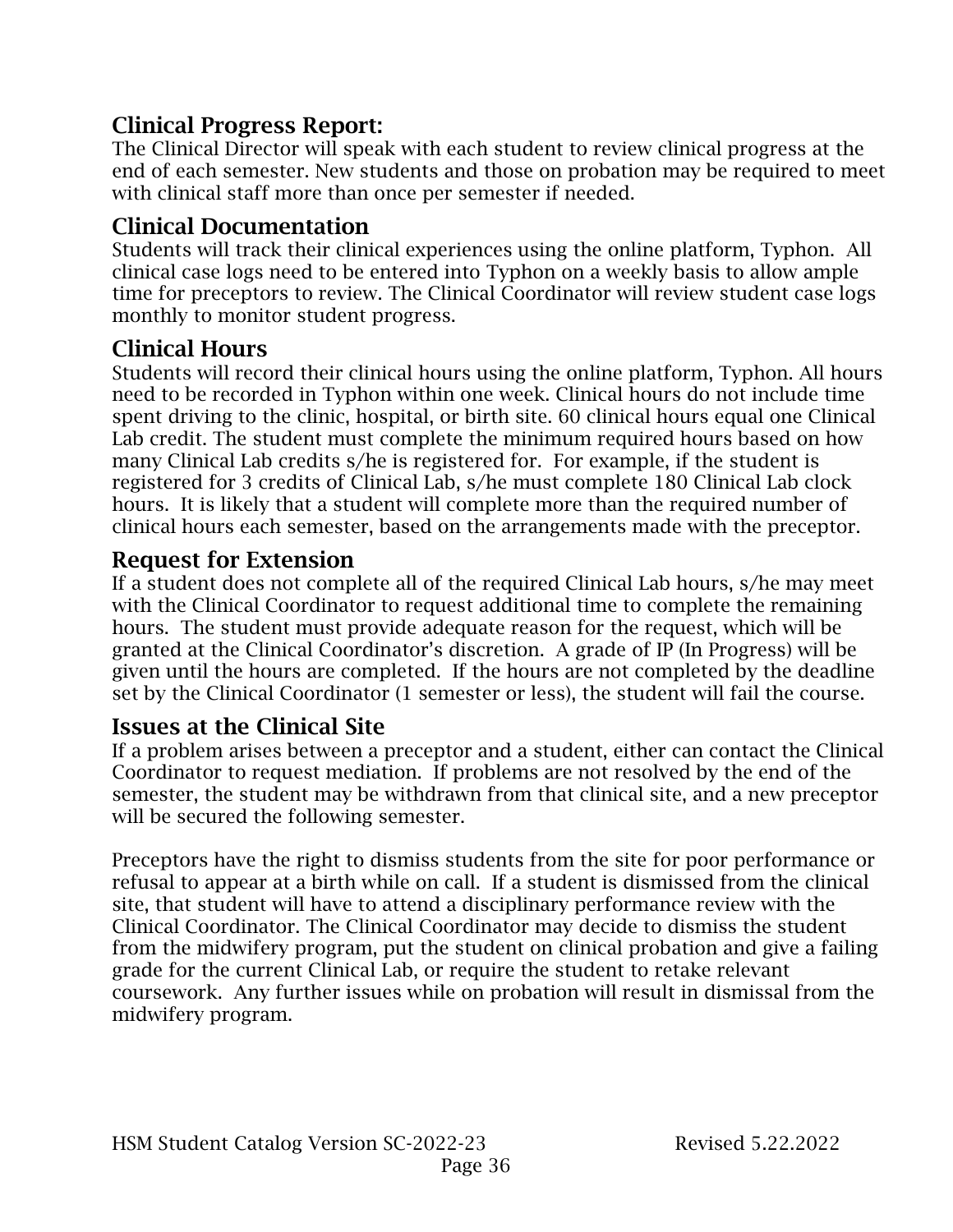## <span id="page-37-0"></span>Clinical Probation

Students who fail to show up for a birth while on call or who have poor performance at the clinical site will be given Clinical Probation. Students on Clinical Probation will not be allowed to continue clinical work until the next semester, which may result in failing the clinical lab. The following semester, the student's preceptor may submit weekly or monthly progress reports to the Clinical Coordinator. Students on Clinical Probation will meet with the Clinical Coordinator to discuss how they will improve in future semesters and may be assigned to a different preceptor.

Students who allow their CPR or NRP certification to lapse will be put on temporary Clinical Probation until they regain their certificate(s). These students will not be allowed to complete clinical work until HSM has their new certification on file.

Students may not change clinical sites without the Clinical Coordinator's approval. If a student changes sites without permission, s/he will not receive credit for any time spent at the unapproved site and must attend a performance review.

## NARM Exam

During students' third year, they will take a course to help them prepare for the NARM exam. This exam is required for both the CPM and LM credentials. First, a student will apply to either NARM or the Florida Department of health, then they will register and take the exam. Certification and licensure will be granted upon passing the exam and paying all required fees. More information can be found here: <http://narm.org/category/testing/>

#### <span id="page-37-1"></span>**Certification**

Upon graduation, students may [apply](http://www.floridahealth.gov/licensing-and-regulation/midwifery/licensing/index.html) to the Florida Department of Health to become an LM. Once they receive their Florida midwifery license (LM), they can use that to apply to NARM for their CPM by using the LM equivalency application found here: <http://narm.org/equivalency-applicants/lrspeee-or-licensed-in-approved-states/>

#### <span id="page-37-2"></span>CPM vs. LM

The CPM (Certified Professional Midwife) credential is accepted in most [states,](http://narm.org/pdffiles/Statechart.pdf) but Florida is not one of them. In order to practice in Florida, students must apply for their LM (Licensed Midwife) credential. However, both credentials require testing, and Florida accepts the NARM test results as part of the [application for LM.](http://www.floridahealth.gov/licensing-and-regulation/midwifery/licensing/index.html) Because the application process is similar, and the test qualifies for both credentials, many students will apply for both after graduation.

#### <span id="page-37-3"></span>Employment

After the student has graduated and received an LM and/or CPM, s/he has several options for employment. Some new midwives will join a birth center. Many new midwives will start their own practices close to home. Our curriculum covers the steps necessary to start a practice in Florida, so students will be prepared for this step when they graduate. Although HSM cannot guarantee employment, our administrative staff will help students explore their employment options.

HSM Student Catalog Version SC-2022-23 Revised 5.22.2022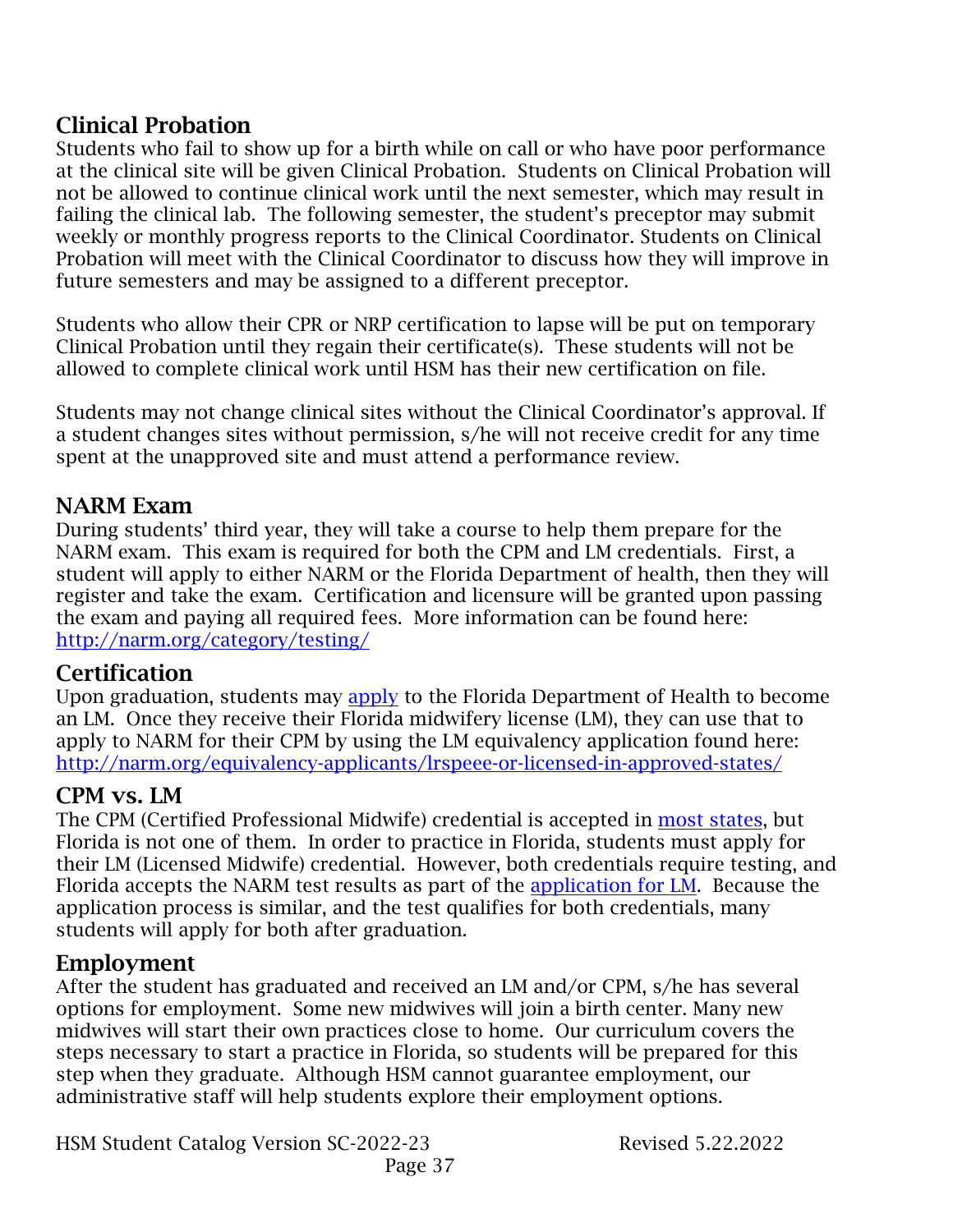## Code of Conduct

## <span id="page-38-1"></span><span id="page-38-0"></span>Student Behavior

HSM students are expected to be ethical. Suspected violations should be reported to the Academic or Clinical Coordinator. Violations include but are not limited to:

- Illegal activities: Students will act in a professional and ethical manner. They will observe all laws and regulations, inside and outside of the classroom. Students will become familiar with and observe HIPAA laws to protect patient confidentiality. The Florida Department of Health may deny Licensed Midwife applicants who have a criminal record.
- Cheating: Cheating of any kind will not be tolerated.
- Plagiarism: Plagiarism is when a person claims that someone else's work is his/her own, fails to properly cite sources, or claims that a previously existing work is new and original. All assignments will be original works created by the student with sources properly cited.
- Deception: It is not permitted to mislead others, by either action or omission. This is especially important in clinical settings, where a client's choices are often based on the information given to them by medical staff.
- Professionalism: Students will dress and act professionally in the classroom, at the clinical site, and when with clients. Disrespectful or unprofessional behavior may result in being dismissed from the preceptor site.

## <span id="page-38-2"></span>Performance Review

Every year, students will attend a performance review with the Clinical Coordinator and/or Academic Director. This review will evaluate the student's academic and clinical performance over the past year. A poor review may result in probation, dismissal, or non-placement with a preceptor until any issues are resolved. Disciplinary Performance Reviews may also be scheduled as needed. Some areas that the Performance Review may cover include:

- Grades
- Classroom behavior
- Ethics
- Professionalism
- Respect for preceptor, instructors, staff and students
- Respect for clients and their families
- Progress learning clinical skills
- Punctuality and attendance
- Preserving confidentiality and observing HIPAA regulations
- Maintaining a positive attitude
- Dressing appropriately
- Consistent and effective communication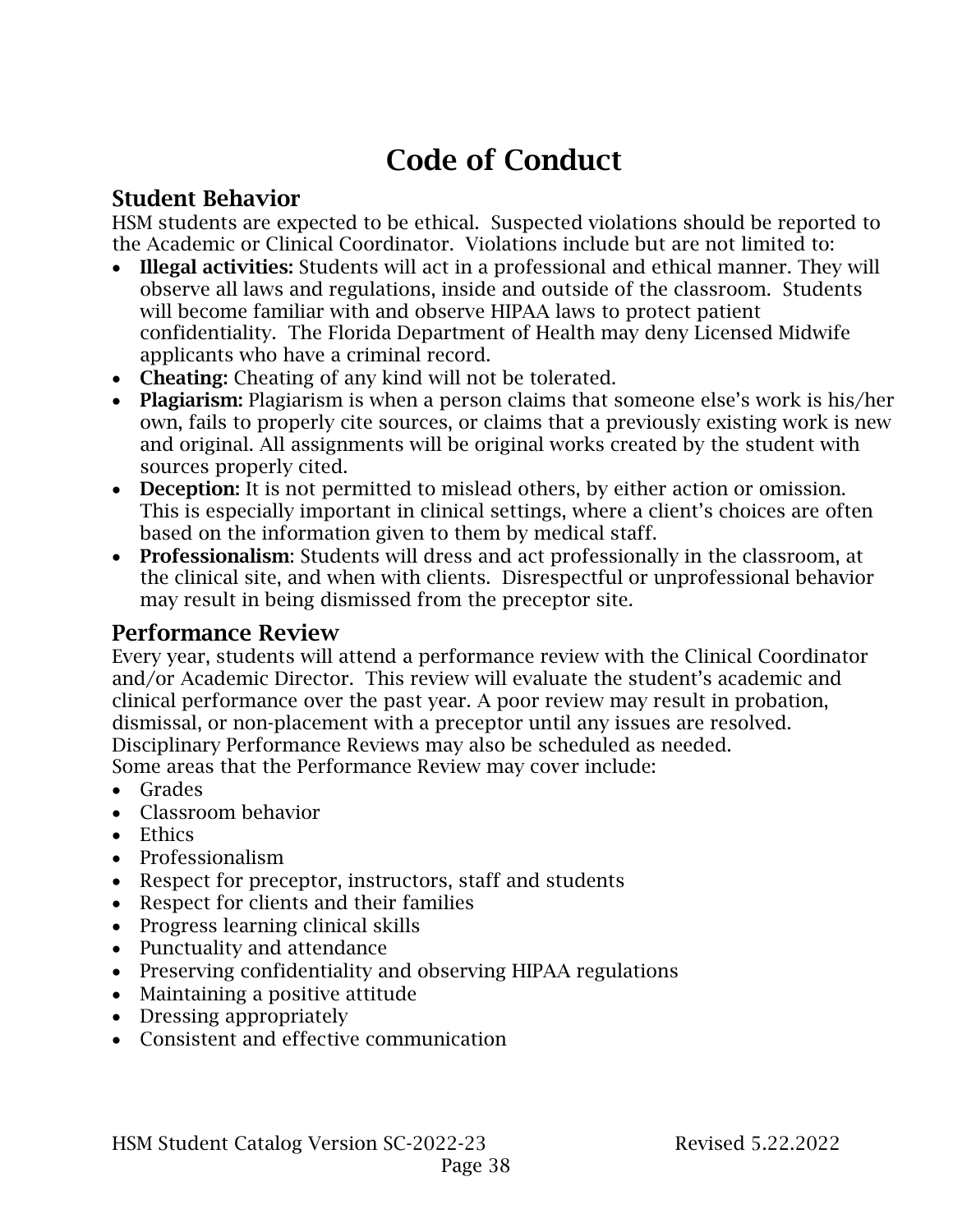## <span id="page-39-0"></span>Conditions for Dismissal

Students may be dismissed for the following reasons:

- Failing more than two classes
- Failing more than one clinical exam
- Violating academic probation
- Violating the code of conduct
- Failure to show up to a birth when on call
- Being dismissed by more than one preceptor for poor performance or behavior
- Showing up to class, clinic, or a birth under the influence of drugs or alcohol.
- Not improving after a poor performance review
- Not paying financial obligations in a timely manner

## <span id="page-39-1"></span>Dismissal and Re-Admission

When a student is dismissed, s/he will meet with the Academic and/or Clinical Coordinator to discuss the reason for dismissal and the possibility for readmission. Students who are dismissed for violence, HIPAA violations, drug or alcohol abuse, or illegal activity may not be readmitted.

If a student desires to be readmitted after dismissal, s/he may reapply for the program one year after being dismissed (or if dismissed for failure to pay financial obligations, s/he may apply after those obligations have been met.) A student applying for readmission will have to complete all of the normal entrance requirements, including interview, application and enrollment fees. However, instead of writing an essay titled "Why I Want to be a Midwife", the essay will be titled "My Plan for Success" and will include what steps the student has taken to rectify his or her past violations, and how the student intends to avoid making similar future violations. Readmission will be granted at the discretion of the Executive, Academic and Clinical Coordinators. If a student is readmitted, s/he will be placed on Academic Probation the first semester. Any violations during that probationary period may be cause for permanent expulsion.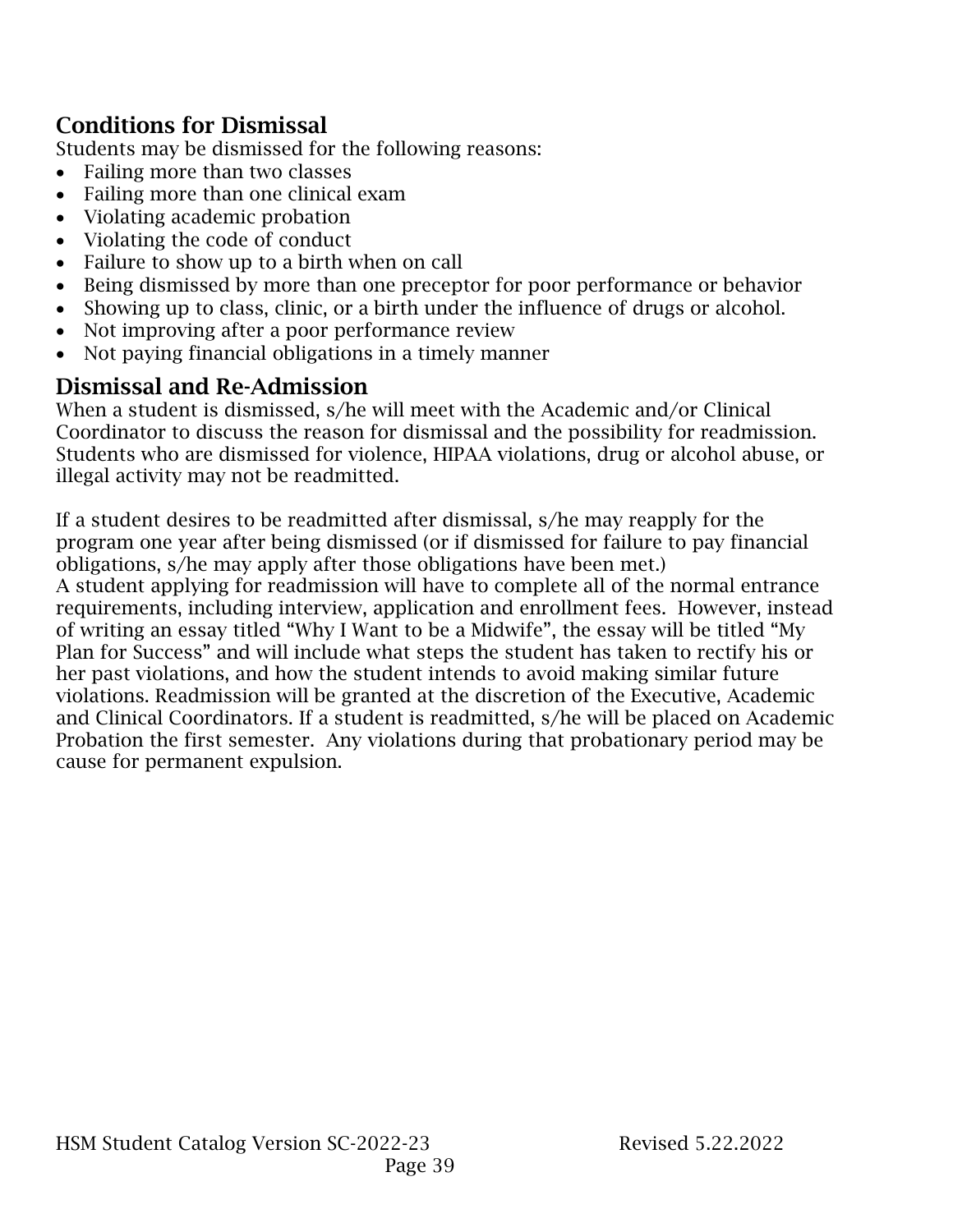## <span id="page-40-0"></span>Formal Complaints, Appeals & Grievances

Any complaints or appeals should be submitted in writing to the Administrative Director. The Administrative Director will investigate the situation, and either resolve it, if possible, or escalate it to the Clinical Coordinator, Academic Director or Executive Director, as appropriate. The Administrative Director may call for mediation between the student and any appropriate parties. Complaints and appeals will be addressed within 60 days after being filed. If the student is not satisfied with the results, the student may file a formal grievance with the Executive Director. Formal complaints, appeals, grievances and their resolutions will be kept on file for 7 years.

Discrimination against students, staff, or faculty who file complaints is not permitted. Discrimination or retaliation of any kind will be documented and could be potential grounds for dismissal or termination of employment. HSM maintains confidentiality whenever such is legally and morally possible. The Administrative Director will only notify other staff members of an issue if such notification is essential to resolution of the issue. Issues will not ever be shared outside of school employees, except as required by law and for accreditation purposes.

If, 60 days after filing a grievance with the Executive Director, the student is still not satisfied with the resolution, s/he may file a formal grievance with the Commission for Independent Education. They will act on all written and signed complaints. Please direct concerns to:

Samuel Ferguson Executive Director Commission for Independent Education 325 W. Gaines St, Suite 1414 Tallahassee, FL. 32399-0400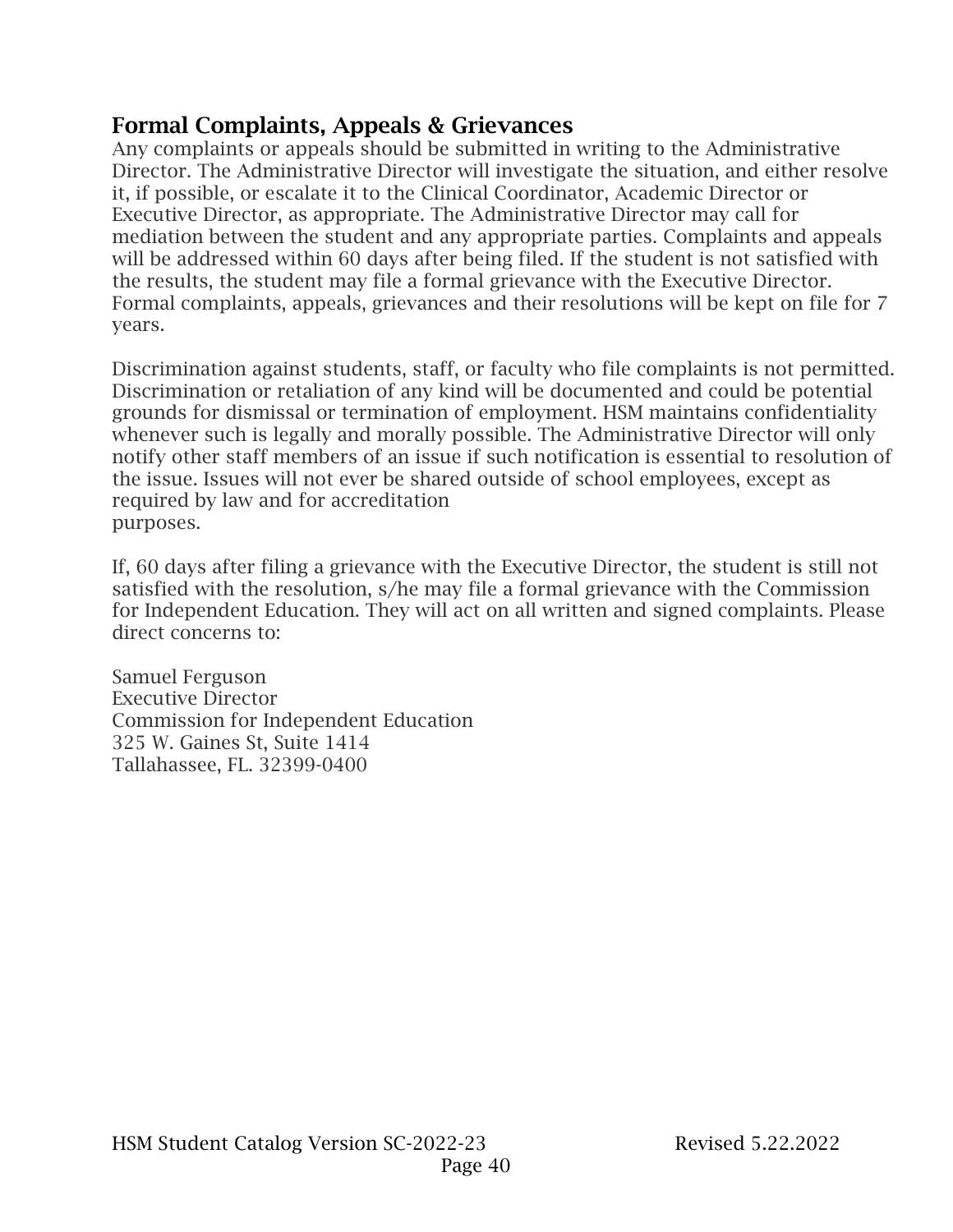## Fiscal Information

## <span id="page-41-1"></span><span id="page-41-0"></span>Financial Policy

Tuition and fees are subject to change with notice. Tuition and fees for all registered classes each semester are due by the first day of the semester. After the first day of class, a \$50 late fee per course will be charged. If tuition and fees are not paid in full by the add/drop date, the student will be automatically dropped from the course(s).

Semester payments may be made in full by the first day of the semester, or in advance through our monthly payment plan. Payment may be submitted to the Administrative Director by cash, check, PayPal or QuickBooks. Payment made through PayPal or QuickBooks via Debit, or Credit will incur a 5% processing fee per transaction. ACH Bank transfers will incur a 1% or maximum \$10.00 fee per transaction. Paying by cash or check will not have any additional fees (unless an NSF occurs). Please make checks out to Heritage School of Midwifery.

Courses are available in lockstep with each other each semester, and thus are only available once a year. Part-time attendance is discouraged for matriculating students because it would be difficult to complete the program within the maximum time frame of 6 years.

### <span id="page-41-2"></span>Scholarships and Assistance

Because we are a-new school, many of the traditional loans and scholarships are not yet available to our students. We are not eligible for Title IV funds (government loans/scholarships/grants). Here are some of the ways a student can finance their tuition:

#### <span id="page-41-3"></span>*Monthly payments in advance:*

Students can pay the school each month for the upcoming semester. Payments will vary, based on how many classes the student is taking and whether the student is getting additional funds elsewhere. A full-time student who isn't receiving any other sort of aid can expect to pay around \$968/month for the first year. Semester tuition needs to be paid in full by the start of each semester. The advantage of this option is that there is no interest, so the total cost is significantly less than a loan, and there is no balance due upon graduation.

#### <span id="page-41-4"></span>*Crowdfunding:*

There are several sites, where students can raise money for their education. It is up to the student to create and promote their crowdfunding campaign and ensure that they have enough money for tuition and expenses.

#### <span id="page-41-5"></span>*Personal Loans:*

These could be from a bank, credit union, or a friend/family member. Note that loans usually have interest and will increase the overall cost of your tuition. Personal loans are available to those who qualify. Requirements will vary by lender.

Contact us at *[Info@HeritageSchoolOfMidwifery.com](mailto:Info@HeritageSchoolOfMidwifery.com)* for more information on any of these options.

HSM Student Catalog Version SC-2022-23 Revised 5.22.2022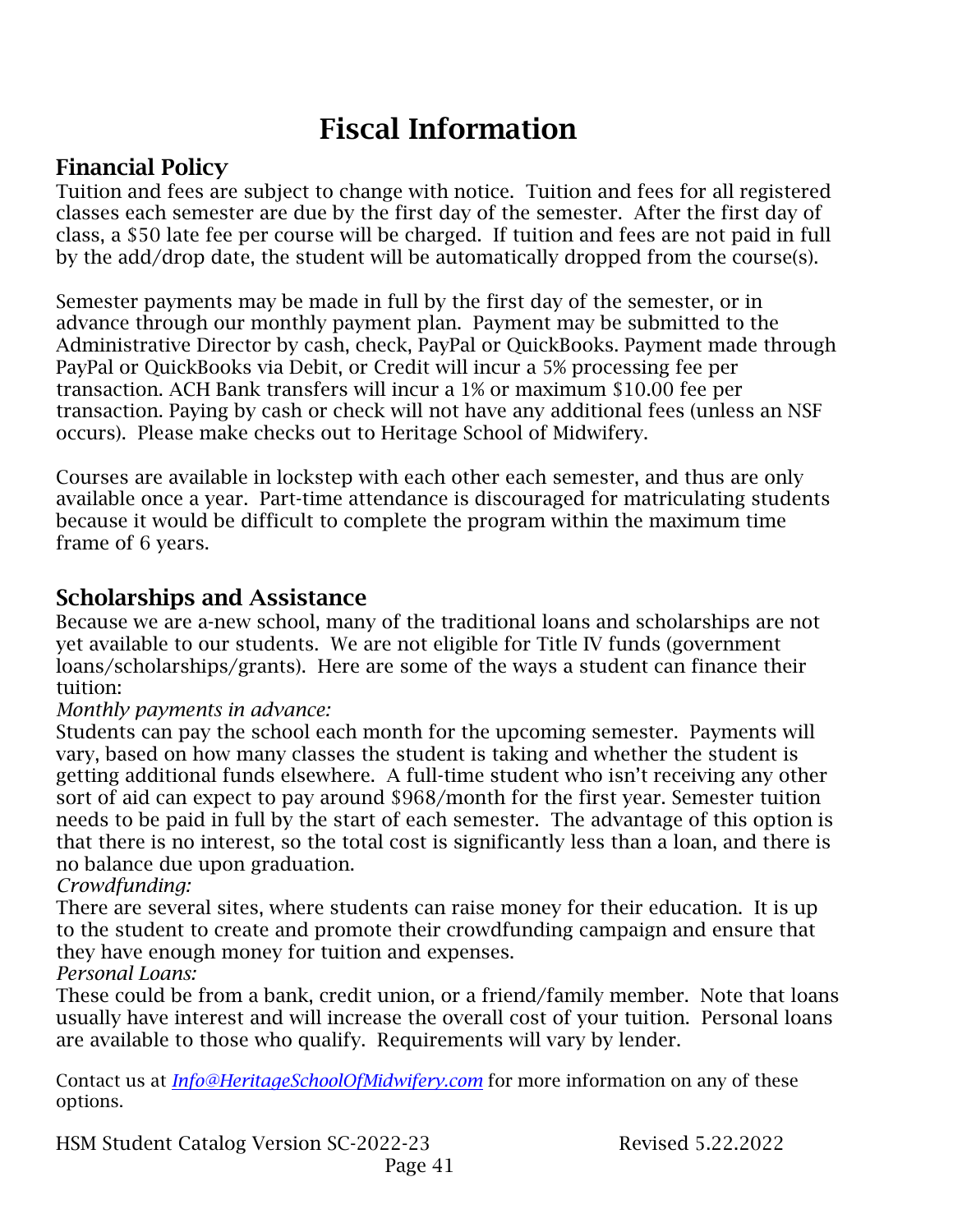#### <span id="page-42-0"></span>Tuition and Fees

| \$150 (non-refundable)                               |
|------------------------------------------------------|
| \$100                                                |
| \$335 per credit hour, \$31,155 for the full program |
| \$70 per semester                                    |
| \$100 per semester                                   |
| \$115 per semester                                   |
| \$100 upon graduation. Includes 3 transcripts        |
| \$12 per extra transcript                            |
| $\sim$ \$3,000 (estimate, not purchased from school) |
|                                                      |

*Example of first semester tuition and fees:*

| <b>Application Fee:</b> |    | X            | $$150 =$ | \$150   |
|-------------------------|----|--------------|----------|---------|
| <b>Enrollment Fee:</b>  |    | X            | $$100 =$ | \$ 100  |
| <b>Technology Fee</b>   |    | $\mathbf{x}$ | $$70 =$  | 70      |
| <b>Insurance Fee:</b>   |    | $\mathbf{x}$ | $$100 =$ | \$ 100  |
| Equipment Fee:          |    | $\mathbf{x}$ | $$115 =$ | \$115   |
| Tuition:                | 12 | X            | $$335 =$ | \$4,020 |
| Total:                  |    |              |          | \$4,555 |
|                         |    |              |          |         |

This example assumes that the student is matriculating and not transferring credit. The first semester has the highest cost, due to the application and enrollment fees.

Tuition plus fees by semester for full-time students with no transferred credits: Year Semester Credits Cost

| т сат | perricater              | Creato  | CUST                                          |
|-------|-------------------------|---------|-----------------------------------------------|
|       |                         | 12      | \$4,555 (includes Application and Enrollment) |
|       |                         | 12      | \$4,305                                       |
|       |                         | 12      | \$4,305                                       |
|       |                         | 12      | \$4,305                                       |
|       |                         | $\perp$ | \$3,970                                       |
|       |                         |         | \$3,970                                       |
| 3     |                         | 10      | \$3,635                                       |
|       |                         |         | \$3,300                                       |
|       |                         |         | \$1,725 (includes Diploma Fee)                |
|       | Total tuition plus fees |         | \$34.070                                      |

*Total tuition plus fees: \$34,070* Estimated cost for textbooks & supplies: \$3,000 Total Program cost: \$37,070.

Students are charged only for the classes they take, so tuition may be less than shown in this example for students who have credit transfers.

#### <span id="page-42-1"></span>Program Withdrawal and Refund Policy

Withdrawals must be submitted in writing to the Administrative Director. Refunds will be granted as follows:

• The application fee (\$150) is non-refundable.

HSM Student Catalog Version SC-2022-23 Revised 5.22.2022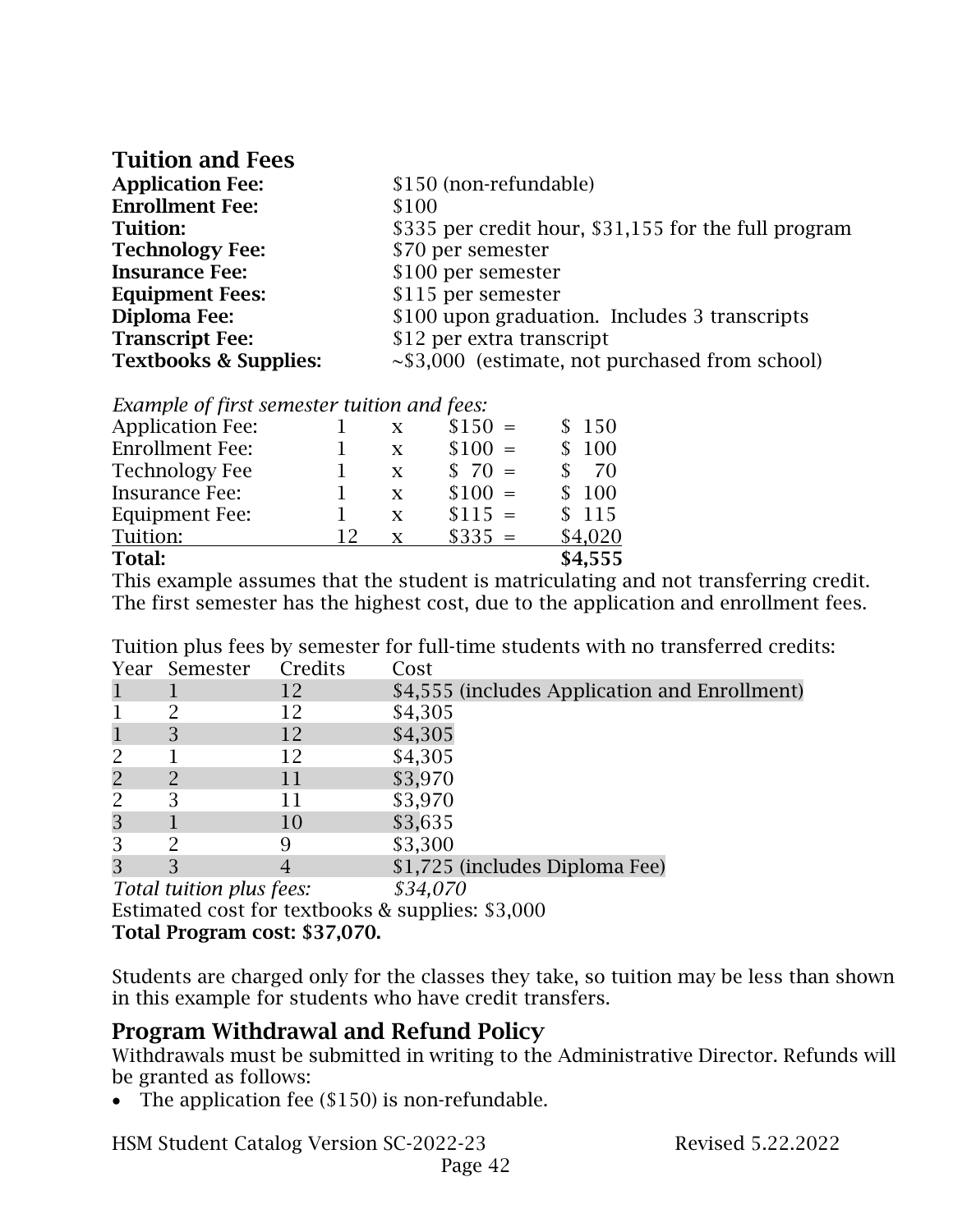• Tuition and refundable fees will be refunded in full if student withdraws before the add/drop date, which is at the end of Week 2.

If the student withdraws after the add/drop date, but before the last day to withdraw, the student will receive a prorated refund based on the percentage of the semester attended.

| Week 1 and 2               | 100% |
|----------------------------|------|
| Week 3                     | 80%  |
| Week 4                     | 73%  |
| Week 5                     | 66%  |
| Week 6                     | 59%  |
| Week 7                     | 52%  |
| Week 8                     | 45%  |
| After last day to withdraw | 0%   |

- Tuition will not be refunded after the last day to withdraw.
- All refunds will be granted within 30 days of withdrawal. The date of withdrawal will be determined by the date that the Administrative Director receives notice in writing of withdrawal, the add/drop date if student fails to pay full semester tuition, or the dismissal date if a student is dismissed.
- Textbooks and supplies are purchased from independent suppliers and are subject to the suppliers' refund policies.

## <span id="page-43-0"></span>Cancelation or Termination of the Enrollment Agreement

If the student withdraws within 3 days of signing the Enrollment Agreement, the agreement will be canceled. After 3 days, the agreement may be terminated by the student by submitting a withdrawal form or by the school if the student fails to pay all tuition and fees or violates the policies and procedures in the most recent Student Catalog and Student Handbook.

## <span id="page-43-1"></span>Course or Program Cancellation Policy

We reserve the right to cancel or postpone classes for any reason. However, we will do our best to ensure that such decisions are made well before the first class. If classes are canceled, all students will receive a 100% refund of all related tuition and refundable fees within 30 days of cancellation.

## <span id="page-43-2"></span>Re-Admission After Withdrawal

To be considered for enrollment after withdrawal from the program a student must: be in good academic standing and current in all financial obligations to the school. Students who return to the program prior to one year from their withdraw date will not be required to submit a new application or pay an additional application/enrollment fee. They will need to submit an essay titled "My Success Plan", complete an interview with the admission committee, submit any new application requirement for the year they are returning and sign a new Enrollment Agreement. Students who return to the program more than one year after the original withdrawal date will be required to reapply to the program and pay all associated application/enrollment fees.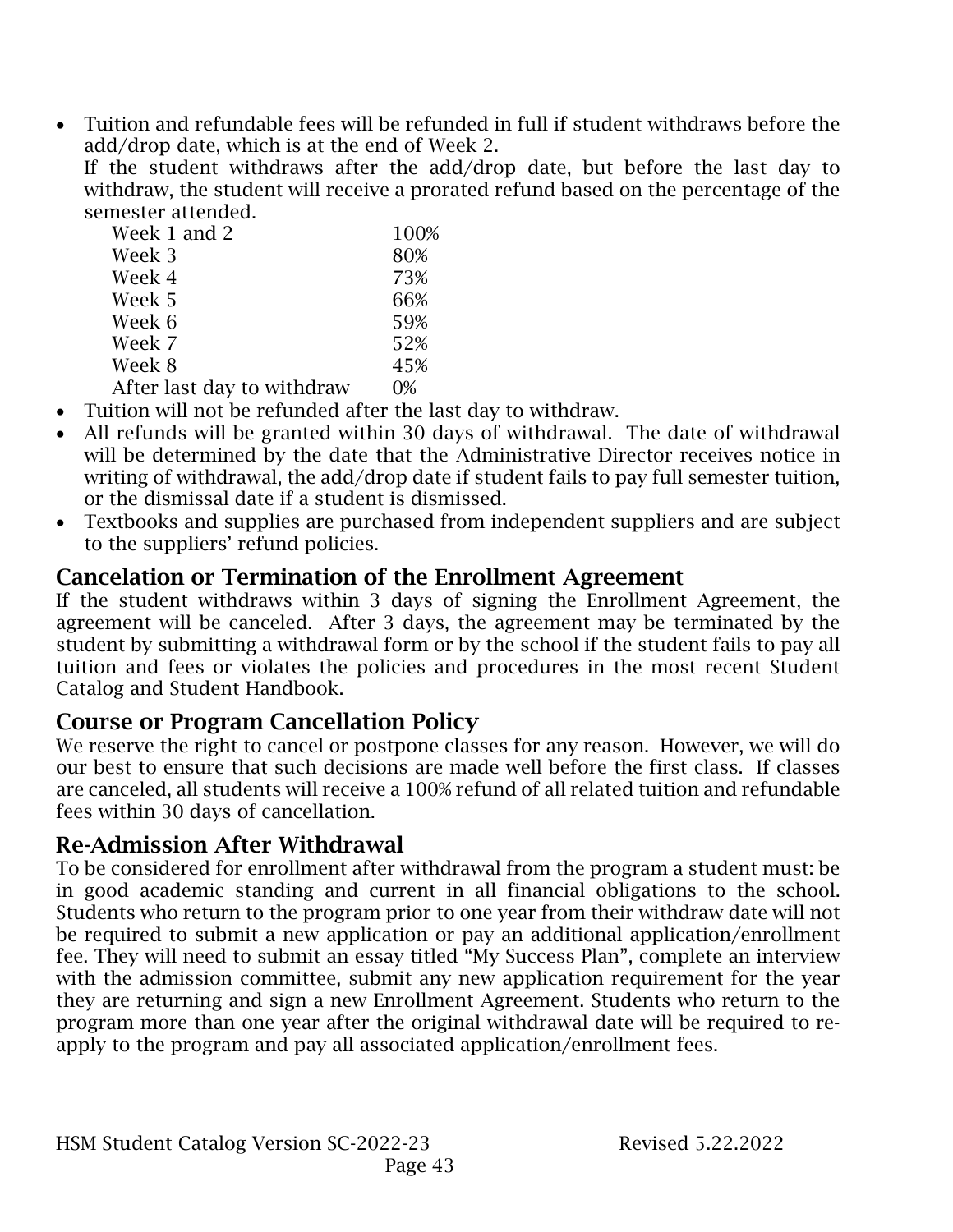## Course Descriptions

<span id="page-44-0"></span>

| Year 1, Semester 1                                                                                                                                                                                                                                                                                                                                                                                                                                     | Credits      | <b>Clock Hours</b> |
|--------------------------------------------------------------------------------------------------------------------------------------------------------------------------------------------------------------------------------------------------------------------------------------------------------------------------------------------------------------------------------------------------------------------------------------------------------|--------------|--------------------|
| Anatomy & Physiology I<br><b>BIO 101</b><br>Anatomy & Physiology I Lab<br><b>BIO 101L</b><br>This two-part series is an in-depth study of human body systems' structure and<br>function and how they relate to the maintenance of good health. The series includes<br>hands-on laboratory experience to enhance the students' understanding of the<br>concepts presented through lecture.                                                              | 3            | 45<br>30           |
| Florida Law and Rule<br><b>LAW 101</b><br>This course focuses on Florida Statute 467, the Midwifery Practice Act, and 64B24 in<br>the Administrative Code. It covers the law and rule specific to the practice of direct-<br>entry midwives in Florida, the history of the law, the legislative and rule-making<br>processes, and the role of the Council of Licensed Midwifery, the Department of<br>Health, and the Midwives Association of Florida. | 1            | 15                 |
| <b>History of Midwifery</b><br><b>HIS 101</b><br>This course delves into the history of midwifery throughout the world, with emphasis<br>on the history of midwifery in the United States and how that history impacts the<br>practice of midwifery today.                                                                                                                                                                                             | 1            | 15                 |
| <b>MID 101</b> Midwifery Skills I<br>Matriculating students only<br>This series covers equipment used by midwives, how to use and care for that<br>equipment, physical exams, gynecological exams and pap smears, venipuncture,<br>injections, fetal monitoring, suturing, newborn exams, and all midwifery skills<br>outlined in The Practical Skills Guide for Midwifery.                                                                            | $\mathbf{1}$ | 15                 |
| Ethics<br><b>ETH 101</b><br>This course presents the theory and practice of informed consent, mutual decision-<br>making, patient privacy and HIPAA. It seeks to provide an understanding of the<br>importance and complexity of ethics in healthcare, explores the role of the students'<br>own ethics and personal opinions and how this can affect the care they provide.                                                                           |              | 15                 |
| <b>COM 101</b><br>Communication<br>This course covers basic elements of interpersonal communication including both<br>verbal and non-verbal communication, cultural differences, effective listening,<br>coaching, asking powerful questions, conflict resolution, counseling, facilitating<br>healing, and teaching.                                                                                                                                  | 1            | 15                 |
| Labor Support<br><b>DOU 101</b><br>This course explores the physiology of pain and pain relief, natural comfort measures<br>for labor and why they work, and the role of the doula                                                                                                                                                                                                                                                                     | 1            | 15                 |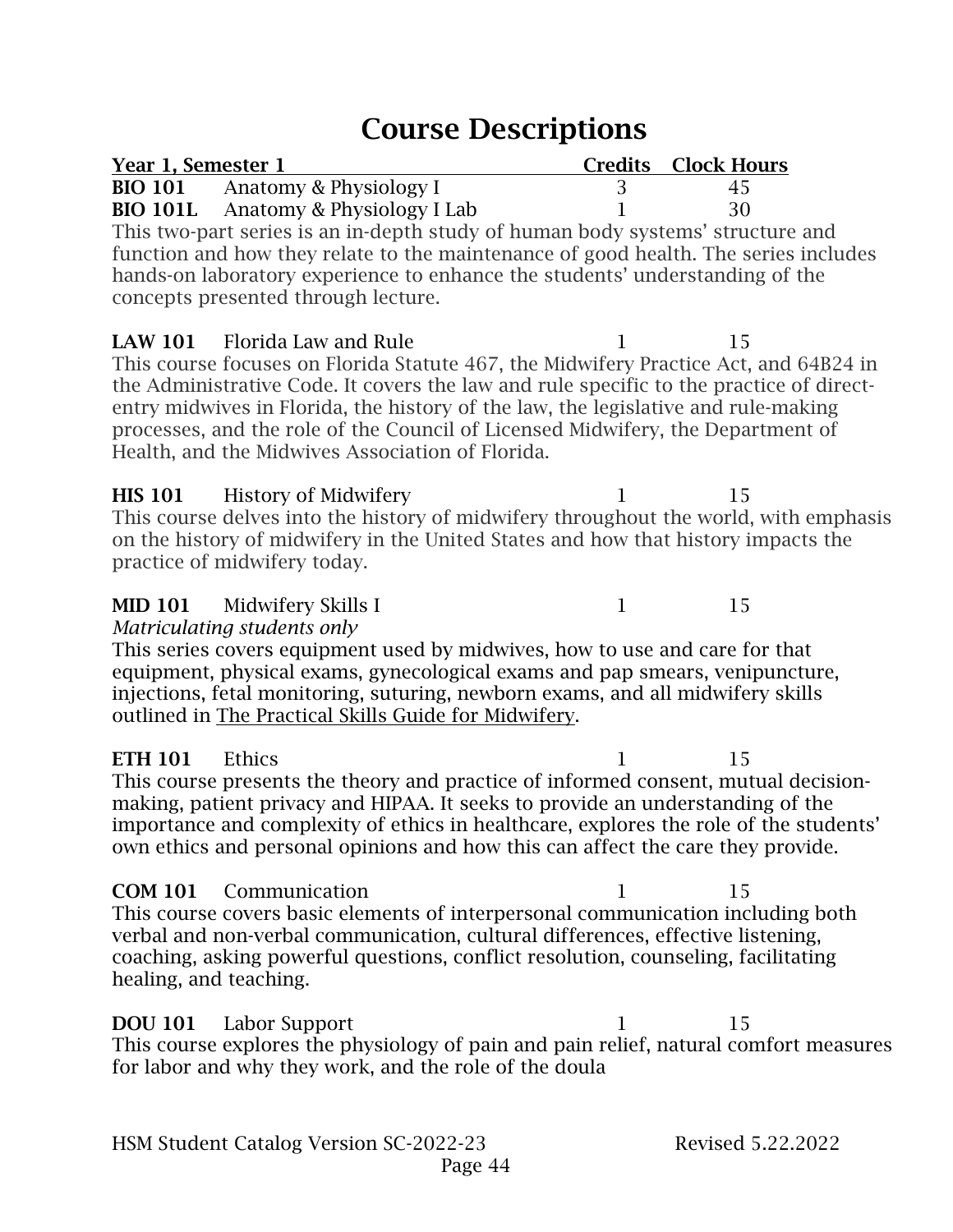#### STR 101 Strategies for Success 1 15

This course covers essentials for student success including time management, notetaking skills, test-taking skills, effective studying, writing a research paper, appropriate use of technology, decision-making, problem-solving, stress-management, and cultivating a healthy balance of home/personal life and educational/clinical requirements.

#### CLI 101 Clinical Lab 1 60

*Matriculating students only*

Students work directly with a qualified Preceptor(s) in one or more clinical sites throughout their education, and progress through a tiered process of observation, assistance and management in the Antepartum, Intrapartum and Postpartum period. Clinical experiences include participating in prenatal and postpartum appointments, labor and birth, and office procedures for midwifery practices.  $\Gamma$ otal  $12$   $240$ 

| Year 1, Semester 2 |                                              | <b>Credits Clock Hours</b> |
|--------------------|----------------------------------------------|----------------------------|
| <b>BIO 102</b>     | Anatomy & Physiology II                      | 45.                        |
|                    | <b>BIO 102L</b> Anatomy & Physiology II Lab  | 30                         |
|                    | Prerequisite: Anatomy & Physiology $I + Lab$ |                            |

This two-part series is an in-depth study of human body systems' structure and function and how they relate to the maintenance of good health. The series includes hands-on laboratory experience to enhance the students' understanding of the concepts presented through lecture.

**PSY 102** Psychology for Midwives 1 15 This course focuses on normal psychology as it relates to childbearing families. Specific topics covered include temperaments, body image, eating disorders, sexual abuse, domestic violence, motherhood and fatherhood, psychological responses to unexpected outcomes, and recognizing unhealthy psychological issues that may require referral to a counselor or psychologist.

#### MID 102 Midwifery Skills II 1 15

*Prerequisite:* Midwifery Skills I, *matriculating students only*

This series covers equipment used by midwives, how to use and care for that equipment, physical exams, gynecological exams and pap smears, venipuncture, injections, fetal monitoring, suturing, newborn exams, and all midwifery skills outlined in The Practical Skills Guide for Midwifery.

MED 102 Medical Terminology and Charting 1 15 This course focuses on learning terminology and abbreviations specific to medical practice and the importance of complete and accurate charting. Students will become familiar with both paper and electronic charting options.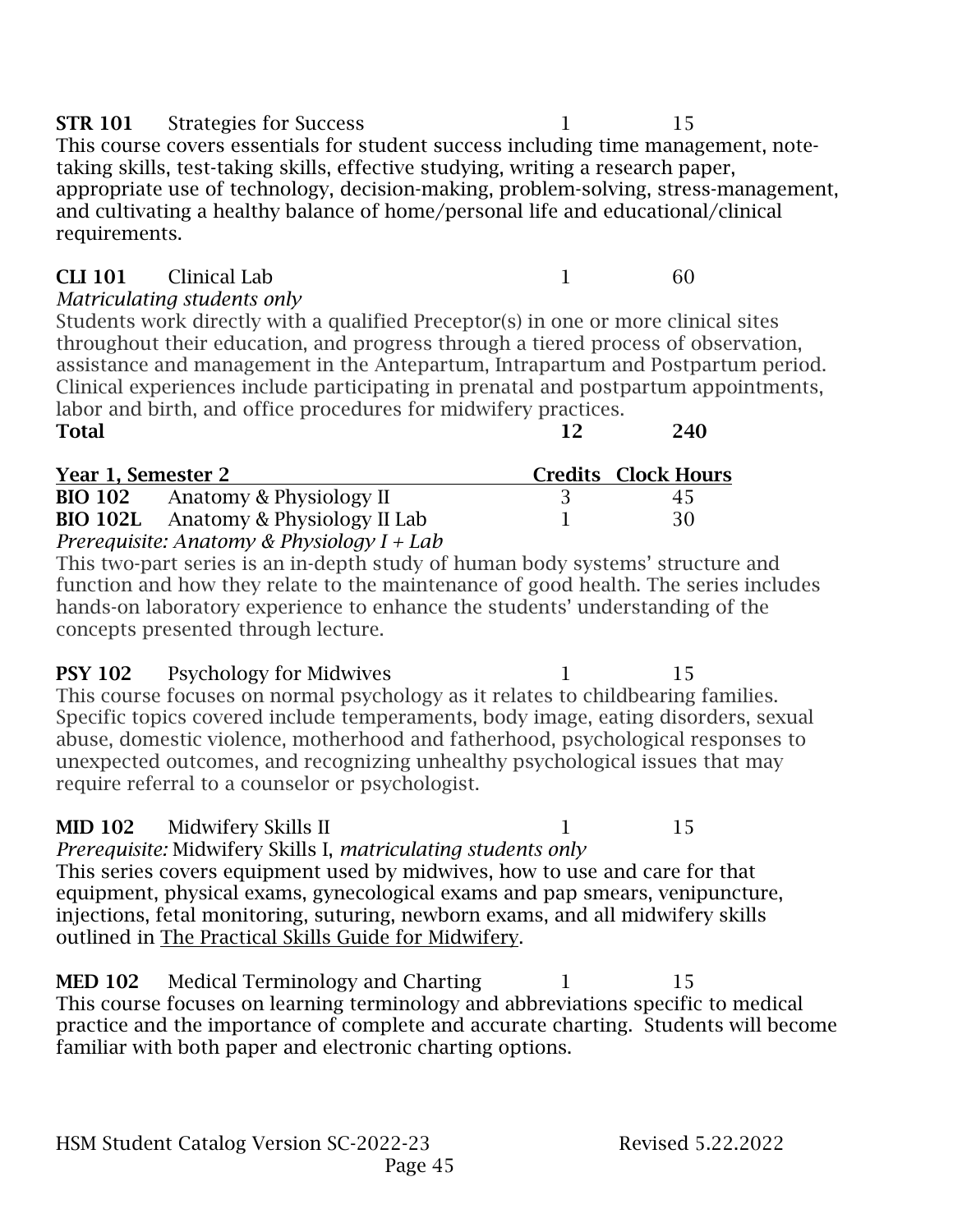BIO 112 Genetics, Embryology, & Fetal Develop. 2 30 This course is a study of basic genetic principles including the structure of DNA and genes, principles of inheritance, the origins of genetic malfunction, and the normal development of a human from conception through birth.

#### NUT 102 Nutrition I 2 30

This two-part series explores the relationship between nutrition and health and the impact diet has on a woman's reproductive health, pregnancy, birth, postpartum, and lactation. Topics covered include an in-depth study of the physiology of digestion, assimilation, and GI health; basic nutritional principles relevant to all humans; specific unique nutritional needs of the pregnant and lactating woman; nutrients and their sources; special dietary needs and choices including food allergies and sensitivities and vegan and vegetarian diets; signs of nutrient deficiencies and PICA; and nutritional evaluation.

#### CLI 102 Clinical Lab 1 60

*Matriculating students only*

Students work directly with a qualified Preceptor(s) in one or more clinical sites throughout their education and progress through a tiered process of observation, assistance and management in the Antepartum, Intrapartum and Postpartum period. Clinical experiences include participating in prenatal and postpartum appointments, labor and birth, and office procedures for midwifery practices.  $\Gamma$ Otal  $12$   $240$ 

| Year 1, Semester 3 |                                  |  | <b>Credits Clock Hours</b> |
|--------------------|----------------------------------|--|----------------------------|
| <b>BIO 103</b>     | Microbiology & Epidemiology      |  | 4 <sub>5</sub>             |
|                    | <b>BIO 103L</b> Microbiology Lab |  | 30                         |
| $-1$               |                                  |  |                            |

This course provides the student with a broad overview of the principles of microbiology relevant to midwifery including; universal precautions, importance and maintenance of a healthy microbiome, identification of common gynecologic infections, choosing appropriate lab tests and interpreting commonly ordered lab reports. This course includes hands-on laboratory experience to enhance the students' understanding of the concepts presented through lecture.

Students will also learn and apply basic concepts of epidemiology as they relate to midwifery and public health, including disease prevention and identification, prenatal and postnatal testing, statistics, and policymaking. Included is the HIV/AIDS training required for Florida midwifery licensure.

RES 103 Research Analysis 1 15 This course is an introduction to the types, quality, and formats of scholarly research. Students will evaluate articles presented in peer-reviewed journals, discuss how the research presented applies to midwifery practice, and learn the principles of statistics as they pertain to medical research.

#### HSM Student Catalog Version SC-2022-23 Revised 5.22.2022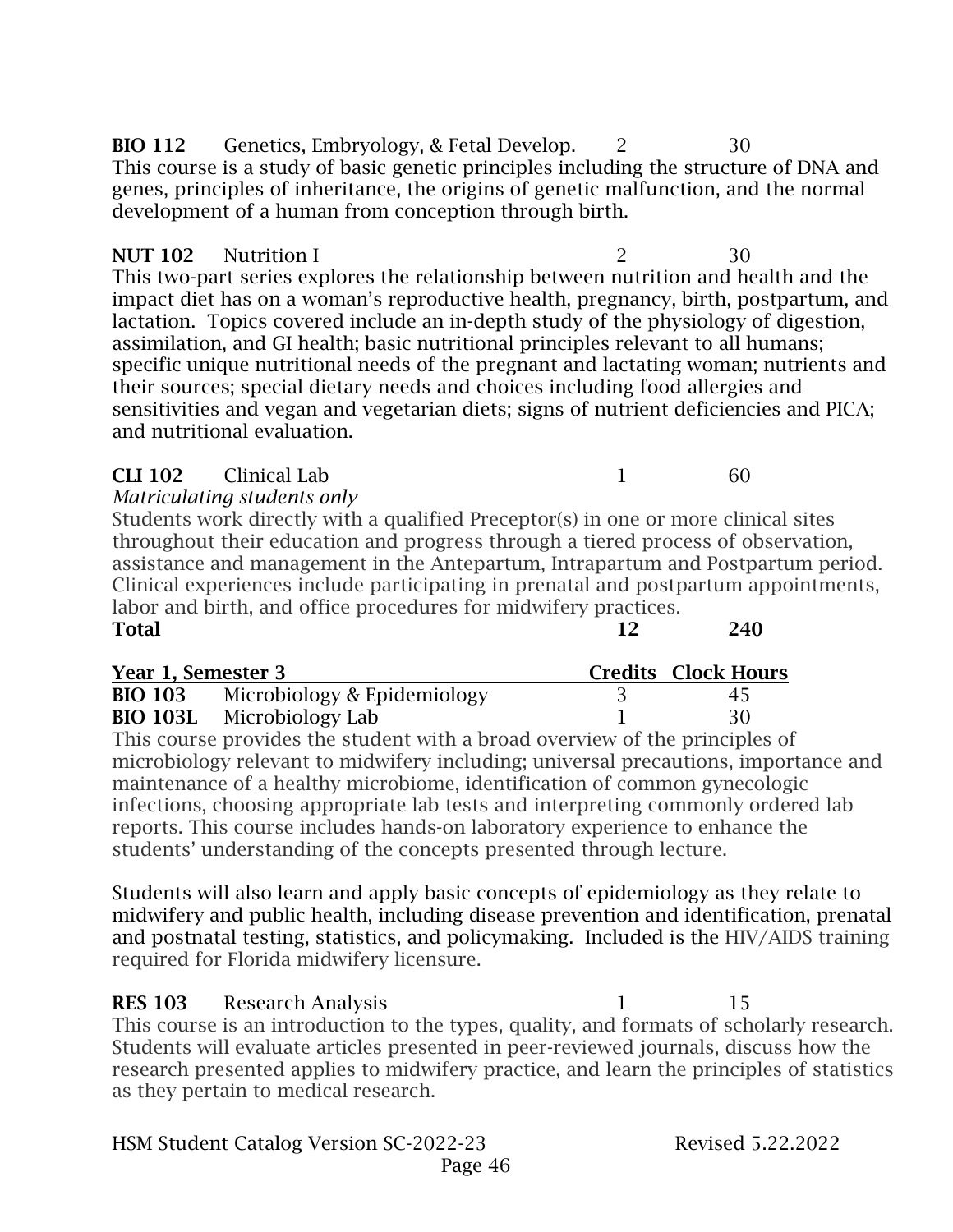#### LAC 103 Breastfeeding 3 3 45

This course is an in-depth study of the anatomy and physiology of lactation, enabling the student to accurately evaluate a baby at the breast, identify and implement solutions to common breastfeeding problems, offer effective breastfeeding education for clients, and understand the role of lactation specialists in the community.

#### NUT 103 Nutrition II 2 30

*Prerequisite: Nutrition I* This two-part series explores the relationship between nutrition and health and the impact diet has on a woman's reproductive health, pregnancy, birth, postpartum, and lactation. Topics covered include an in-depth study of the physiology of digestion, assimilation, and GI health; basic nutritional principles relevant to all humans; specific unique nutritional needs of the pregnant and lactating woman; nutrients and their sources; special dietary needs and choices including food allergies and sensitivities and vegan and vegetarian diets; signs of nutrient deficiencies and PICA; and nutritional evaluation.

MID103 Midwifery Skills III 15 *Prerequisite: Midwifery Skills II, matriculating students only* This series covers equipment used by midwives, how to use and care for that equipment, physical exams, gynecological exams and pap smears, venipuncture, injections, fetal monitoring, suturing, newborn exams, and all midwifery skills outlined in The Practical Skills Guide for Midwifery.

#### CLI 103 Clinical Lab 1 60

*Matriculating students only*

Students work directly with a qualified Preceptor(s) in one or more clinical sites throughout their education and progress through a tiered process of observation, assistance and management in the Antepartum, Intrapartum and Postpartum period. Clinical experiences include participating in prenatal and postpartum appointments, labor and birth, and office procedures for Midwifery practices.  $\Gamma$ otal  $12$   $240$ 

| Year 2, Semester 1 |                                               | <b>Credits Clock Hours</b> |
|--------------------|-----------------------------------------------|----------------------------|
| <b>BIO 201</b>     | Reproductive Anatomy & Physiology             | 30                         |
| <b>BIO 201L</b>    | Reproductive Anatomy & Phys. Lab              | 30                         |
|                    | Prerequisite: Anatomy & Physiology $II + Lab$ |                            |

Building on the foundation laid in the basic Anatomy and Physiology courses, this course is a comprehensive study of the structure and function of the human male and female reproductive systems. This course includes hands-on laboratory experience to enhance the students' understanding of the concepts presented through lecture.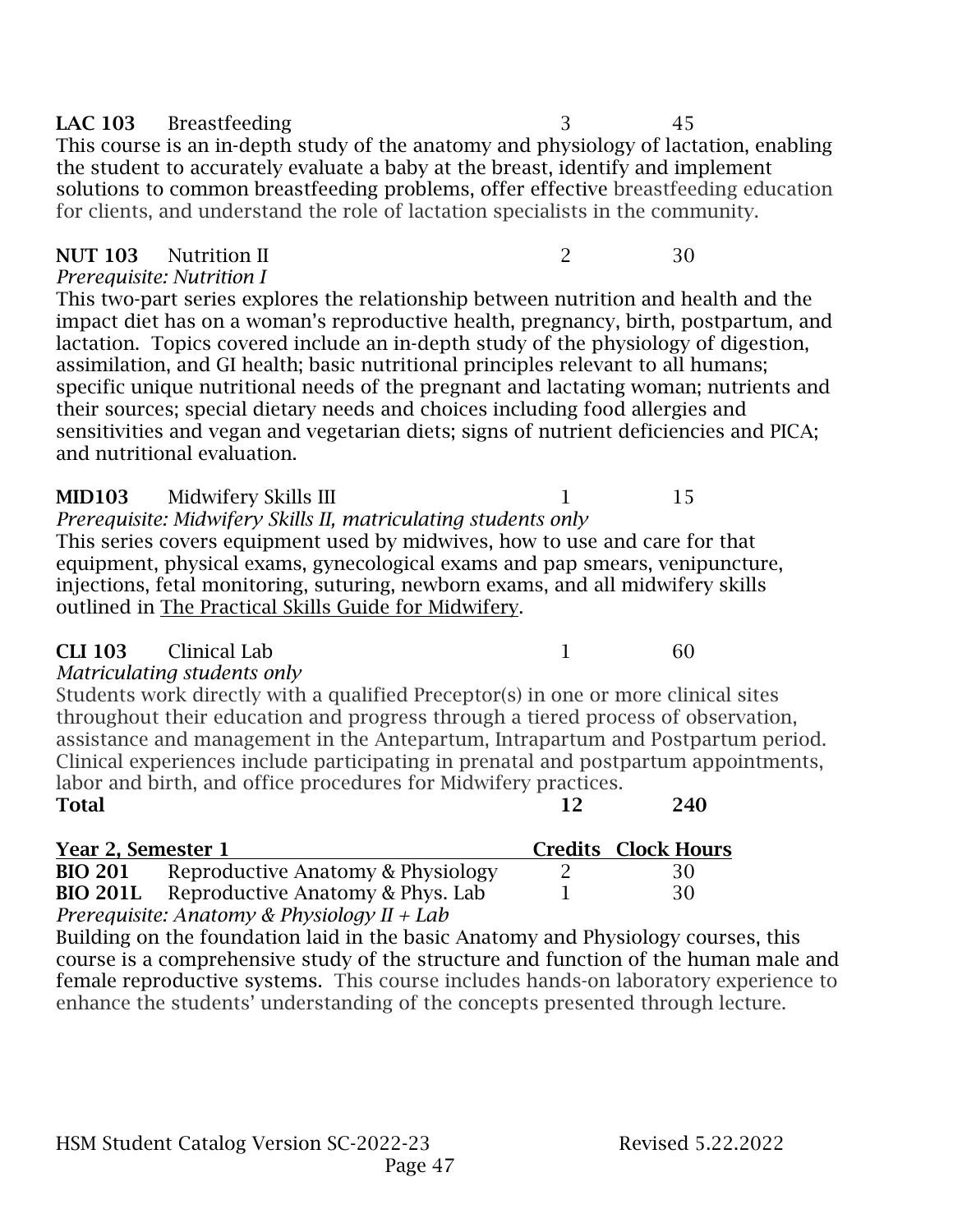MID 201 Antepartum 3 45 This course teaches the student to provide midwifery care from the initial contact with a client through the onset of labor, with emphasis on a normal pregnancy. Students will explore a wide range of topics including pregnancy signs, complications, and the physiology of and solutions for common pregnancy complaints.

**DIA 201** Screening and Diagnostic Testing 2 30 In this course, students become familiar with the most widely utilized lab and imaging tools used to assist the midwife in determining the health status of the mother and fetus to recognize when intervention is necessary, including all those required by Florida Law.

MID 211 Midwifery Skills IV 1 15 *Prerequisite: Midwifery Skills III, matriculating students only* This series covers equipment used by midwives, how to use and care for that equipment, physical exams, gynecological exams and pap smears, venipuncture, injections, fetal monitoring, suturing, newborn exams, and all midwifery skills outlined in The Practical Skills Guide for Midwifery.

#### CLI 201 Clinical Lab 3 180

*Matriculating students only*

Students work directly with a qualified Preceptor(s) in one or more clinical sites throughout their education and progress through a tiered process of observation, assistance and management in the Antepartum, Intrapartum and Postpartum period. Clinical experiences include participating in prenatal and postpartum appointments, labor and birth, and office procedures for midwifery practices.  $\Gamma$ otal  $12$   $330$ 

| Year 2, Semester 2 |                     | <b>Credits Clock Hours</b> |
|--------------------|---------------------|----------------------------|
|                    | MID 202 Intrapartum | 4 <sub>2</sub>             |

*Prerequisite: Antepartum*

In this course, students learn the mechanisms of normal labor and birth, review the anatomy and physiology of the reproductive structures and fetal anatomy, learn to assess the well-being of mother and child in each stage of labor, learn how to prevent complications, recognize complications when they do arise, understand appropriate use of interventions, and smoothly transfer care when necessary.

MID212 Midwifery Skills V 1 15 *Prerequisite: Midwifery Skills IV, matriculating students only*

This series covers equipment used by midwives, how to use and care for that equipment, physical exams, gynecological exams and pap smears, venipuncture, injections, fetal monitoring, suturing, newborn exams, and all midwifery skills outlined in The Practical Skills Guide for Midwifery.

Page 48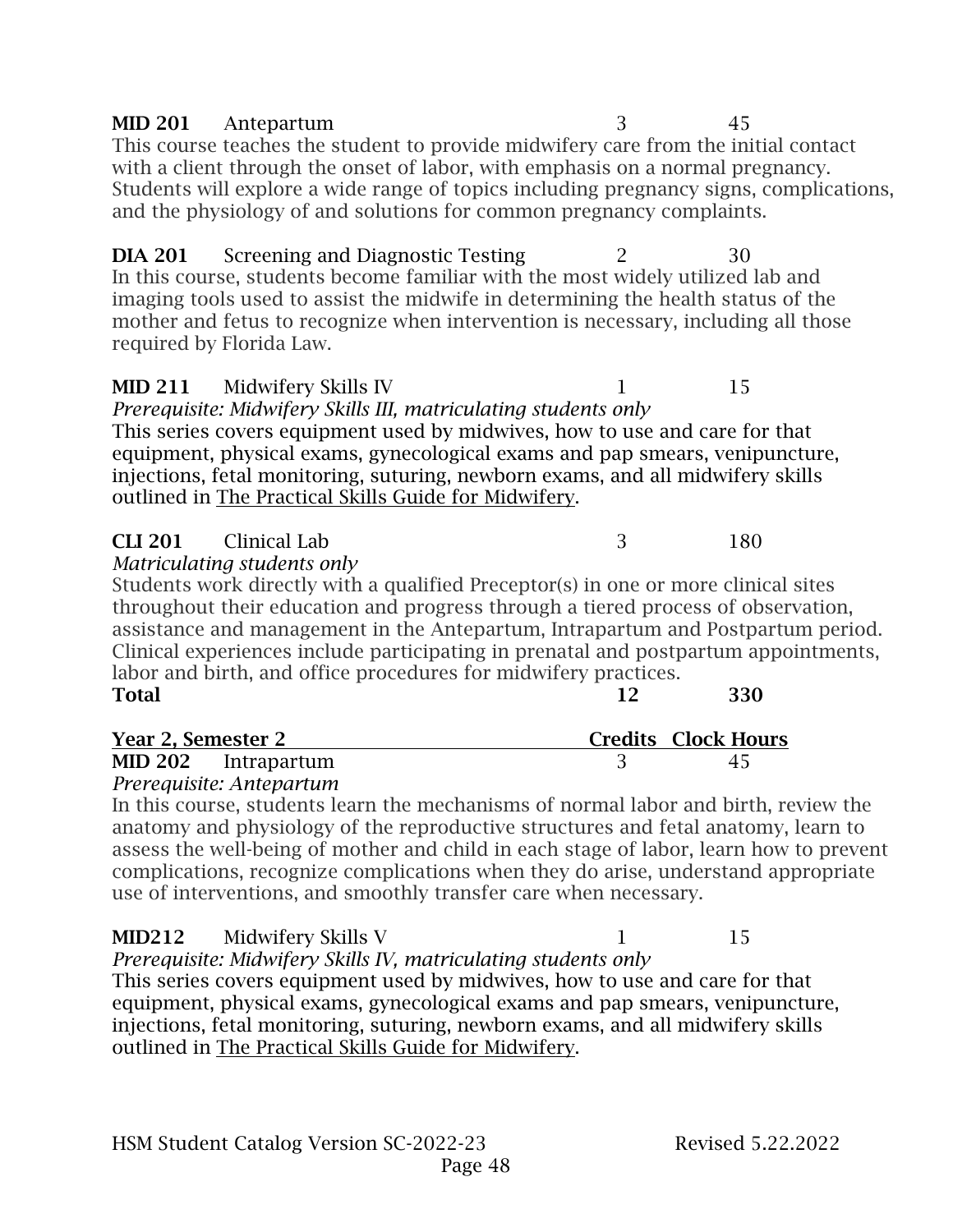WEL 202 Alternative Modalities I 2 30 This two-part series covers many non-pharmacologic methods of treatment and prevention of specific health issues common to pregnancy, birth, and postpartum; including herbs, homeopathy, essential oils, Chinese medicine, and others. Students learn to grow and make their own herbal preparations. Also included is an introduction to other modalities that may be available in our communities, such as chiropractic, acupuncture, and massage therapy.

#### PHA 202 Pharmacology 2 30

This course presents basic principles of pharmacology and drug therapy for pregnancy, birth and postpartum so that the student midwife can appropriately and safely recommend and administer drugs in his or her practice. Students will explore pharmacodynamics and pharmacokinetics, drug properties, routes of administration, types of drugs, dosage, drug categories, and drug profiles.

#### CLI 202 Clinical Lab 3 180

*Matriculating students only*

Students work directly with a qualified Preceptor(s) in one or more clinical sites throughout their education and progress through a tiered process of observation, assistance and management in the Antepartum, Intrapartum and Postpartum period. Clinical experiences include participating in prenatal and postpartum appointments, labor and birth, and office procedures for midwifery practices. Total 11 300

| Year 2, Semester 3 |                           | <b>Credits Clock Hours</b> |
|--------------------|---------------------------|----------------------------|
|                    | <b>MID 203</b> Postpartum | 45                         |

#### *Prerequisite: Intrapartum*

In this course, students learn mechanisms of a normal postpartum period from the time following the delivery of the placenta through the final postpartum visit, anatomy and physiology of the involution of the uterus and postpartum recovery, how to assess the physical and emotional well-being of postpartum mother, prevent complications, recognize complications when they do arise, and become prepared to refer for psychologic or gynecologic care when necessary.

#### PED 203 Newborn 3 45

In this course, the student midwife will learn normal newborn examinations and behavioral assessments, infant anatomy and physiology, and common complications affecting the newborn, with special emphasis on the infant's first hours of life. Topics covered include the newborn physical exam, signs and symptoms of impending problems, routine medications, when and how to transfer care to the NICU, and the 24-48 hour home visit.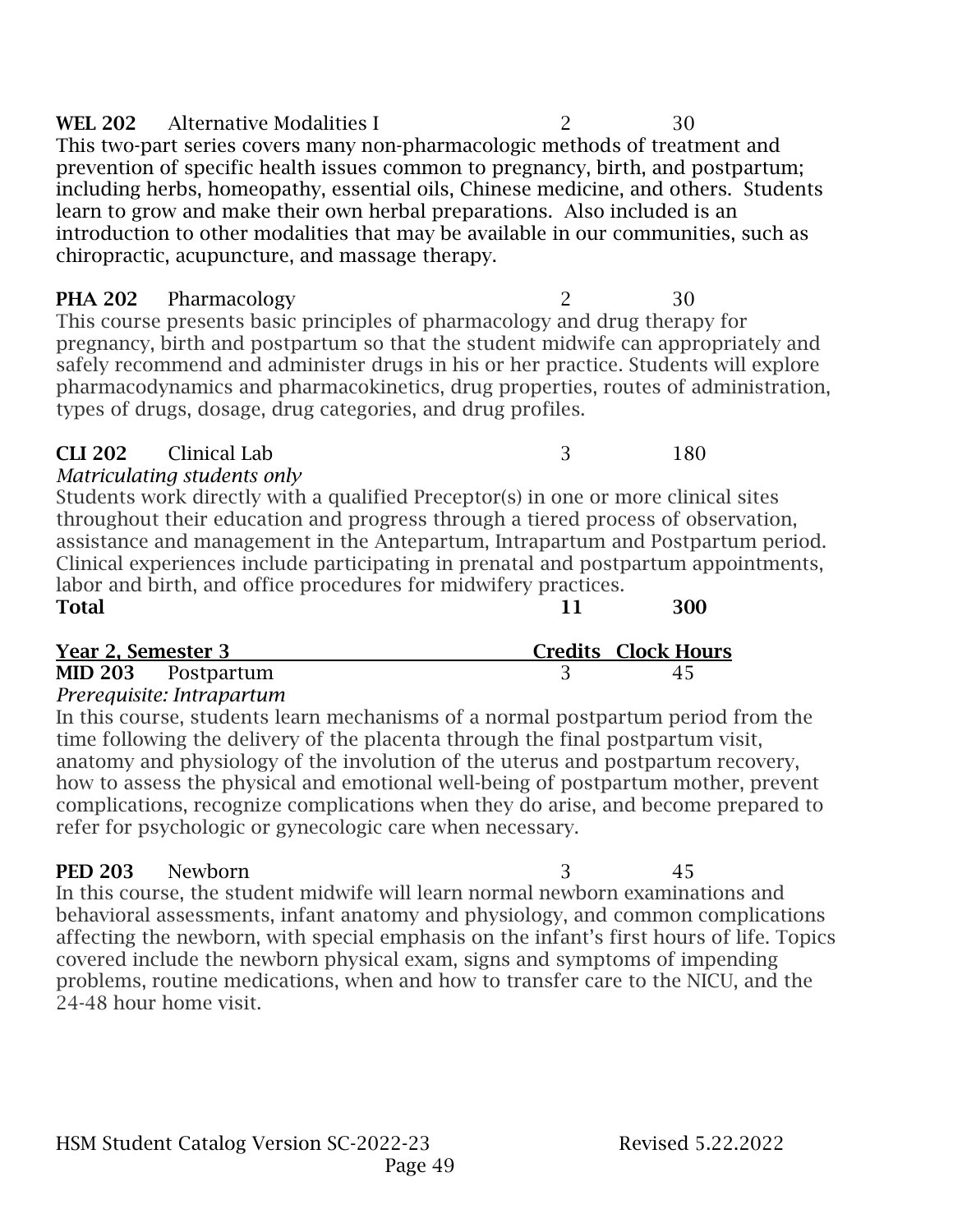## WEL 203 Alternative Modalities II 1 15

*Prerequisite: Alternative Modalities I*

This two-part series covers many non-pharmacologic methods of treatment and prevention of specific health issues common to pregnancy, birth, and postpartum including herbs, homeopathy, essential oils, Chinese medicine, and others. Students learn to grow and make their own herbal preparations. Also included is an introduction to other modalities that may be available in our communities, such as chiropractic, acupuncture, and massage therapy.

MID213 Midwifery Skills VI 1 15 *Prerequisite: Midwifery Skills V, matriculating students only* This series covers equipment used by midwives, how to use and care for that equipment, physical exams, gynecological exams and pap smears, venipuncture, injections, fetal monitoring, suturing, newborn exams, and all midwifery skills outlined in The Practical Skills Guide for Midwifery.

## CLI 203 Clinical Lab 3 180

*Matriculating students only*

Students work directly with a qualified Preceptor(s) in one or more clinical sites throughout their education and progress through a tiered process of observation, assistance and management in the Antepartum, Intrapartum and Postpartum period. Clinical experiences include participating in prenatal and postpartum appointments, labor and birth, and office procedures for midwifery practices. Total 11 300

| Year 3, Semester 1 |                                                          | <b>Credits Clock Hours</b> |
|--------------------|----------------------------------------------------------|----------------------------|
|                    | <b>MID 301</b> Gynecology and Women's Health             | -30                        |
|                    | <b>Droxoquisito: Roproductive Anatomy and Dhysiology</b> |                            |

*Prerequisite: Reproductive Anatomy and Physiology* With Reproductive Anatomy and Physiology as a foundation, this course is an introduction to the fundamentals of well-woman care. It supplies students with the knowledge and skills to provide care, support, and information to women regarding their overall reproductive health, including understanding the normal life cycle of women, family planning, problems with the female reproductive system and breasts, infertility, and interpretation of lab test results.

MID 311 Protocol Development 3 3 45 This course provides an opportunity for students to research, write, and receive feedback on all protocols for their midwifery practice. Final protocol documents are required to be evidence-based and in accordance with F.S.467/Rule64B24, with detailed midwifery application.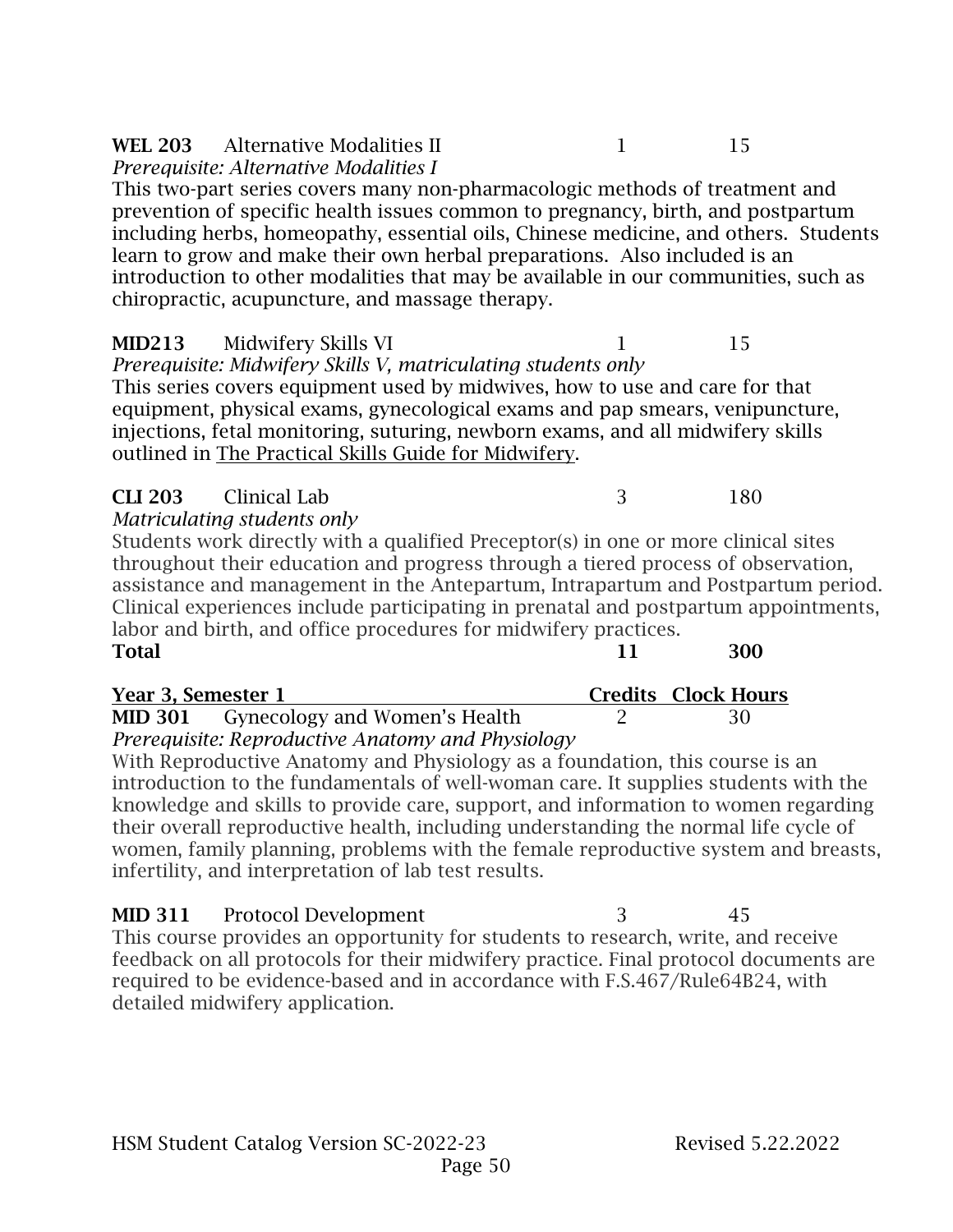## communicating as a medical professional. Emphasis will be placed on applying risk assessment from 64 B24 Florida Administrative Code during prenatal, intrapartum and postpartum care to determine a site and provider for each client. Students will be prepared to interpret data to identify current and potential health problems and needs, establish a collaboration plan with a physician, and ensure clients' safety and dignity during transport/transfer. CLI 301 Clinical Lab 4 240 *Matriculating students only* Students work directly with a qualified Preceptor(s) in one or more clinical sites throughout their education and progress through a tiered process of observation, assistance and management in the Antepartum, Intrapartum and Postpartum period. Clinical experiences include participating in prenatal and postpartum appointments, labor and birth, and office procedures for midwifery practices. Total 10 330 Year 3, Semester 2 Credits Clock Hours This course is an overview of the professional and legal issues related to establishing

according to F.S. 467, the Midwifery Practice Act. Students will explore the role of a

Licensed Midwife as a member of a healthcare team while honing skills for

MID 312 Issues in Professional Midwifery 1 15 This course introduces the student to the current issues impacting the midwifery profession, with emphasis on the role of the midwife as a change agent in the community and in professional organizations, and touching on the potential positive impact midwives can have internationally. Topics covered include current trends in midwifery education, midwifery legislation, public education, third-party reimbursement, ethics, consumer advocacy and prevention of medical error.

MID 332 NARM Exam Prep 1 15 This course provides preparation for the NARM exam, which is the official LM/CPM licensing exam, recognized by national standards and Florida state standards.

CUL 302 Religions and Cultures 1 15 In this course, students will study a variety of religions and cultures and their values, practices, rituals, and customs relevant to childbearing. The course will emphasize the importance of providing midwifery care that is culturally relevant and sensitive.

## HSM Student Catalog Version SC-2022-23 Revised 5.22.2022

MID 302 Establishing a Practice 2 30

and maintaining a practice. Topics covered include incorporation, licensure, hiring and paying employees (and yourself), setting up accounts with labs, billing different types of insurance and Medicaid, preparing for business tax payment, bookkeeping, marketing, fostering relationships with other midwives, maintaining an outstanding reputation, and creating a close-knit birthing community.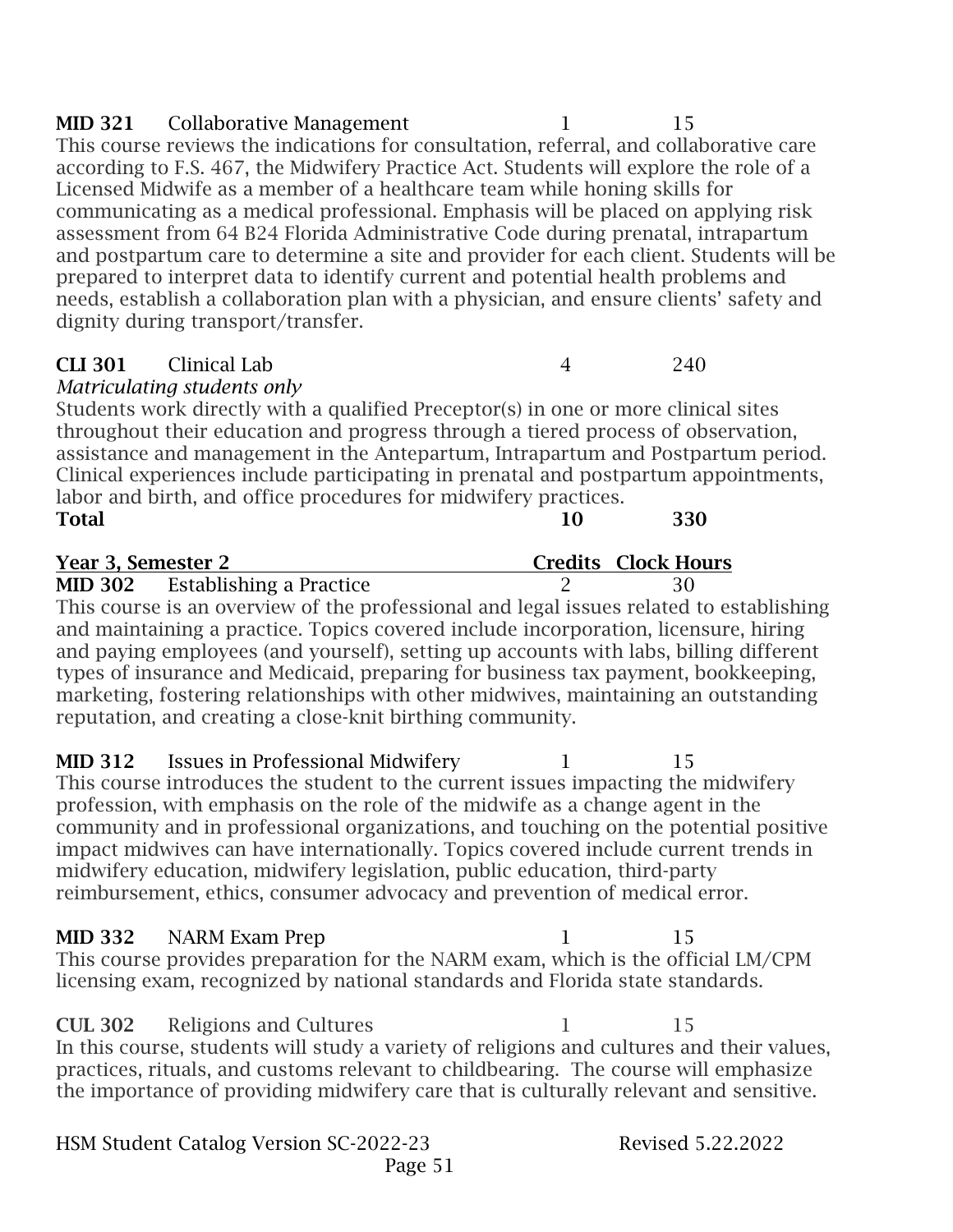## CLI 302 Clinical Lab 4 240

*Matriculating students only*

Students work directly with a qualified Preceptor(s) in one or more clinical sites throughout their education and progress through a tiered process of observation, assistance and management in the Antepartum, Intrapartum and Postpartum period. Clinical experiences include participating in prenatal and postpartum appointments, labor and birth, and office procedures for midwifery practices.

| <b>Total</b>       |                             | Ч | -315                       |
|--------------------|-----------------------------|---|----------------------------|
| Year 3, Semester 3 |                             |   | <b>Credits Clock Hours</b> |
|                    | <b>CLI 303</b> Clinical Lab |   | 240                        |
|                    | Matriculating students only |   |                            |

Students work directly with a qualified Preceptor(s) in one or more clinical sites throughout their education and progress through a tiered process of observation, assistance and management in the Antepartum, Intrapartum and Postpartum period. Clinical experiences include participating in prenatal and postpartum appointments, labor and birth, and office procedures for midwifery practices.

Total  $4$  240